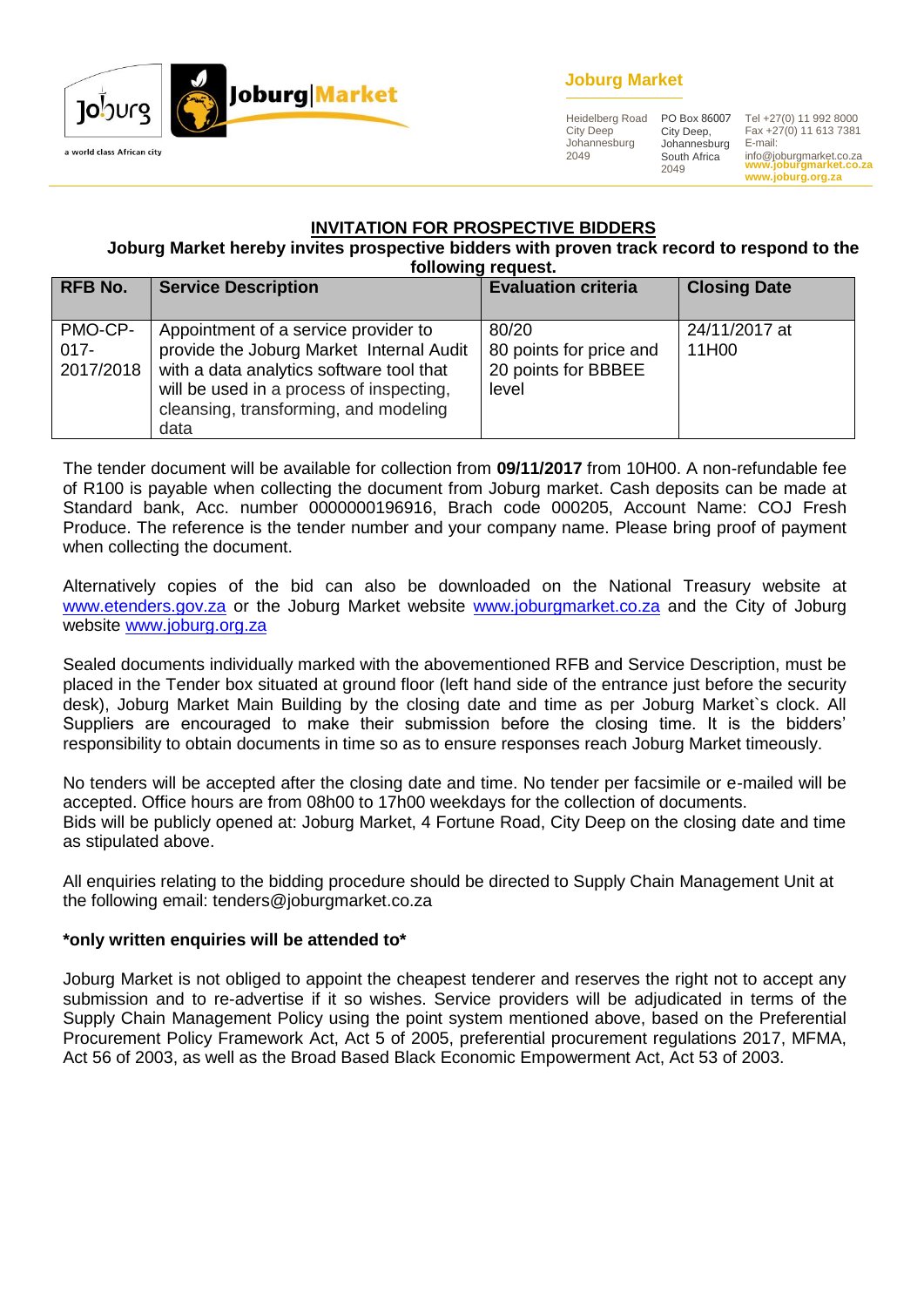#### **IMPORTANT NOTICE**

- 1. Bidders are reminded that for any and all alterations in the bid document must be initialled / signed in full by the bidder's authorised signatory and or provide an accompanying letter on the bidder's official letterhead will indicate such alterations.
- 2. This bid, correctly endorsed, is to be addressed to the Supply Chain Management and must be deposited into the tender/ bid box at the Ground Floor: Main Entrance, Joburg Market, 04 Fortune Street, City Deep, at the time and date shown herein. Under no circumstance will late tenders be accepted.
- 3. Failure to attend the compulsory briefing session (if applicable to the bid l) will result in disqualification of the bid.
- 4. Failure to submit samples, if requested will result in disqualification of the bid.
- 5. The bid document is to be completed in ink and in full. It is not to be re-typed at all.
- 6. The bid document is to be submitted in full in the same order as issued, with all the sections attached.
- 7. In bid where Consortiums and Joint Ventures are involved, an agreement endorsed with signatures of all parties involved, must be submitted.
- 8. Micro Exempted Enterprises (EME's) are required to submit a certificate issued by an Auditor Or Accounting Officer on a letter head with a practise number and contact number clearly Specified on the face of the certificate

# **FAILURE TO COMPLY WITH THE ABOVE REQUIREMENTS MAY DISQUALIFY THE BID**

**Bidder /s:………………………………………………………………………………………………**

**Cell : …………………………………………… E-Mail:………………………………………………**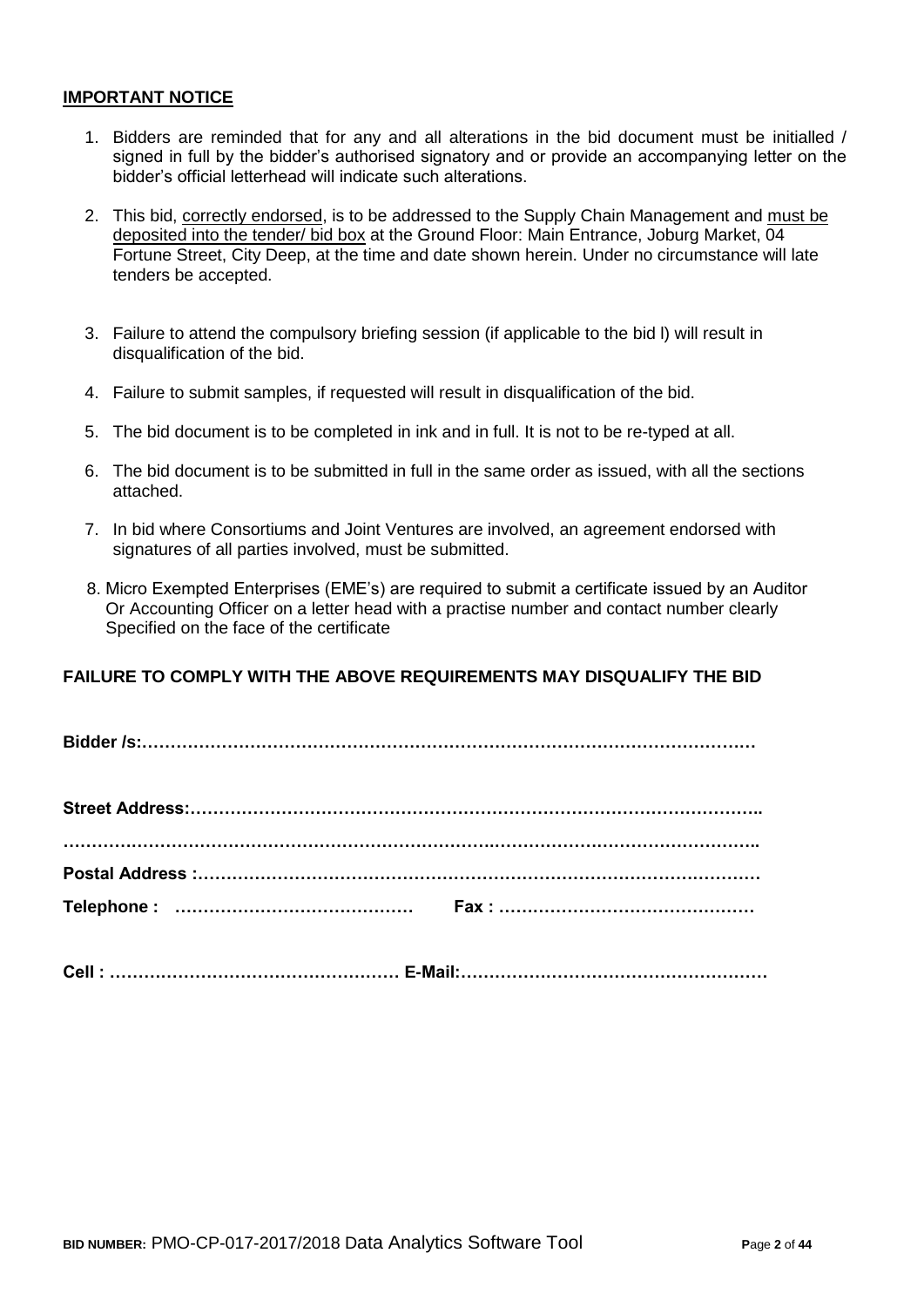# **INDEX**

| No. | <b>TABLE OF CONTENTS</b>                            | <b>SOURCE DOCUMENT</b> |
|-----|-----------------------------------------------------|------------------------|
| 1.  | <b>INVITATION TO BID</b>                            | MBD <sub>1</sub>       |
| 2.  | TAX CLEARANCE CERTIFICATE REQUIREMENTS              | MBD <sub>2</sub>       |
| 3.  | <b>DECLARATION OF INTEREST</b>                      | MBD <sub>4</sub>       |
| 4.  | <b>PREFERENCE POINTS CLAIMS</b>                     | <b>MBD 6.1</b>         |
| 5.  | <b>DECLARATION OF BIDDERS PAST SCM PRACTICE</b>     | MBD <sub>8</sub>       |
| 6.  | <b>CERTIFICATE OF INDEPENDENT BID DETERMINATION</b> | MBD <sub>9</sub>       |
| 7.  | <b>GENERAL CONDITIONS OF CONTRACT</b>               |                        |
|     | <b>TERMS OF REFERENCE</b>                           |                        |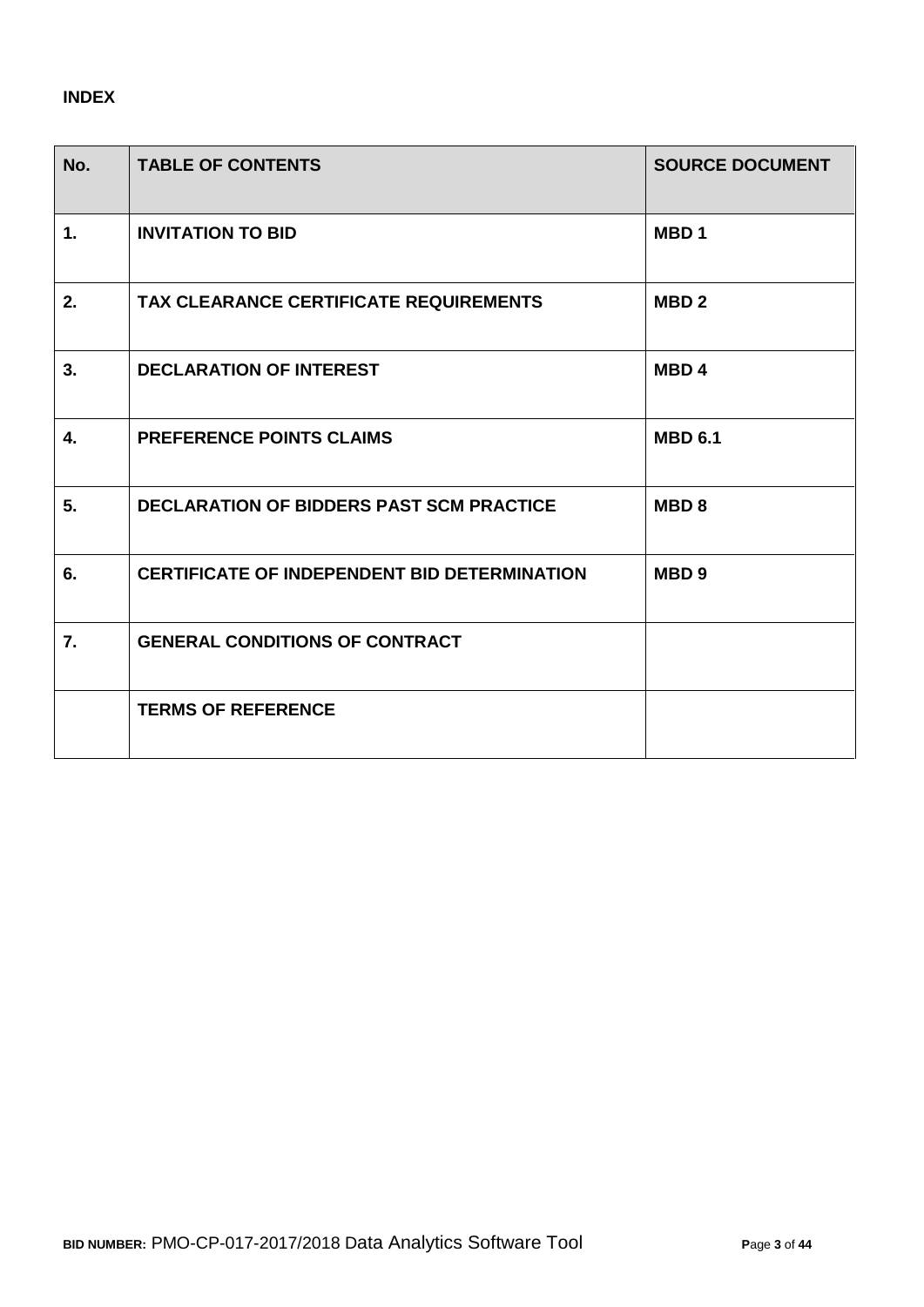# **BID DOCUMENTS CHECK LIST:**

**A completed and signed BID document must be submitted in a sealed envelope. The BID document must be submitted as issued with attachments on a separate file with dividers between every attachment. The dividers must be in the form and numbered according to the numbering stated below. That is:**

| <b>Item</b>    | <b>Description</b>                                                                                                                                                                                                                  | Submitted -         |
|----------------|-------------------------------------------------------------------------------------------------------------------------------------------------------------------------------------------------------------------------------------|---------------------|
|                |                                                                                                                                                                                                                                     | <b>Indicate YES</b> |
|                |                                                                                                                                                                                                                                     | or NO               |
| 1              | Completed Registration on the National Treasury Central Supplier Database                                                                                                                                                           |                     |
| 2              | Completed and signed MBD 1,4,6.1, 8, 9,                                                                                                                                                                                             |                     |
| <b>NB</b>      | Failure to fully complete all sections will lead to a disqualification of the bid.                                                                                                                                                  |                     |
| 3              | General Condition of Contract (GCC) to be signed                                                                                                                                                                                    |                     |
| $\overline{4}$ | Rates and taxes account not older than three months or lease agreement                                                                                                                                                              |                     |
| 5              | ID copies of shareholders / directors and share certificates; certification not older<br>than three months                                                                                                                          |                     |
| 6              | Signed JV agreement for Joint Venture companies. Separate National Treasury<br>Central Supplier Database registration and consolidated BBBEE certificate(where<br>applicable)                                                       |                     |
| $\overline{7}$ | Initial / sign for all alterations in the tender document                                                                                                                                                                           |                     |
| 8              | Registration with CIDB (where applicable)                                                                                                                                                                                           |                     |
| 9              | Submission of tender documents; thereof including all returnable                                                                                                                                                                    |                     |
| 10             | B-BBEE Status Level of Contribution certificate OR SWORN AFFIDAVIT - B-BBEE<br><b>EXEMPTED MICRO ENTERPRISE OR an Accounting Officer as contemplated in the</b><br>Close Corporation Act (CCA) in order to claim preference points. |                     |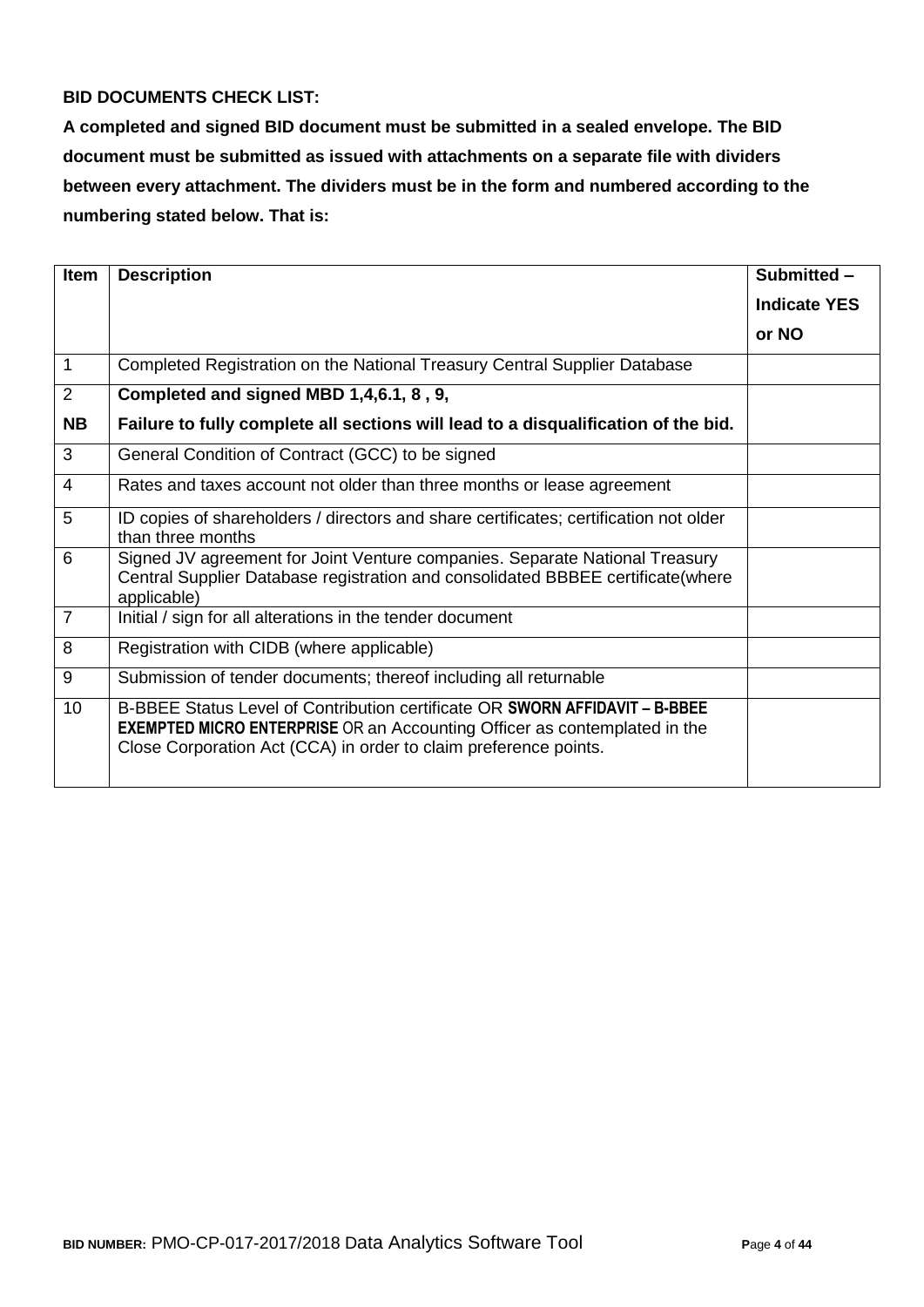#### **REQUEST FOR BID**

YOU ARE HEREBY INVITED TO BID FOR THE FOLLOWING REQUIREMENTS OF THE JOBURG MARKET

#### **RFB NUMBER:** PMO-CP-017-2017/2018

#### Closing Date: 24/11/2017 Closing Time: 11h00

**DESCRIPTION:**

**Appointment of a service provider to provide the Joburg Market Internal Audit with a data analytics software tool that will be used in a process of inspecting, cleansing, transforming, and modeling data**

BID DOCUMENTS MAY BE POSTED TO:

**Attention: Head of Supply Chain Management PO BOX 86007 City Deep Johannesburg 2049**

**OR**

**DEPOSITED IN THE BID BOX SITUATED AT GROUND FLOOR** (left hand side of the entrance just before the security desk), **Joburg Market Main Building by the closing date and time as per Joburg Market`s clock. All Suppliers are encouraged to make their submission before the closing time.**

**4 Fortune Road City Deep Johannesburg** 

**Bidders should ensure that bids are delivered timeously to the correct address. If the bid is late, it will not be accepted for consideration.**

The bid box is open 24 hours a day, 7 days a week.

**ALL BIDS MUST BE SUBMITTED ON THE OFFICIAL FORMS (NOT TO BE RE-TYPED or TAMPERED WITH)**

**THIS BID IS SUBJECT TO THE PREFERENTIAL PROCUREMENT POLICY FRAMEWORK ACT AND THE PREFERENTIAL PROCUREMENT REGULATIONS, 2011, THE GENERAL CONDITIONS OF CONTRACT (GCC) AND, IF APPLICABLE, ANY OTHER SPECIAL CONDITIONS OF CONTRACT**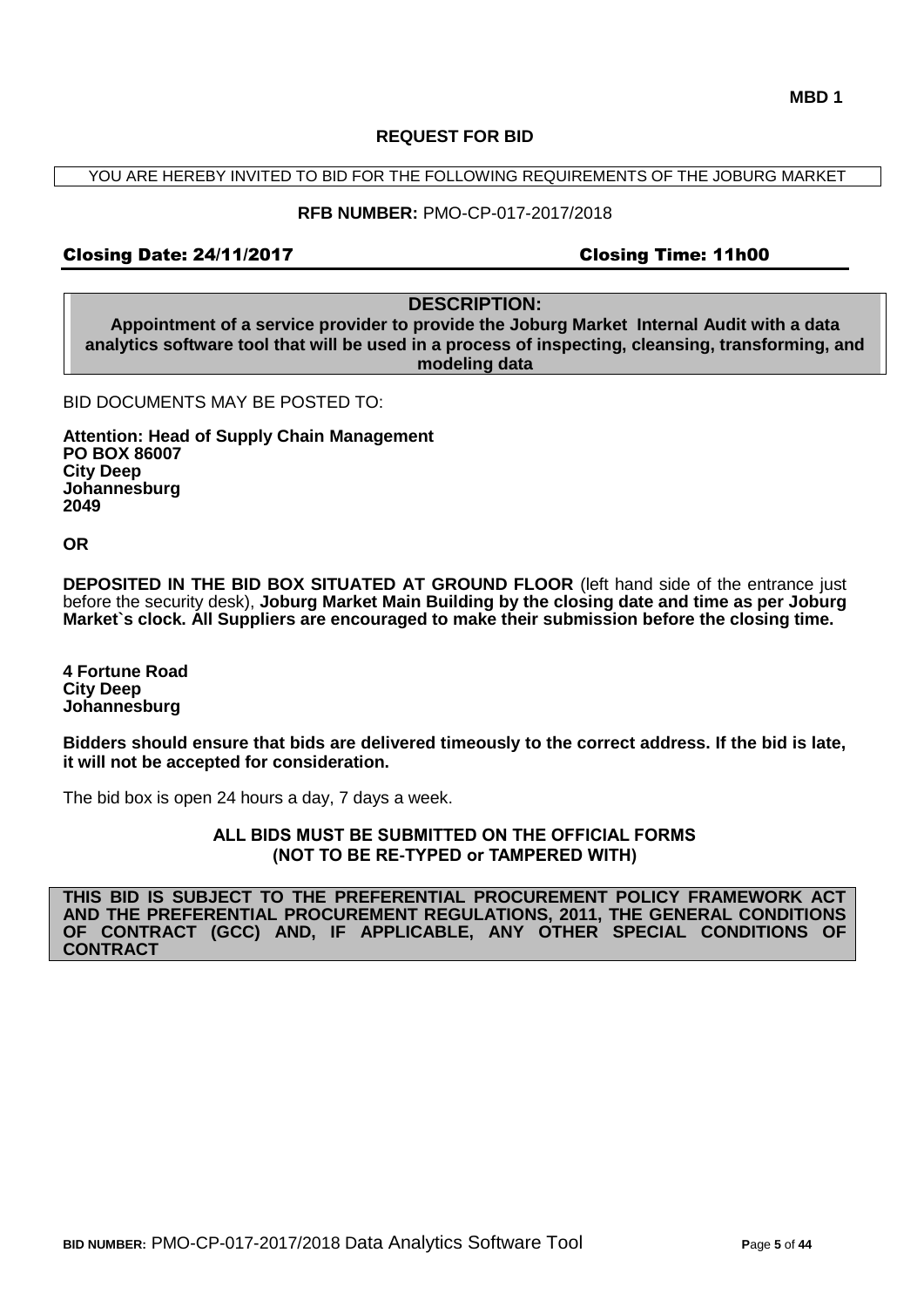#### THE FOLLOWING PARTICULARS MUST BE FURNISHED **(FAILURE TO DO SO MAY RESULT IN YOUR BID BEING DISQUALIFIED)**

| NAME OF BIDDING ENTITY                                                                                                      |                                     |                      |            |           |     |  |
|-----------------------------------------------------------------------------------------------------------------------------|-------------------------------------|----------------------|------------|-----------|-----|--|
| <b>POSTAL ADDRESS</b>                                                                                                       |                                     |                      |            |           |     |  |
|                                                                                                                             |                                     |                      |            |           |     |  |
| <b>STREET ADDRESS</b>                                                                                                       |                                     |                      |            |           |     |  |
| <b>TELEPHONE NUMBER</b>                                                                                                     |                                     |                      |            |           |     |  |
| <b>CELLPHONE NUMBER</b>                                                                                                     |                                     |                      |            |           |     |  |
| <b>FACSIMILE NUMBER</b>                                                                                                     |                                     |                      |            |           |     |  |
| <b>E-MAIL ADDRESS</b>                                                                                                       |                                     |                      |            |           |     |  |
| <b>VAT REGISTRATION NUMBER</b>                                                                                              |                                     |                      |            |           |     |  |
| HAS AN ORIGINAL VAT CERTIFICATE BEEN ATTACHED? Please tick appropriate box                                                  |                                     |                      |            |           |     |  |
|                                                                                                                             |                                     |                      | <b>YES</b> | <b>NO</b> | N/A |  |
|                                                                                                                             |                                     |                      |            |           |     |  |
| ARE YOU THE ACCREDITED REPRESENTATIVE IN SOUTH AFRICA FOR THE GOODS/SERVICES<br>OFFERED BY YOU? Please tick appropriate box |                                     | IF YES ENCLOSE PROOF |            |           |     |  |
|                                                                                                                             |                                     |                      | YES.       | <b>NO</b> | N/A |  |
|                                                                                                                             |                                     |                      |            |           |     |  |
| <b>SIGNATURE OF BIDDER</b>                                                                                                  |                                     |                      |            |           |     |  |
| <b>DATE</b>                                                                                                                 |                                     |                      |            |           |     |  |
|                                                                                                                             |                                     |                      |            |           |     |  |
|                                                                                                                             |                                     |                      |            |           |     |  |
|                                                                                                                             |                                     |                      |            |           |     |  |
| ALL QUERIES REGARDING THE BIDDING PROCEDURE MAY BE DIRECTED TO THE SUPPLY                                                   |                                     |                      |            |           |     |  |
|                                                                                                                             | <b>CHAIN MANAGEMENT DEPARTMENT:</b> |                      |            |           |     |  |

[tenders@joburgmarket.co.za](mailto:tenders@joburgmarket.co.za)

**\*only written enquiries will be attended to.**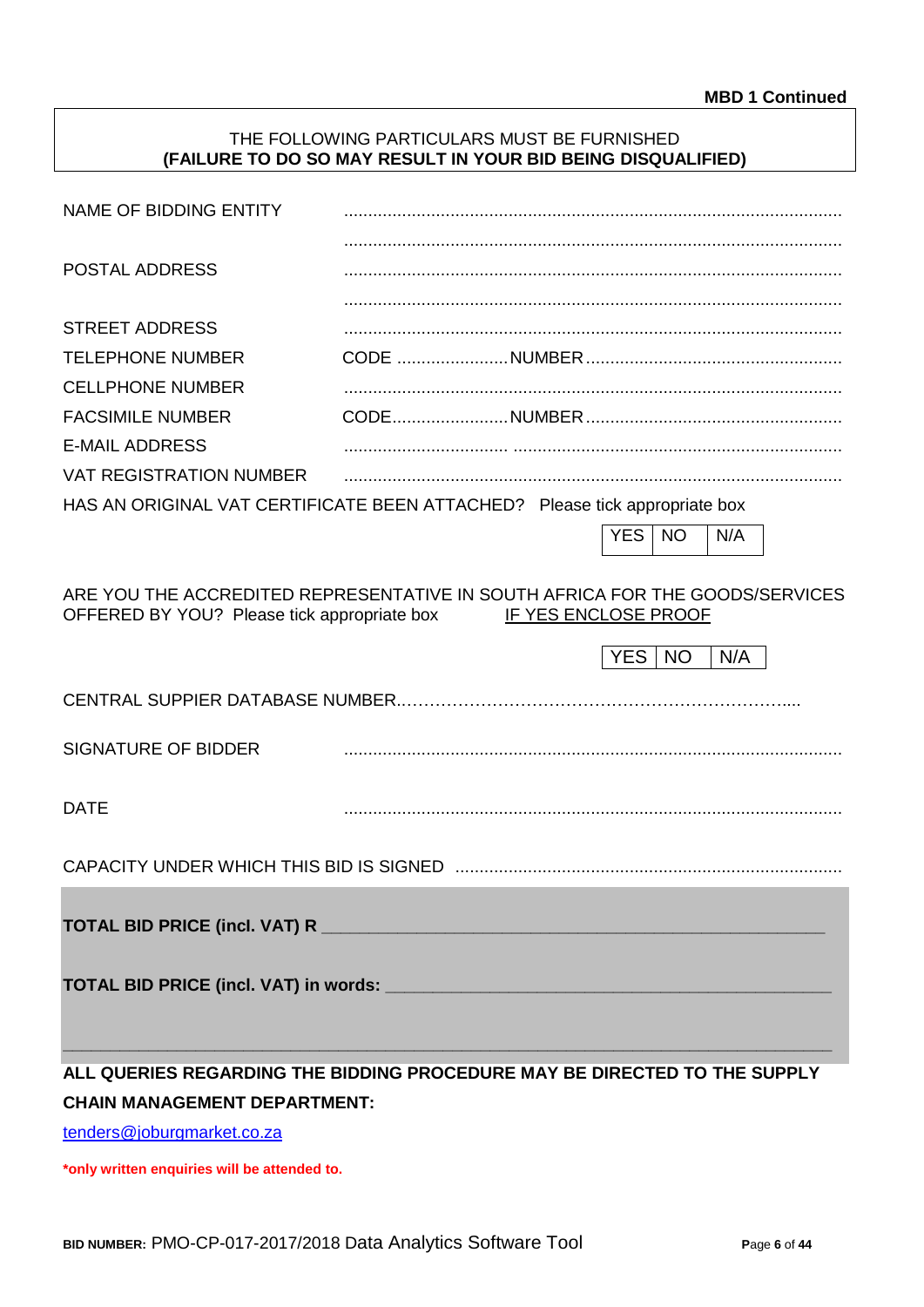# **TAX CLEARANCE CERTIFICATE REQUIREMENTS**

**It is a condition of bid that the taxes of the successful bidder must be in order, or that satisfactory arrangements have been made with South African Revenue Service (SARS) to meet the bidder's tax obligations.**

- 1. In order to meet this requirement bidders are required to submit the valid Tax Clearance Certificate
- 2. SARS will then furnish the bidder with a Tax Clearance Certificate that will be valid for a period of 1 (one) year from the date of approval.
- 3. The valid Tax Clearance Certificate must be submitted together with the bid. Failure to submit the valid Tax Clearance Certificate will result in the invalidation of the bid.
- 4. In bids where Consortia / Joint Ventures / Sub-contractors are involved, each party must submit a separate Tax Clearance Certificate.
- 5. Copies of the TCC 001 "Application for a Tax Clearance Certificate" form are available from any SARS branch office nationally or on the website [www.sars.gov.za.](http://www.sars.gov.za/)
- 6. Applications for the Tax Clearance Certificates may also be made via eFiling. In order to use this provision, taxpayers will need to register with SARS as eFilers through the website [www.sars.gov.za.](http://www.sars.gov.za/)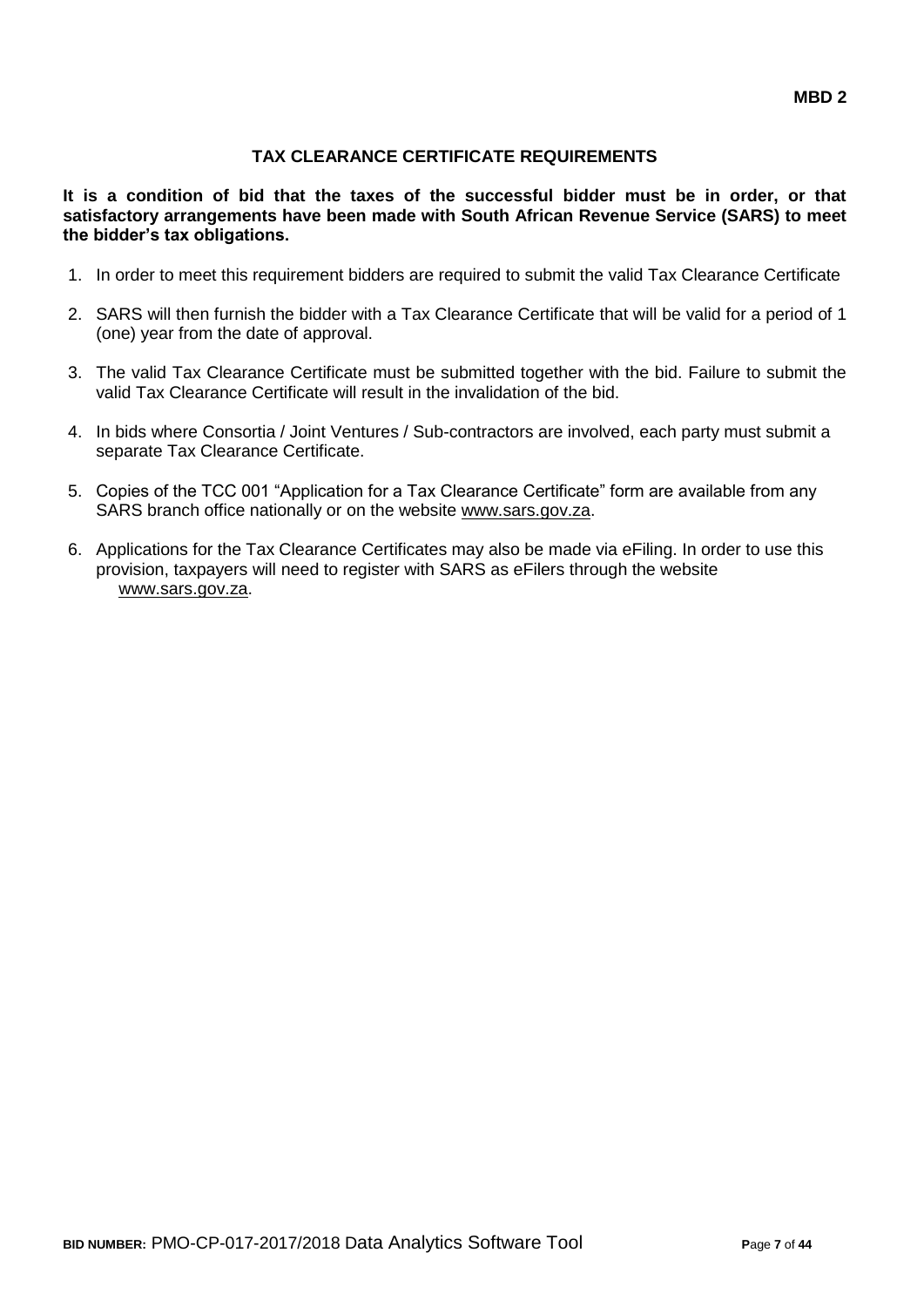## **DECLARATION OF INTEREST**

- 1. No bid will be accepted from persons in the service of the state<sup>1</sup>.
- 2. Any person, having a kinship with persons in the service of the state, including a blood relationship, may make an offer or offers in terms of this invitation to bid. In view of possible allegations of favouritism, should the resulting bid, or part thereof, be awarded to persons connected with or related to persons in service of the state, it is required that the bidder or their authorised representative declare their position in relation to the evaluating/adjudicating authority.
- 3. In order to give effect to the above, the following questionnaire must be completed and submitted with the bid.

| 3.3. Position occupied in the Company (director, trustee, hareholder <sup>2</sup> ): |
|--------------------------------------------------------------------------------------|
|                                                                                      |
|                                                                                      |
|                                                                                      |
|                                                                                      |

3.7. The names of all directors / trustees / shareholders members, their individual identity numbers and state employee numbers must be indicated in paragraph 4 below.

3.8. Are you presently in the service of the state?

YES INO

3.8.1. If yes, furnish particulars. ….…………………………………………………  $1$ MSCM Regulations: "in the service of the state" means to be  $-$ 

- (a) a member of –
- (i) any municipal council;
- (ii) any provincial legislature; or
- (iii) the national Assembly or the national Council of provinces;
- (b) a member of the board of directors of any municipal entity;
- (c) an official of any municipality or municipal entity;

(d) an employee of any national or provincial department, national or provincial public entity or constitutional institution within the meaning of the Public Finance Management Act, 1999 (Act No.1 of 1999);

- (e) a member of the accounting authority of any national or provincial public entity; or
- (f) an employee of Parliament or a provincial legislature.

² Shareholder" means a person who owns shares in the company and is actively involved in the management of the company or business and exercises control over the company.

3.9 Have you been in the service of the state for the past twelve months?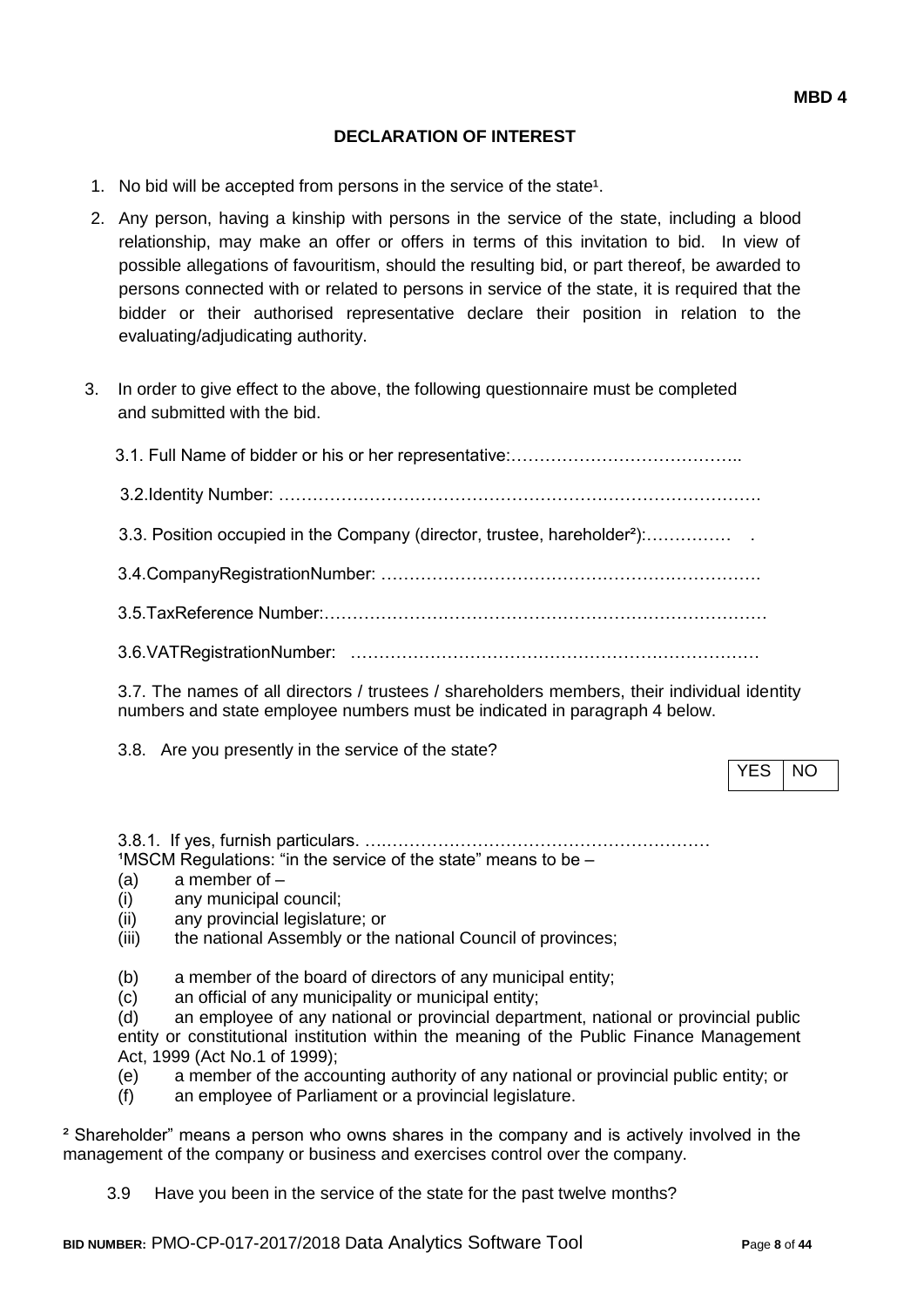|      |                                                                                                                                                                                                                                        | <b>YES</b> | NO        |
|------|----------------------------------------------------------------------------------------------------------------------------------------------------------------------------------------------------------------------------------------|------------|-----------|
|      |                                                                                                                                                                                                                                        |            |           |
| 3.10 | Do you have any relationship (family, friend, other) with persons in the service<br>of the state and who may be involved with the evaluation and or adjudication of<br>this bid?                                                       | <b>YES</b> | <b>NO</b> |
|      | 3.10.1. If yes, furnish particulars.                                                                                                                                                                                                   |            |           |
| 3.11 | Are you, aware of any relationship (family, friend, other) between any other<br>bidder and any persons in the service of the state who may be involved with the<br>evaluation and or adjudication of this bid?                         | <b>YES</b> | <b>NO</b> |
|      | 3.11.1. If yes, furnish particulars                                                                                                                                                                                                    |            |           |
|      | 3.12 Are any of the company's directors, trustees, managers, principle shareholders<br>or stakeholders in service of the state?                                                                                                        | <b>YES</b> | <b>NO</b> |
|      |                                                                                                                                                                                                                                        |            |           |
|      | 3.13 Are any spouse, child or parent of the company's directors trustees, managers,<br>principle shareholders or stakeholders in service of the state?                                                                                 | <b>YES</b> | <b>NO</b> |
|      |                                                                                                                                                                                                                                        |            |           |
|      | 3.14 Do you or any of the directors, trustees, managers, principle shareholders, or<br>stakeholders of this company have any interest in any other related companies<br>or business whether or not they are bidding for this contract. | YES        | <b>NO</b> |
|      |                                                                                                                                                                                                                                        |            |           |

r.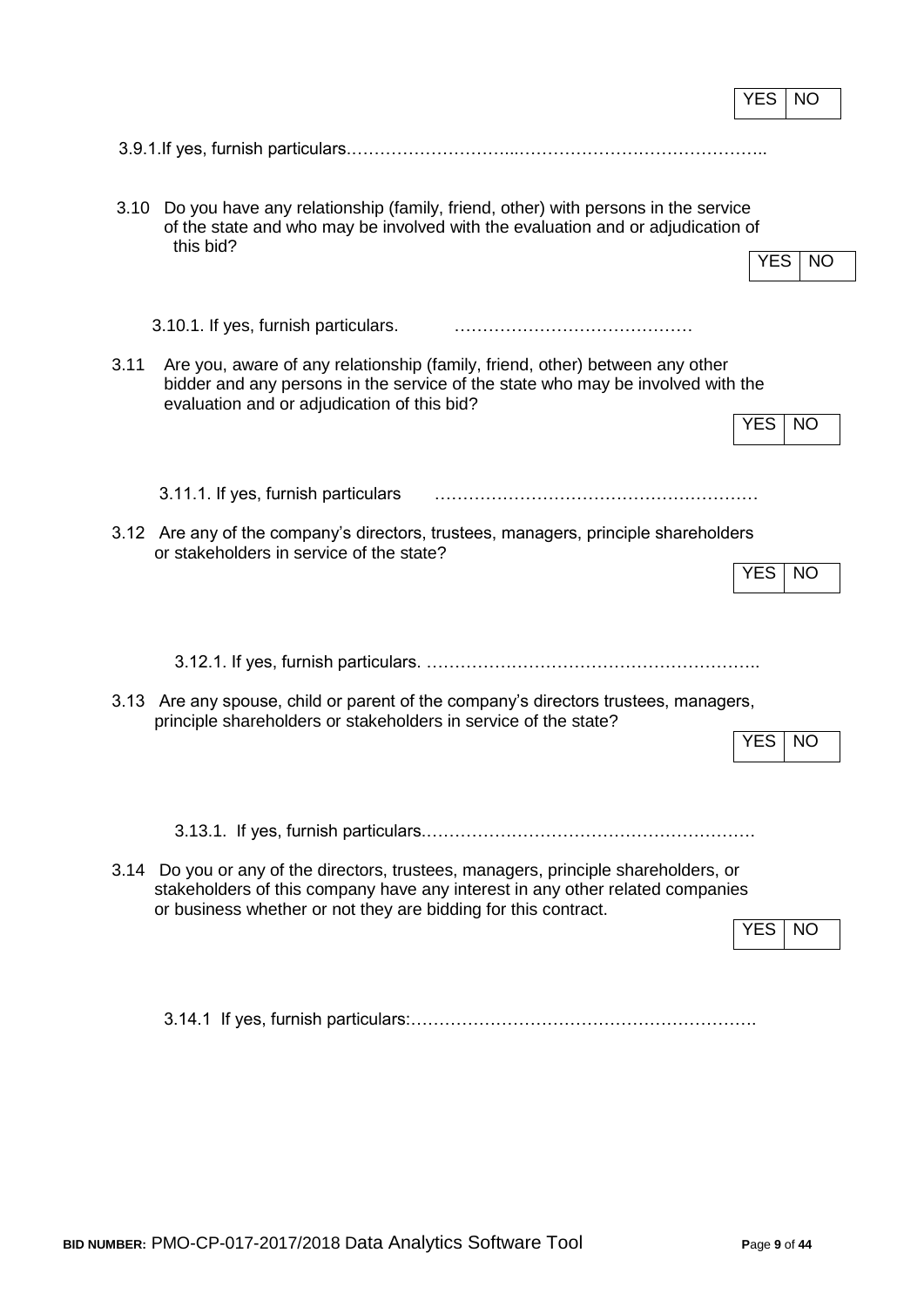# 4. **Full details of directors / trustees / members / shareholders**

| <b>Full Name</b> | <b>Identity Number</b> | <b>State Employee Number</b> |
|------------------|------------------------|------------------------------|
|                  |                        |                              |
|                  |                        |                              |
|                  |                        |                              |
|                  |                        |                              |
|                  |                        |                              |
|                  |                        |                              |
|                  |                        |                              |
|                  |                        |                              |
|                  |                        |                              |
|                  |                        |                              |

 **……………………………. ………………………………… Signature Date** 

 **…………………………..... …………………………………… Name of Bidder**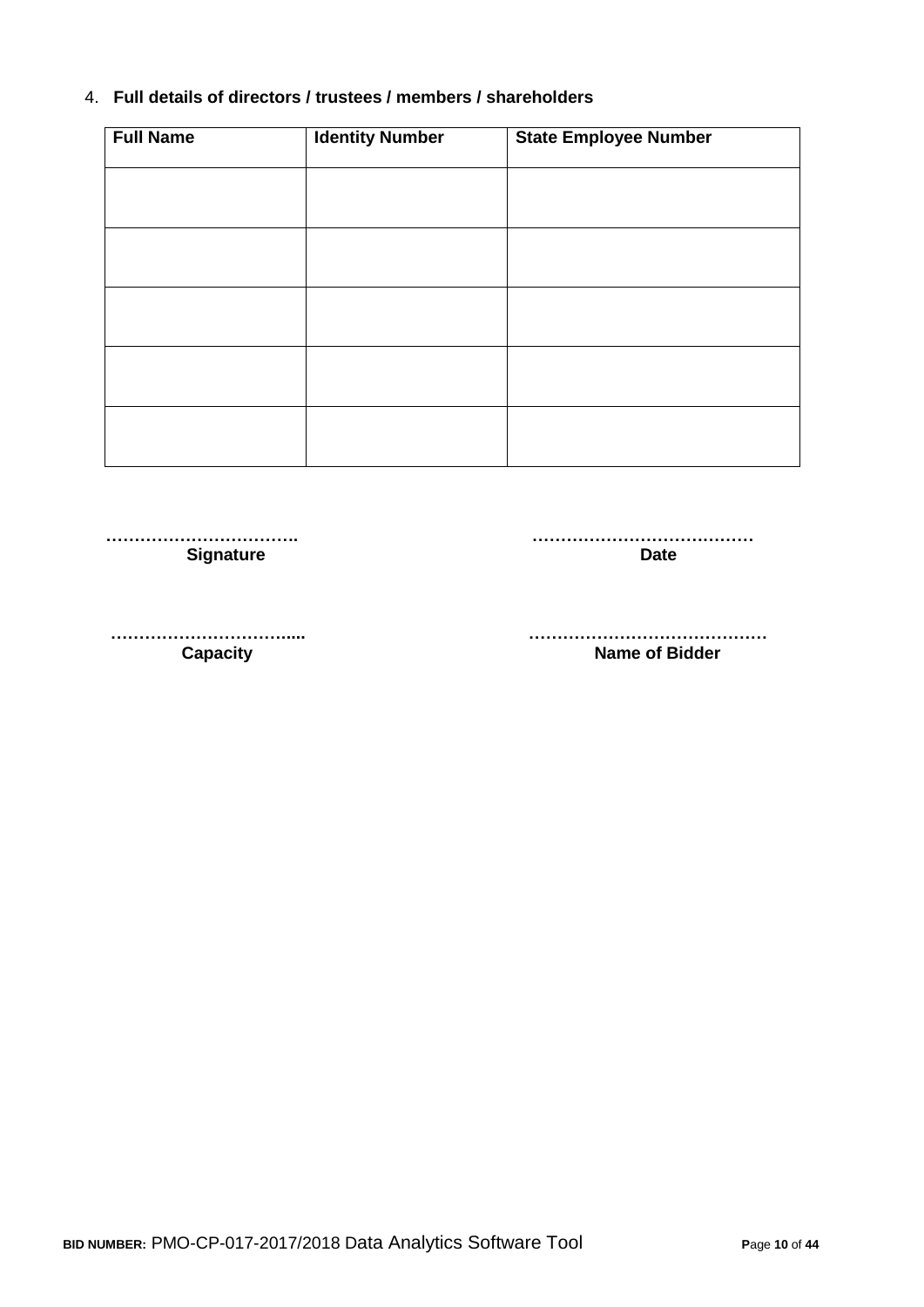#### **PREFERENCE POINTS CLAIM FORM IN TERMS OF THE PREFERENTIAL PROCUREMENT REGULATIONS 2017**

This preference form must form part of all bids invited. It contains general information and serves as a claim form for preference points for Broad-Based Black Economic Empowerment (B-BBEE) Status Level of Contribution

#### **NB: BEFORE COMPLETING THIS FORM, BIDDERS MUST STUDY THE GENERAL CONDITIONS, DEFINITIONS AND DIRECTIVES APPLICABLE IN RESPECT OF B-BBEE, AS PRESCRIBED IN THE PREFERENTIAL PROCUREMENT REGULATIONS, 2017.**

#### **1. GENERAL CONDITIONS**

- 1.1 The following preference point systems are applicable to all bids:
	- the 80/20 system for requirements with a Rand value of up to R50 000 000 (all applicable taxes included); and
	- the 90/10 system for requirements with a Rand value above R50 000 000 (all applicable taxes included).
- 1.2 The value of this bid is estimated to not exceed R50 000 000 (all applicable taxes included) and therefore the 80/20 preference point system shall be applicable;
- 1.3 Points for this bid shall be awarded for:
	- (a) Price; and
	- (b) B-BBEE Status Level of Contributor.
- 1.4 The maximum points for this bid are allocated as follows:

|                                                      | <b>POINTS</b> |
|------------------------------------------------------|---------------|
| <b>PRICE</b>                                         | 80            |
| <b>B-BBEE STATUS LEVEL OF CONTRIBUTOR</b>            | 20            |
| Total points for Price and B-BBEE must not<br>exceed | 100           |

- 1.5 Failure on the part of a bidder to submit proof of B-BBEE Status level of contributor together with the bid, will be interpreted to mean that preference points for B-BBEE status level of contribution are not claimed.
- 1.6 The purchaser reserves the right to require of a bidder, either before a bid is adjudicated or at any time subsequently, to substantiate any claim in regard to preferences, in any manner required by the purchaser.

### **2. DEFINITIONS**

- (a) **"B-BBEE"** means broad-based black economic empowerment as defined in section 1 of the Broad-Based Black Economic Empowerment Act;
- (b) "**B-BBEE status level of contributor"** means the B-BBEE status of an entity in terms of a code of good practice on black economic empowerment, issued in terms of section 9(1) of the Broad-Based Black Economic Empowerment Act;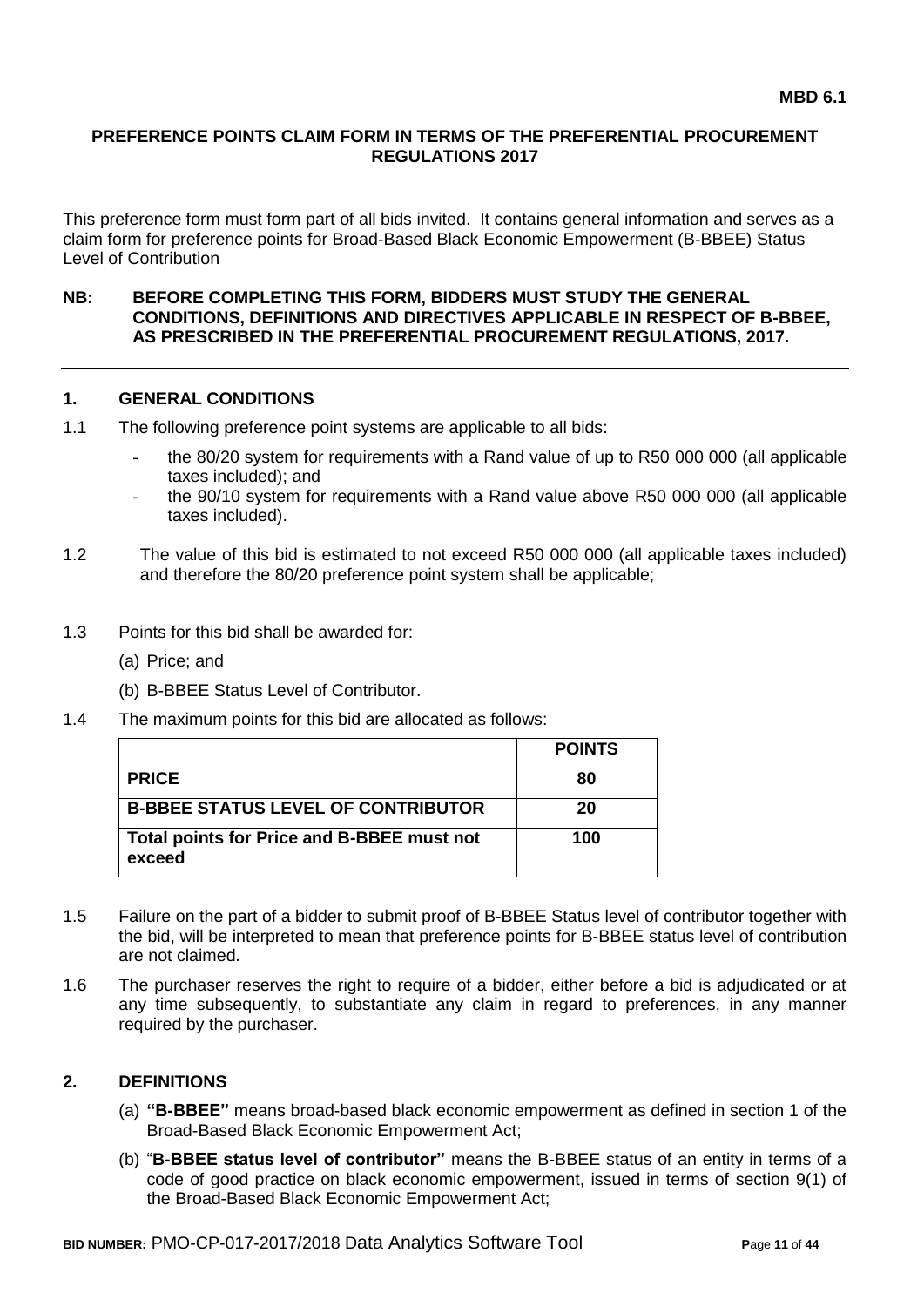- (c) **"bid"** means a written offer in a prescribed or stipulated form in response to an invitation by an organ of state for the provision of goods or services, through price quotations, advertised competitive bidding processes or proposals;
- (d) **"Broad-Based Black Economic Empowerment Act"** means the Broad-Based Black Economic Empowerment Act, 2003 (Act No. 53 of 2003);
- **(e) "EME"** means an Exempted Micro Enterprise in terms of a code of good practice on black economic empowerment issued in terms of section 9 (1) of the Broad-Based Black Economic Empowerment Act;
- (f) **"functionality"** means the ability of a tenderer to provide goods or services in accordance with specifications as set out in the tender documents.
- (g) **"prices"** includes all applicable taxes less all unconditional discounts;
- (h) **"proof of B-BBEE status level of contributor"** means:
	- **1)** B-BBEE Status level certificate issued by an authorized body or person;
	- **2)** A sworn affidavit as prescribed by the B-BBEE Codes of Good Practice;
	- **3)** Any other requirement prescribed in terms of the B-BBEE Act;
- (i) **"QSE"** means a qualifying small business enterprise in terms of a code of good practice on black economic empowerment issued in terms of section 9 (1) of the Broad-Based Black Economic Empowerment Act;
- *(j)* **"rand value"** means the total estimated value of a contract in Rand, calculated at the time of bid invitation, and includes all applicable taxes;

#### **3. POINTS AWARDED FOR PRICE**

## **3.1 THE 80/20 OR 90/10 PREFERENCE POINT SYSTEMS**

A maximum of 80 or 90 points is allocated for price on the following basis: **80/20 or 90/10**

$$
Ps = 80\left(1 - \frac{Pt - P \min}{P \min}\right) \qquad \text{or} \qquad \qquad Ps = 90\left(1 - \frac{Pt - P \min}{P \min}\right)
$$

**Where** 

Ps = Points scored for price of bid under consideration

 $Pt =$  Price of bid under consideration

Pmin = Price of lowest acceptable bid

#### **4. POINTS AWARDED FOR B-BBEE STATUS LEVEL OF CONTRIBUTOR**

4.1 In terms of Regulation 6 (2) and 7 (2) of the Preferential Procurement Regulations, preference points must be awarded to a bidder for attaining the B-BBEE status level of contribution in accordance with the table below:

| <b>B-BBEE Status Level of</b><br><b>Contributor</b> | <b>Number of points</b><br>(90/10 system) | <b>Number of points</b><br>(80/20 system) |
|-----------------------------------------------------|-------------------------------------------|-------------------------------------------|
|                                                     |                                           | 20                                        |
|                                                     |                                           | 18                                        |
|                                                     |                                           | 1Δ                                        |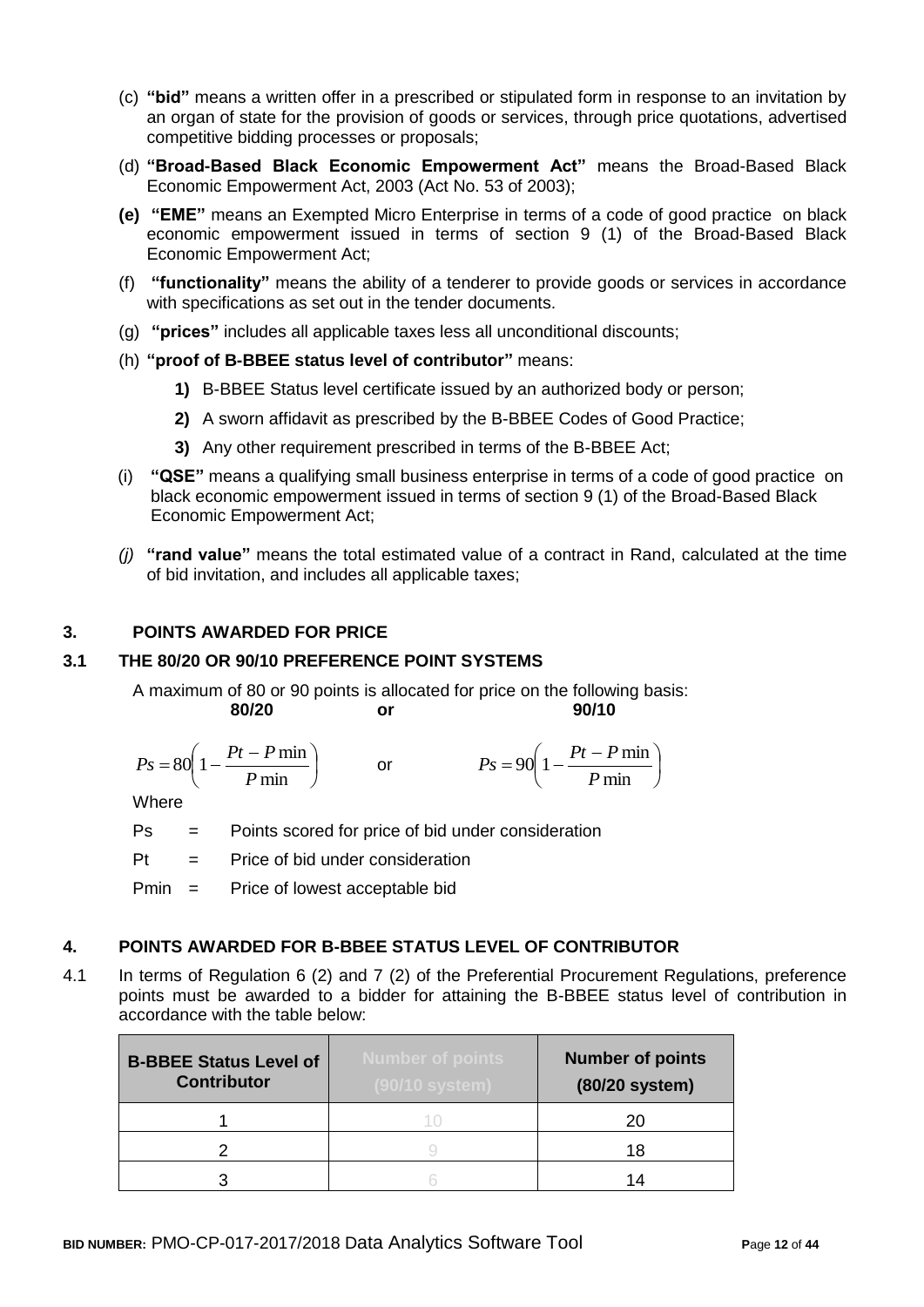|                              | 12 |
|------------------------------|----|
|                              |    |
|                              |    |
|                              |    |
|                              |    |
| Non-compliant<br>contributor |    |

### **5. BID DECLARATION**

5.1 Bidders who claim points in respect of B-BBEE Status Level of Contribution must complete the following:

# **6. B-BBEE STATUS LEVEL OF CONTRIBUTOR CLAIMED IN TERMS OF PARAGRAPHS 1.4 AND 4.1**

6.1 B-BBEE Status Level of Contributor: . = ………(maximum of 20 points)

(Points claimed in respect of paragraph 7.1 must be in accordance with the table reflected in paragraph 4.1 and must be substantiated by relevant proof of B-BBEE status level of contributor.

# **7. SUB-CONTRACTING**

7.1 Will any portion of the contract be sub-contracted?

(*Tick applicable box*)

# YES NO

- 7.1.1 If yes, indicate:
	- i) What percentage of the contract will be subcontracted............…………….…………%
	- ii) The name of the sub-contractor…………………………………………………………..
	- iii) The B-BBEE status level of the sub-contractor......................................……………..
	- iv) Whether the sub-contractor is an EME or QSE

|  | ck annlicable box) |  |
|--|--------------------|--|
|  |                    |  |

v) Specify, by ticking the appropriate box, if subcontracting with an enterprise in terms of Preferential Procurement Regulations,2017:

| Designated Group: An EME or QSE which is at last 51% owned by:    |   | QSE |
|-------------------------------------------------------------------|---|-----|
|                                                                   | N | V   |
| Black people                                                      |   |     |
| Black people who are youth                                        |   |     |
| Black people who are women                                        |   |     |
| Black people with disabilities                                    |   |     |
| Black people living in rural or underdeveloped areas or townships |   |     |
| Cooperative owned by black people                                 |   |     |
| Black people who are military veterans                            |   |     |
|                                                                   |   |     |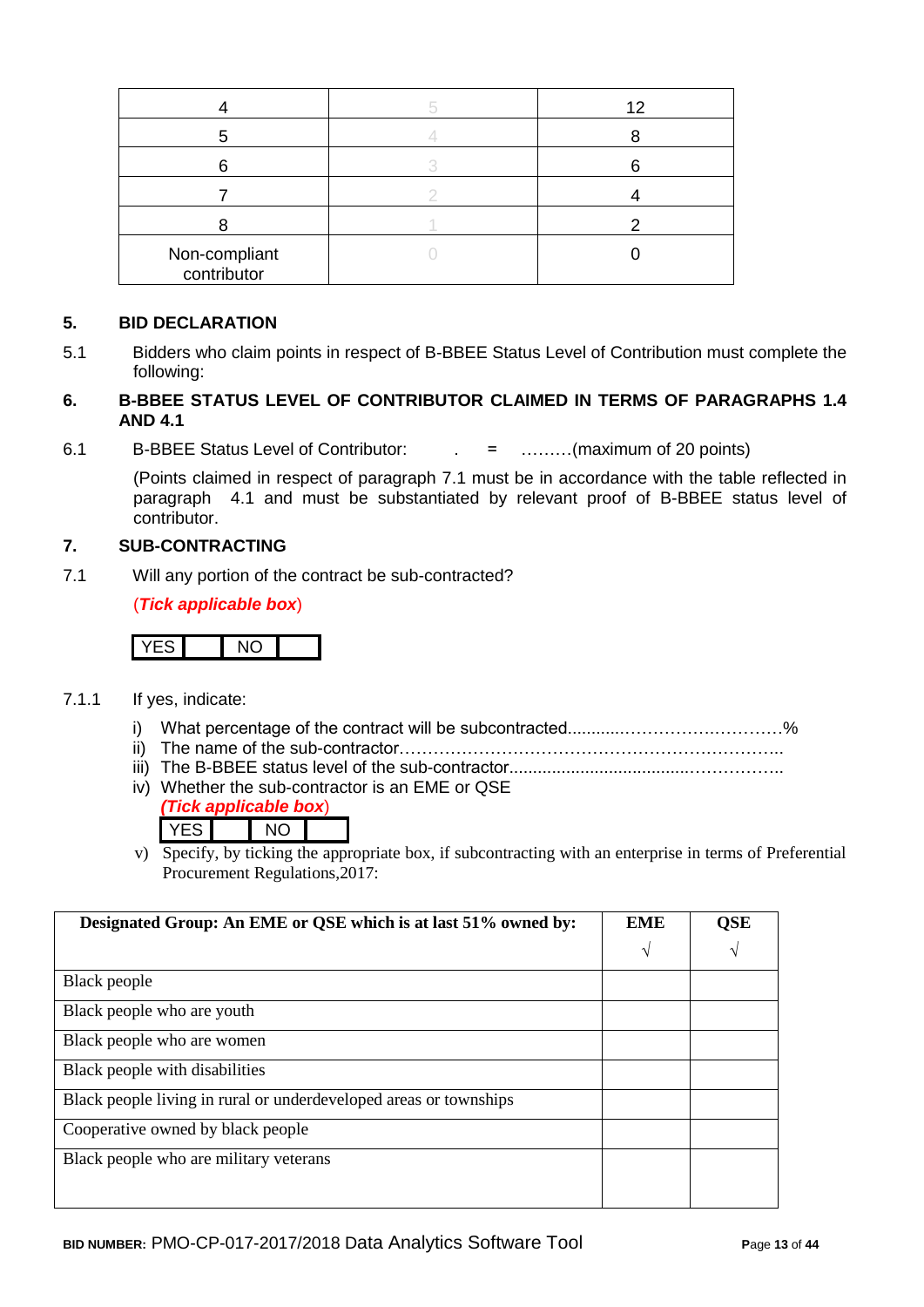| <b>OR</b> |  |
|-----------|--|
| Any EME   |  |
| Any QSE   |  |

| 8.  | <b>DECLARATION WITH REGARD TO COMPANY/FIRM</b>                                                                                                                                                                                                                                                                                              |
|-----|---------------------------------------------------------------------------------------------------------------------------------------------------------------------------------------------------------------------------------------------------------------------------------------------------------------------------------------------|
| 8.1 |                                                                                                                                                                                                                                                                                                                                             |
| 8.2 |                                                                                                                                                                                                                                                                                                                                             |
| 8.3 |                                                                                                                                                                                                                                                                                                                                             |
| 8.4 | <b>TYPE OF COMPANY/ FIRM</b>                                                                                                                                                                                                                                                                                                                |
|     | Partnership/Joint Venture / Consortium<br>$\mathbf{L}$<br>One person business/sole propriety<br>П<br>Close corporation<br>Ш<br>Company<br>$\Box$<br>(Pty) Limited<br>Ш<br><b>TICK APPLICABLE BOX</b>                                                                                                                                        |
| 8.5 | <b>DESCRIBE PRINCIPAL BUSINESS ACTIVITIES</b>                                                                                                                                                                                                                                                                                               |
|     |                                                                                                                                                                                                                                                                                                                                             |
|     |                                                                                                                                                                                                                                                                                                                                             |
|     |                                                                                                                                                                                                                                                                                                                                             |
| 8.6 | <b>COMPANY CLASSIFICATION</b>                                                                                                                                                                                                                                                                                                               |
|     | Manufacturer<br>Ш<br>Supplier<br>П<br>Professional service provider<br>П<br>Other service providers, e.g. transporter, etc.<br>П<br><b>TICK APPLICABLE BOX</b>                                                                                                                                                                              |
| 8.7 | <b>MUNICIPAL INFORMATION</b>                                                                                                                                                                                                                                                                                                                |
|     |                                                                                                                                                                                                                                                                                                                                             |
|     | Registered Account Number:                                                                                                                                                                                                                                                                                                                  |
|     |                                                                                                                                                                                                                                                                                                                                             |
| 8.8 |                                                                                                                                                                                                                                                                                                                                             |
| 8.9 | I/we, the undersigned, who is / are duly authorised to do so on behalf of the company/firm,<br>certify that the points claimed, based on the B-BBE status level of contributor indicated in<br>paragraphs 1.4 and 6.1 of the foregoing certificate, qualifies the company/ firm for the<br>preference(s) shown and I / we acknowledge that: |
|     | The information furnished is true and correct;<br>i)                                                                                                                                                                                                                                                                                        |
|     | The preference points claimed are in accordance with the General Conditions as indicated<br>ii)<br>in paragraph 1 of this form;                                                                                                                                                                                                             |

iii) In the event of a contract being awarded as a result of points claimed as shown in paragraphs 1.4 and 6.1, the contractor may be required to furnish documentary proof to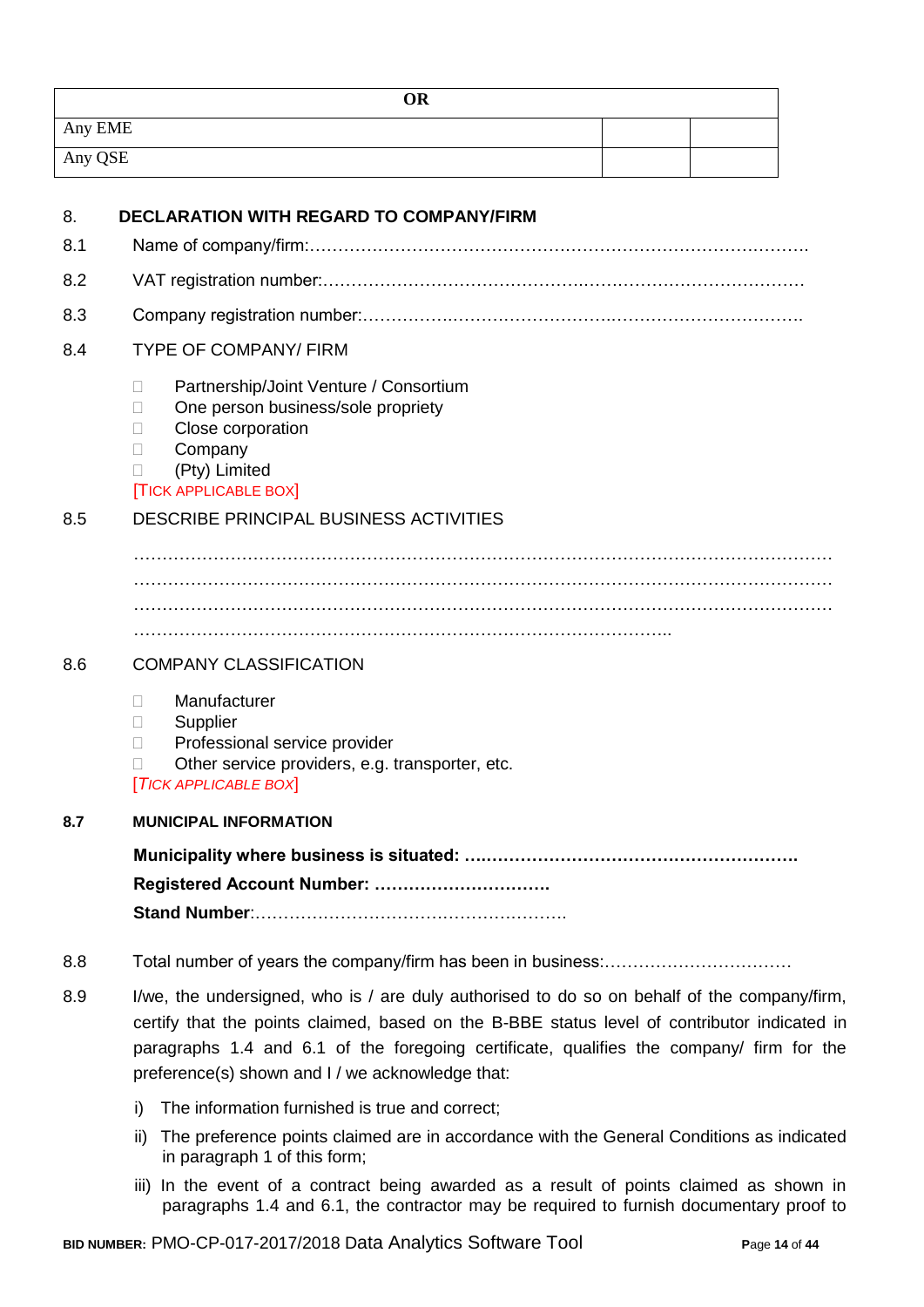the satisfaction of the purchaser that the claims are correct;

- iv) If the B-BBEE status level of contributor has been claimed or obtained on a fraudulent basis or any of the conditions of contract have not been fulfilled, the purchaser may, in addition to any other remedy it may have –
	- (a) disqualify the person from the bidding process;
	- (b) recover costs, losses or damages it has incurred or suffered as a result of that person's conduct;
	- (c) cancel the contract and claim any damages which it has suffered as a result of having to make less favourable arrangements due to such cancellation;
	- (d) recommend that the bidder or contractor, its shareholders and directors, or only the shareholders and directors who acted on a fraudulent basis, be restricted by the National Treasury from obtaining business from any organ of state for a period not exceeding 10 years, after the *audi alteram partem* (hear the other side) rule has been applied; and
	- (e) forward the matter for criminal prosecution.

| <b>WITNESSES</b> | SIGNATURE(S) OF BIDDERS(S) |
|------------------|----------------------------|
|                  | DATE:<br><b>ADDRESS</b>    |
|                  |                            |
|                  |                            |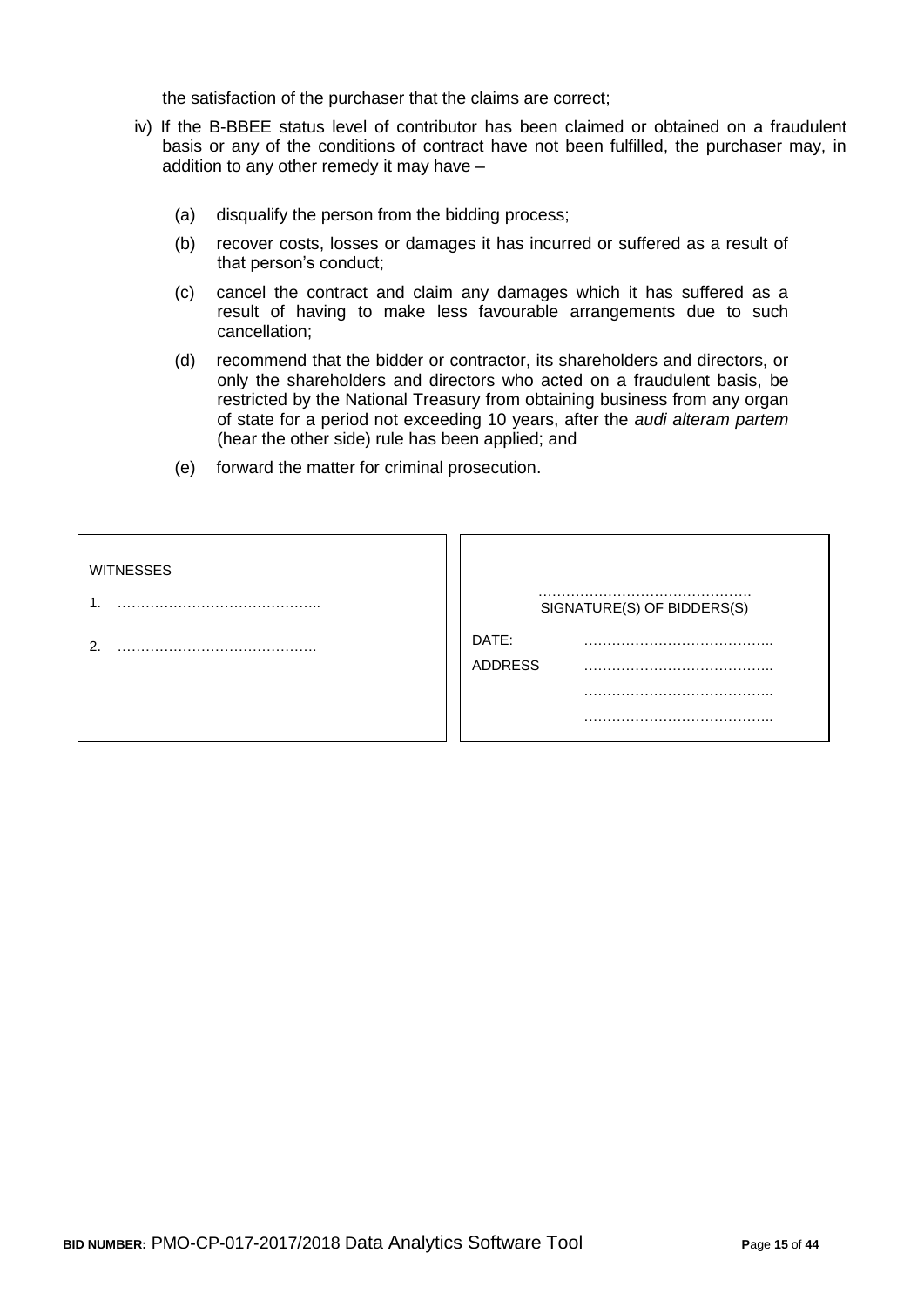# **9. AUTHORITY FOR SIGNATORY**

Signatories for close corporations and companies shall confirm their authority **by singing or attaching to this form** a duly signed and dated copy of the relevant resolution of their members or their board of directors, as the case may be.

|                                                                                                           | " By resolution of the board of directors passed on ____________________________ |  |                                                                                                                                                                                                                                                                                      |
|-----------------------------------------------------------------------------------------------------------|----------------------------------------------------------------------------------|--|--------------------------------------------------------------------------------------------------------------------------------------------------------------------------------------------------------------------------------------------------------------------------------------|
|                                                                                                           |                                                                                  |  |                                                                                                                                                                                                                                                                                      |
|                                                                                                           |                                                                                  |  |                                                                                                                                                                                                                                                                                      |
| No <sub>_________________________________</sub> and any Contract, which may arise there from on behalf of |                                                                                  |  |                                                                                                                                                                                                                                                                                      |
|                                                                                                           |                                                                                  |  |                                                                                                                                                                                                                                                                                      |
|                                                                                                           |                                                                                  |  |                                                                                                                                                                                                                                                                                      |
|                                                                                                           |                                                                                  |  |                                                                                                                                                                                                                                                                                      |
|                                                                                                           |                                                                                  |  |                                                                                                                                                                                                                                                                                      |
|                                                                                                           | As witnesses:                                                                    |  |                                                                                                                                                                                                                                                                                      |
|                                                                                                           |                                                                                  |  |                                                                                                                                                                                                                                                                                      |
|                                                                                                           |                                                                                  |  |                                                                                                                                                                                                                                                                                      |
| 11.                                                                                                       |                                                                                  |  | I/we, the undersigned, who warrants that he/she is duly authorised to do so on behalf of<br>the firm certify that points claimed, based on the equity ownership, indicated in paragraph<br>8 of the foregoing certificate, qualifies the firm for the preference(s) shown and I / we |

- acknowledge that:
- (i) The information furnished is true and correct.
- (ii) The Equity ownership claimed is in accordance with the General Conditions as indicated in paragraph 1 of this form.
	- In the event of a contract being awarded as a result of points claimed as shown in paragraph 8, the contractor may be required to furnish documentary proof to the
	- satisfaction of the purchaser that the claims are correct.
- (iv) If the claims are found to be incorrect, the purchaser may, in addition to any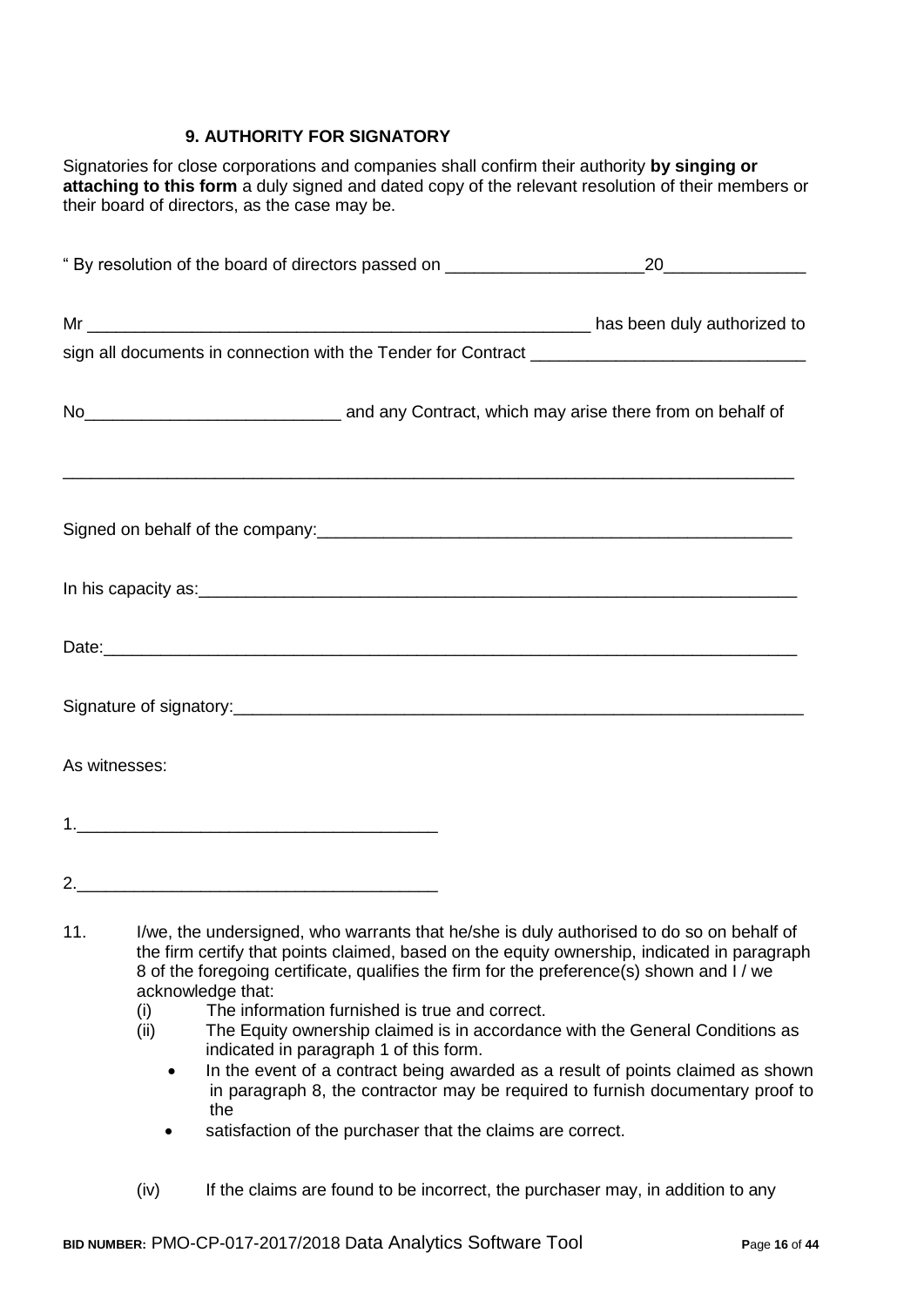other remedy it may have -

- (a) recover costs, losses or damages it has incurred or suffered as a result of that person's conduct; and
- (b) cancel the contract and claim any damages which it has suffered as a result of having to make less favourable arrangements due to such cancellation

## **WITNESSES:**

1. \_\_\_\_\_\_\_\_\_\_\_\_\_\_\_\_\_\_\_\_\_\_\_\_\_\_\_\_

2. \_\_\_\_\_\_\_\_\_\_\_\_\_\_\_\_\_\_\_\_\_\_\_\_\_\_\_\_

**SIGNATURE (S) OF BIDDER (S)**

\_\_\_\_\_\_\_\_\_\_\_\_\_\_\_\_\_\_\_\_\_\_\_\_\_\_\_\_\_\_\_\_\_\_\_

\_\_\_\_\_\_\_\_\_\_\_\_\_\_\_\_\_\_\_\_\_\_\_\_\_\_\_\_\_\_\_\_\_\_\_

**DATE: \_\_\_\_\_\_\_\_\_\_\_\_\_\_\_\_\_\_\_\_\_\_\_\_\_\_\_\_\_**

**ADDRESS: \_\_\_\_\_\_\_\_\_\_\_\_\_\_\_\_\_\_\_\_\_\_\_\_\_**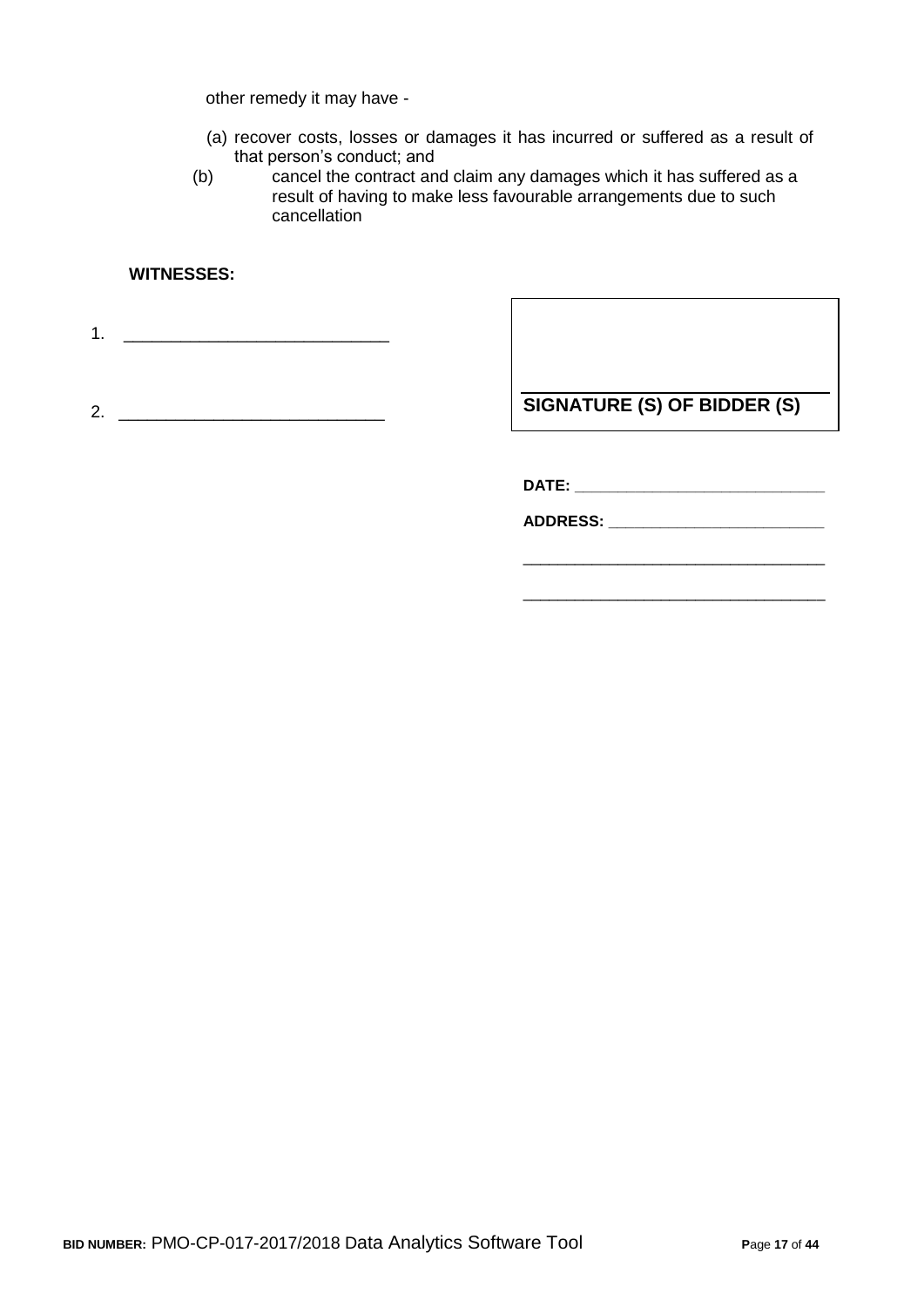#### **DECLARATION OF BIDDER'S PAST SUPPLY CHAIN MANAGEMENT PRACTICES**

- 1 This Municipal Bidding Document must form part of all bids invited.
- 2 It serves as a declaration to be used by municipalities and municipal entities in ensuring that when goods and services are being procured, all reasonable steps are taken to combat the abuse of the supply chain management system.
- 3 The bid of any bidder may be rejected if that bidder, or any of its directors have:
	- a. abused the municipality's / municipal entity's supply chain management system or committed any improper conduct in relation to such system;
	- b. been convicted for fraud or corruption during the past five years;
	- c. willfully neglected, reneged on or failed to comply with any government, municipal or other public sector contract during the past five years; or
	- d. been listed in the Register for Tender Defaulters in terms of section 29 of the Prevention and Combating of Corrupt Activities Act (No 12 of 2004).

#### **4 In order to give effect to the above, the following questionnaire must be completed and submitted with the bid.**

| Item  | Question                                                                                                                                                                                                                                                                                                                                                                                           | Yes | <b>No</b> |
|-------|----------------------------------------------------------------------------------------------------------------------------------------------------------------------------------------------------------------------------------------------------------------------------------------------------------------------------------------------------------------------------------------------------|-----|-----------|
| 4.1   | Is the bidder or any of its directors listed on the National Treasury's<br>$\bullet$<br>Database of Restricted Suppliers as companies or persons prohibited<br>from doing business with the public sector?<br>(Companies or persons who are listed on this Database                                                                                                                                | Yes | <b>No</b> |
|       | were informed in writing of this restriction by the Accounting<br>Officer/Authority of the institution that imposed the restriction<br>after the audi alteram partem rule was applied). The Database<br>of Restricted Suppliers now resides on the<br><b>National</b><br>Treasury's website(www.treasury.gov.za)<br>and<br>can<br>be<br>accessed by clicking on its link at the bottom of the home |     |           |
|       | page.                                                                                                                                                                                                                                                                                                                                                                                              |     |           |
| 4.1.1 | If so, furnish particulars:                                                                                                                                                                                                                                                                                                                                                                        |     |           |
| 4.2   | Is the bidder or any of its directors listed on the Register for Tender<br>Defaulters in terms of section 29 of the Prevention and Combating of<br>Corrupt Activities Act (No 12 of 2004)? The Register for Tender<br>Defaulters can be accessed on the National Treasury's<br>websitewww.treasury.gov.za) by clicking on its link at the bottom<br>of the home page.                              | Yes | No        |
| 4.2.1 | If so, furnish particulars:                                                                                                                                                                                                                                                                                                                                                                        |     |           |
| 4.3   | Was the bidder or any of its directors convicted by a court of law<br>(including a court of law outside the Republic of South Africa) for fraud<br>or corruption during the past five years?                                                                                                                                                                                                       | Yes | No.       |
| 4.3.1 | If so, furnish particulars:                                                                                                                                                                                                                                                                                                                                                                        |     |           |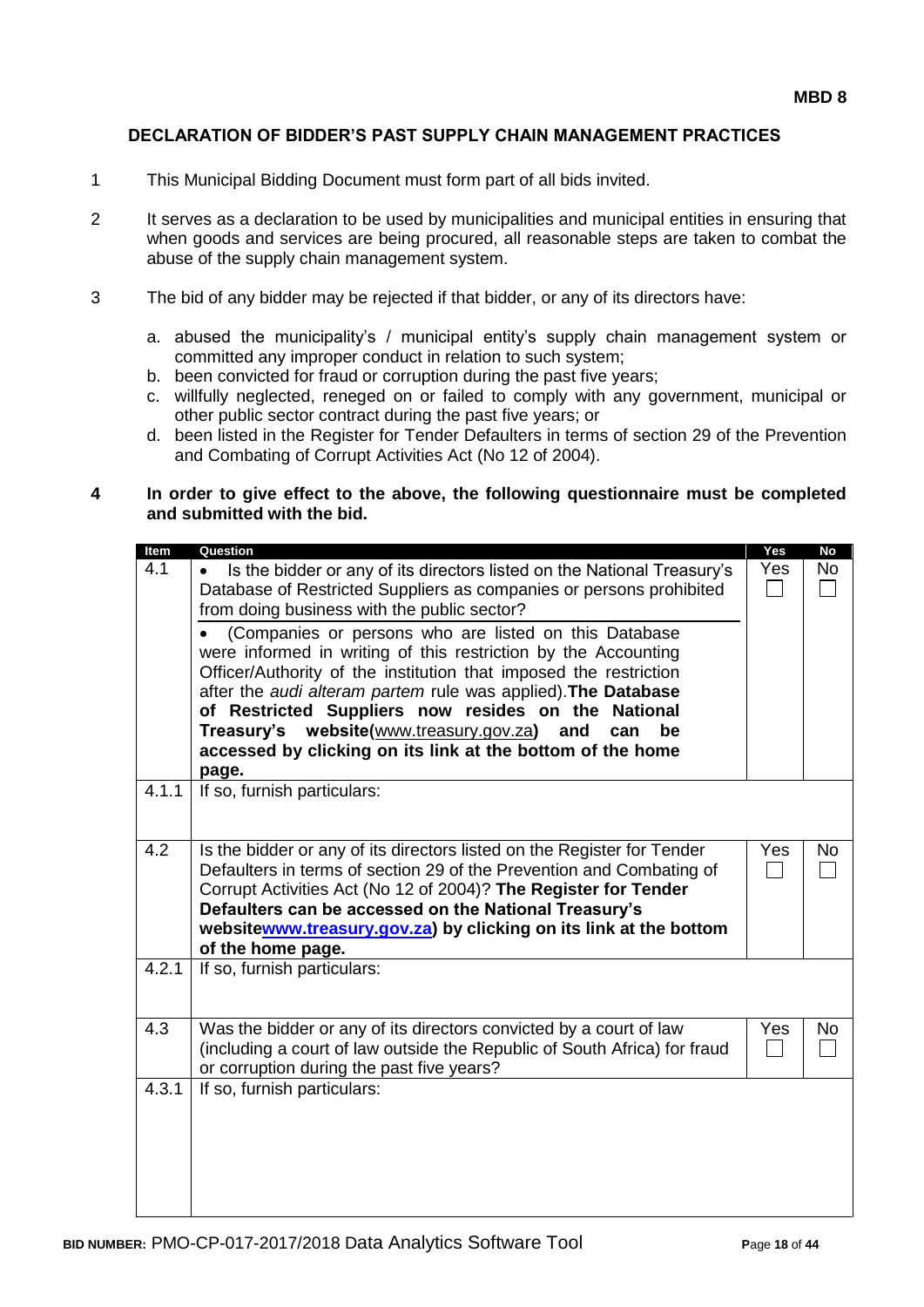| <b>Item</b> | <b>Question</b>                                                                                                                                                                                                           | Yes | <b>No</b> |
|-------------|---------------------------------------------------------------------------------------------------------------------------------------------------------------------------------------------------------------------------|-----|-----------|
| 4.4         | Does the bidder or any of its directors owe any municipal rates and<br>taxes or municipal charges to the municipality / municipal entity, or to<br>any other municipality / municipal entity, that is in arrears for more | Yes | <b>No</b> |
|             | than three months?                                                                                                                                                                                                        |     |           |
| 4.4.1       | If so, furnish particulars:                                                                                                                                                                                               |     |           |
| 4.5         | Was any contract between the bidder and the municipality / municipal<br>entity or any other organ of state terminated during the past five years<br>on account of failure to perform on or comply with the contract?      | Yes | No.       |
| 4.7.1       | If so, furnish particulars:                                                                                                                                                                                               |     |           |

# **CERTIFICATION**

#### **I, THE UNDERSIGNED (FULL NAME) \_\_\_\_\_\_\_\_\_\_\_\_\_\_\_\_\_\_\_\_\_\_\_\_\_\_\_\_\_\_\_\_\_\_\_\_\_\_\_\_\_\_\_\_\_\_**

**CERTIFY THAT THE INFORMATION FURNISHED ON THIS DECLARATION FORM TRUE AND CORRECT.**

**\_\_\_\_\_\_\_\_\_\_\_\_\_\_\_\_\_\_\_\_\_\_\_\_\_\_\_\_\_\_ \_\_\_\_\_\_\_\_\_\_\_\_\_\_\_\_\_\_\_\_\_\_\_\_\_**

**\_\_\_\_\_\_\_\_\_\_\_\_\_\_\_\_\_\_\_\_\_\_\_\_\_\_\_\_\_\_ \_\_\_\_\_\_\_\_\_\_\_\_\_\_\_\_\_\_\_\_\_\_\_\_\_**

**I ACCEPT THAT, IN ADDITION TO CANCELLATION OF A CONTRACT, ACTION MAY BE TAKEN AGAINST ME SHOULD THIS DECLARATION PROVE TO BE FALSE.**

**Signature Date** 

**Position Name of Bidder**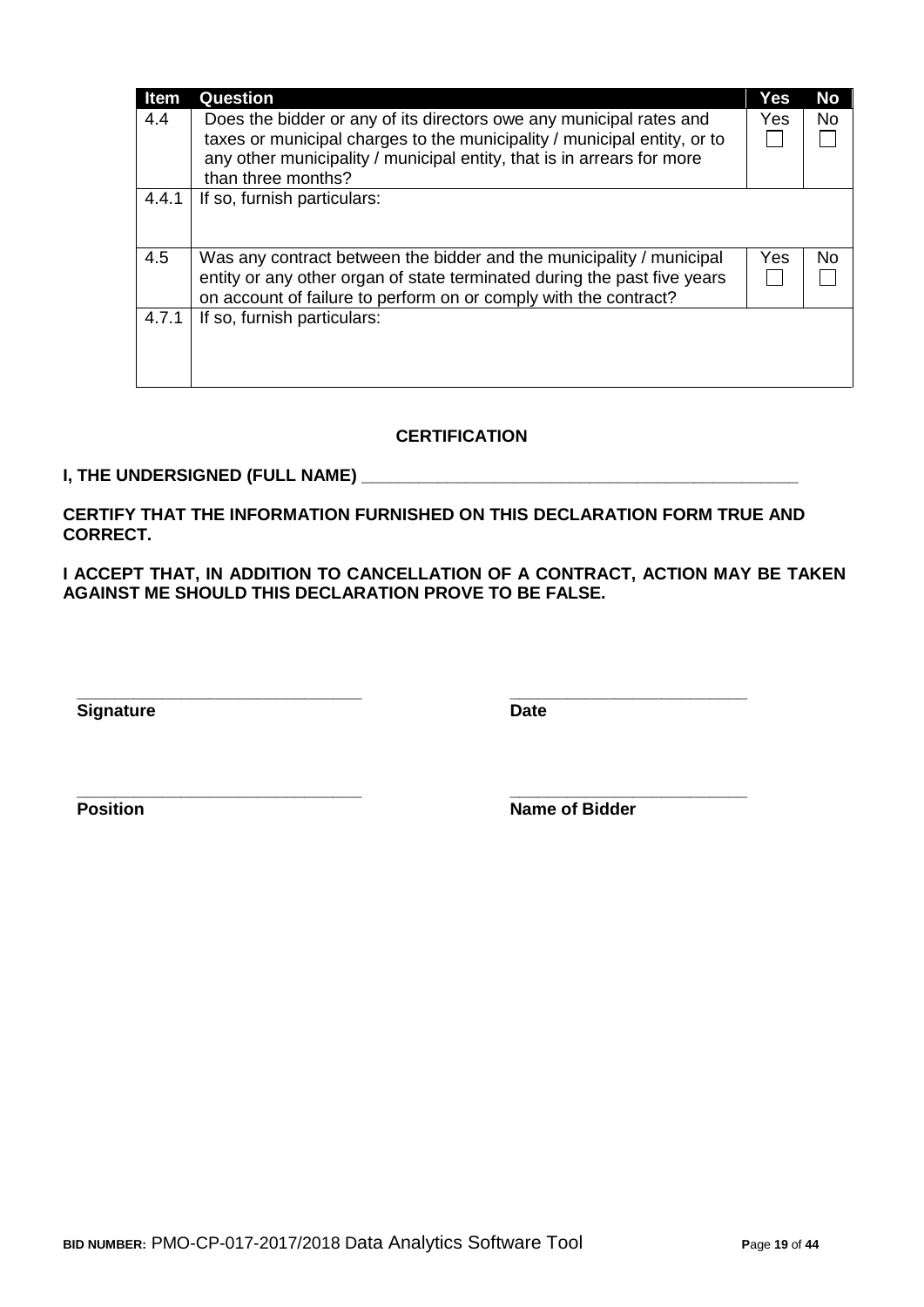# **CERTIFICATE OF INDEPENDENT BID DETERMINATION**

- 1 This Municipal Bidding Document (MBD) must form part of all bids<sup>1</sup> invited.
- 2 Section 4 (1) (b) (iii) of the Competition Act No. 89 of 1998, as amended, prohibits an agreement between, or concerted practice by, firms, or a decision by an association of firms, if it is between parties in a horizontal relationship and if it involves collusive bidding (or bid rigging).² Collusive bidding is a *pe se* prohibition meaning that it cannot be justified under any grounds.
- 3 Municipal Supply Regulation 38 (1) prescribes that a supply chain management policy must provide measures for the combating of abuse of the supply chain management system, and must enable the accounting officer, among others, to:
	- a. take all reasonable steps to prevent such abuse;
	- b. reject the bid of any bidder if that bidder or any of its directors has abused the supply chain management system of the municipality or municipal entity or has committed any improper conduct in relation to such system; and
	- c. cancel a contract awarded to a person if the person committed any corrupt or fraudulent act during the bidding process or the execution of the contract.
- 4 This MBD serves as a certificate of declaration that would be used by institutions to ensure that, when bids are considered, reasonable steps are taken to prevent any form of bid-rigging.
- 5 In order to give effect to the above, the attached Certificate of Bid Determination (MBD 9) must be completed and submitted with the bid:

**¹ Includes price quotations, advertised competitive bids, limited bids and proposals.**

**² Bid rigging (or collusive bidding) occurs when businesses, that would otherwise be expected to compete, secretly conspire to raise prices or lower the quality of goods and / or services for purchasers who wish to acquire goods and / or services through a bidding process. Bid rigging is, therefore, an agreement between competitors not to compete.**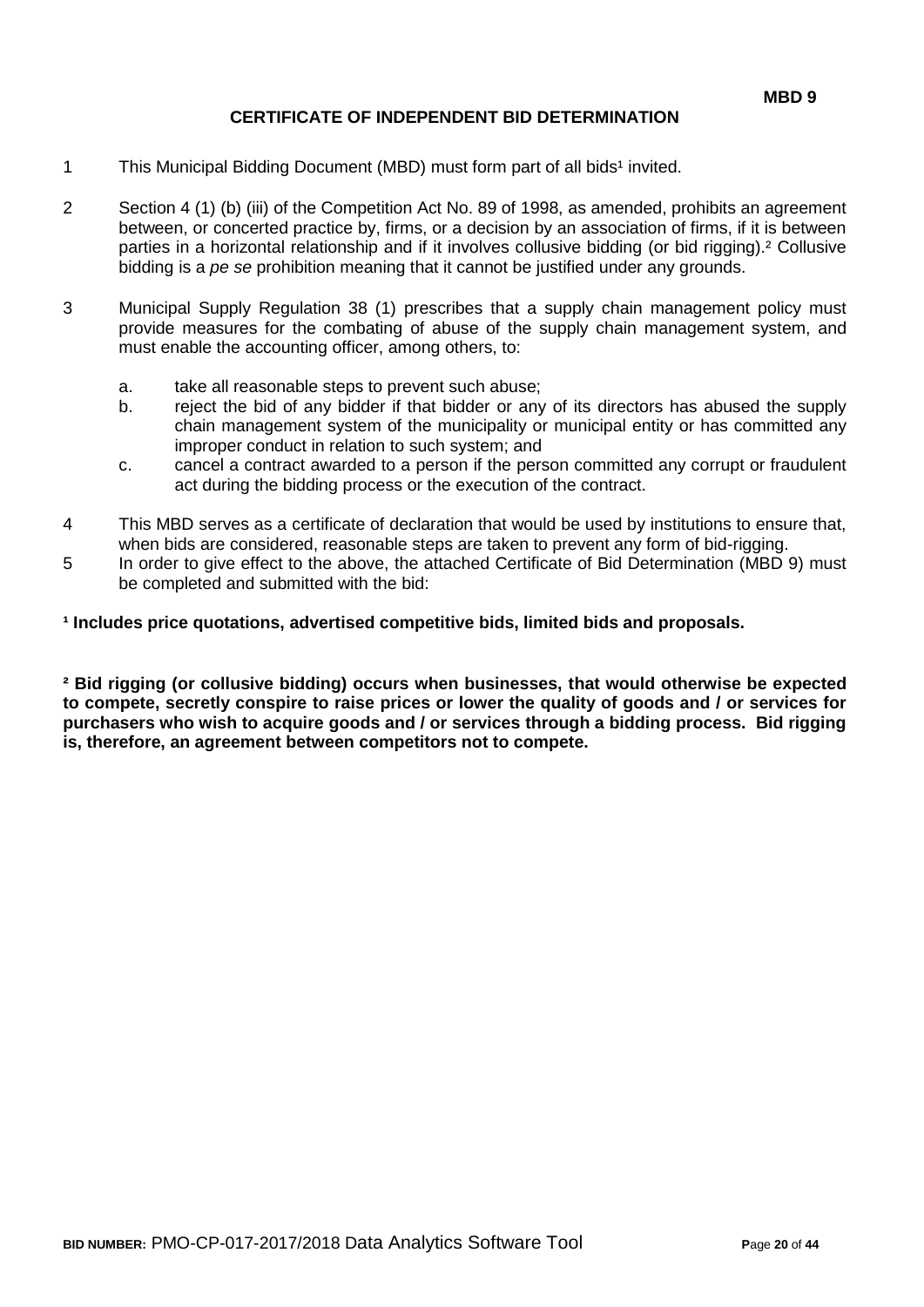# **CERTIFICATE OF INDEPENDENT BID DETERMINATION**

I, the undersigned, in submitting the accompanying bid:

(Bid Number and Description)

\_\_\_\_\_\_\_\_\_\_\_\_\_\_\_\_\_\_\_\_\_\_\_\_\_\_\_\_\_\_\_\_\_\_\_\_\_\_\_\_\_\_\_\_\_\_\_\_\_\_\_\_\_\_\_\_\_\_\_\_\_\_\_\_\_\_\_\_\_\_\_\_\_\_\_\_\_\_

\_\_\_\_\_\_\_\_\_\_\_\_\_\_\_\_\_\_\_\_\_\_\_\_\_\_\_\_\_\_\_\_\_\_\_\_\_\_\_\_\_\_\_\_\_\_\_\_\_\_\_\_\_\_\_\_\_\_\_\_\_\_\_\_\_\_\_\_\_\_\_\_\_\_\_\_\_\_

in response to the invitation for the bid made by:

(Name of Municipality / Municipal Entity)

do hereby make the following statements that I certify to be true and complete in every respect:

I certify, on behalf of: the state of the state of the state of the state of the state of the state of the state of the state of the state of the state of the state of the state of the state of the state of the state of th

(Name of Bidder)

- 1. I have read and I understand the contents of this Certificate;
- 2. I understand that the accompanying bid will be disqualified if this Certificate is found not to be true and complete in every respect;
- 3. I am authorized by the bidder to sign this Certificate, and to submit the accompanying bid, on behalf of the bidder;
- 4. Each person whose signature appears on the accompanying bid has been authorized by the bidder to determine the terms of, and to sign, the bid, on behalf of the bidder;
- 5. For the purposes of this Certificate and the accompanying bid, I understand that the word "competitor" shall include any individual or organization, other than the bidder, whether or not affiliated with the bidder, who:
	- (a) has been requested to submit a bid in response to this bid invitation;
	- (b) could potentially submit a bid in response to this bid invitation, based on their qualifications, abilities or experience; and
	- (c) provides the same goods and services as the bidder and/or is in the same line of business as the bidder
- 6. The bidder has arrived at the accompanying bid independently from, and without consultation, communication, agreement or arrangement with any competitor. However communication between partners in a joint venture or consortium<sup>3</sup> will not be construed as collusive bidding.
- 7. In particular, without limiting the generality of paragraphs 6 above, there has been no consultation, communication, agreement or arrangement with any competitor regarding:
	- (a) prices;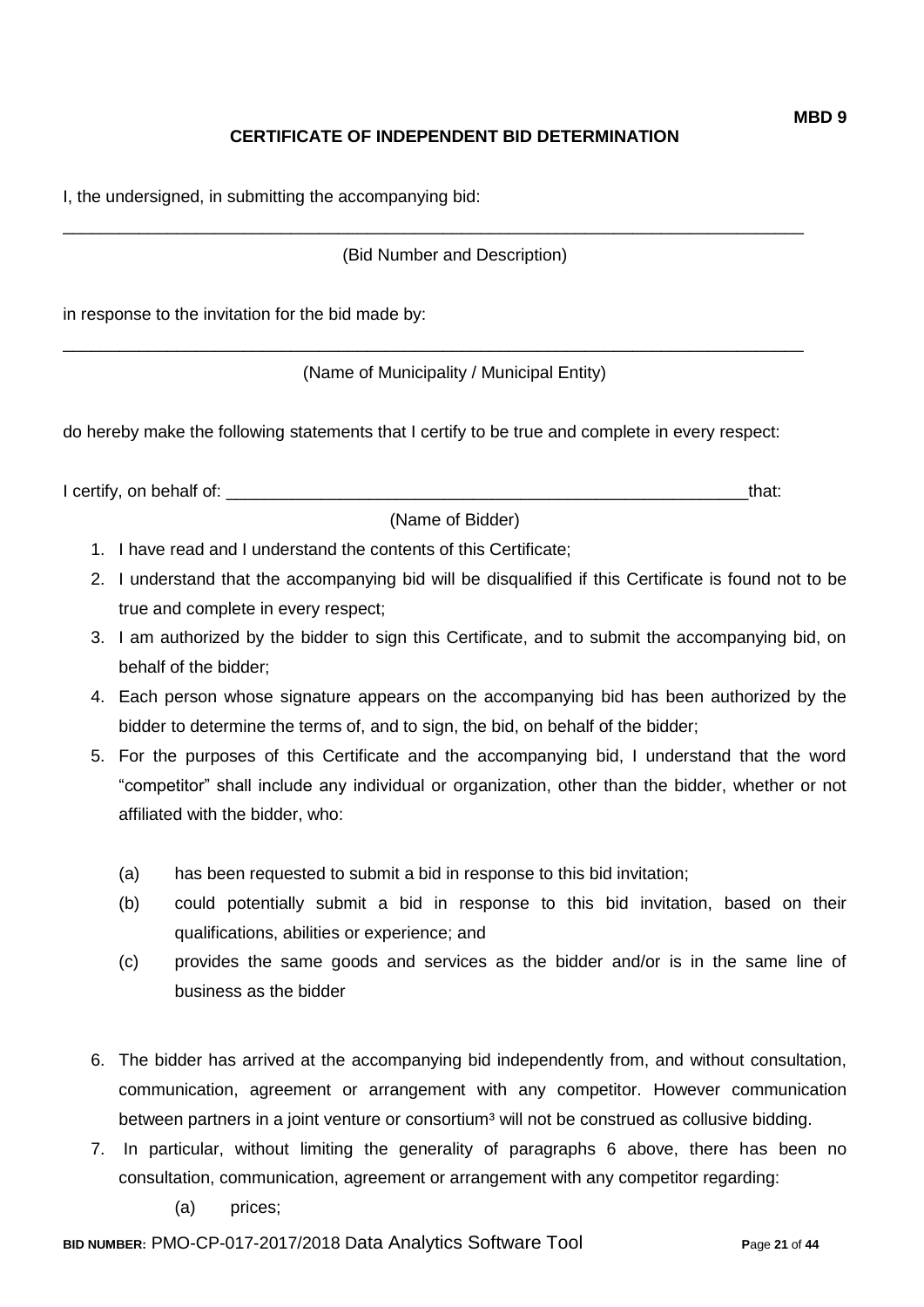- (b) geographical area where product or service will be rendered (market allocation)
- (c) methods, factors or formulas used to calculate prices;
- (d) the intention or decision to submit or not to submit, a bid;
- (e) the submission of a bid which does not meet the specifications and conditions of the bid; or
- (f) bidding with the intention not to win the bid.
- 8. In addition, there have been no consultations, communications, agreements or arrangements with any competitor regarding the quality, quantity, specifications and conditions or delivery particulars of the products or services to which this bid invitation relates.
- 9. The terms of the accompanying bid have not been, and will not be, disclosed by the bidder, directly or indirectly, to any competitor, prior to the date and time of the official bid opening or of the awarding of the contract.

#### **³ Joint venture or Consortium means an association of persons for the purpose of combining their expertise, property, capital, efforts, skill and knowledge in an activity for the execution of a contract.**

10. I am aware that, in addition and without prejudice to any other remedy provided to combat any restrictive practices related to bids and contracts, bids that are suspicious will be reported to the Competition Commission for investigation and possible imposition of administrative penalties in terms of section 59 of the Competition Act No 89 of 1998 and or may be reported to the National Prosecuting Authority (NPA) for criminal investigation and or may be restricted from conducting business with the public sector for a period not exceeding ten (10) years in terms of the Prevention and Combating of Corrupt Activities Act No 12 of 2004 or any other applicable legislation.

\_\_\_\_\_\_\_\_\_\_\_\_\_\_\_\_\_\_\_\_\_\_\_\_\_\_\_\_\_\_\_\_\_\_\_\_\_\_\_ \_\_\_\_\_\_\_\_\_\_\_\_\_\_\_\_\_\_\_\_\_\_\_

**Signature Date**

\_\_\_\_\_\_\_\_\_\_\_\_\_\_\_\_\_\_\_\_\_\_\_\_\_\_\_\_\_\_\_\_\_\_\_\_\_\_\_ \_\_\_\_\_\_\_\_\_\_\_\_\_\_\_\_\_\_\_\_\_\_\_ **Position Position Name of Bidder**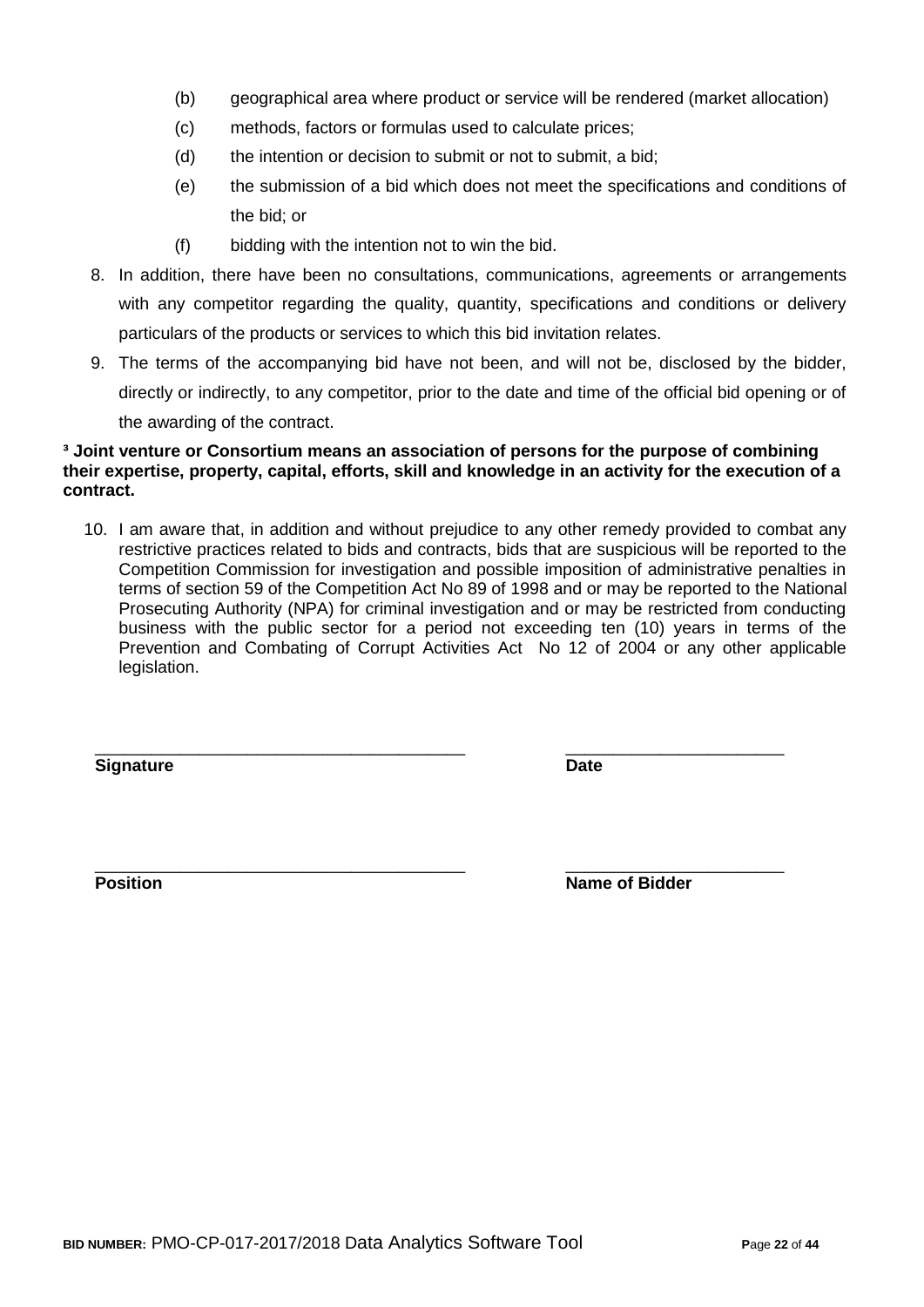# **GENERAL CONDITIONS OF CONTRACT**

| 1.  |  |
|-----|--|
|     |  |
|     |  |
|     |  |
|     |  |
| 2.  |  |
| 3.  |  |
|     |  |
| 4.  |  |
| 5.  |  |
| 6.  |  |
| 7.  |  |
|     |  |
| 8.  |  |
| 9.  |  |
|     |  |
| 10. |  |
|     |  |
|     |  |
| 11. |  |
| 12. |  |
| 13. |  |
| 14. |  |
| 15. |  |
| 16. |  |
| 17. |  |
| 18. |  |
| 19. |  |
| 20. |  |
| 21. |  |
| 22. |  |
| 23. |  |
|     |  |
|     |  |
|     |  |
|     |  |
| 24. |  |
| 25. |  |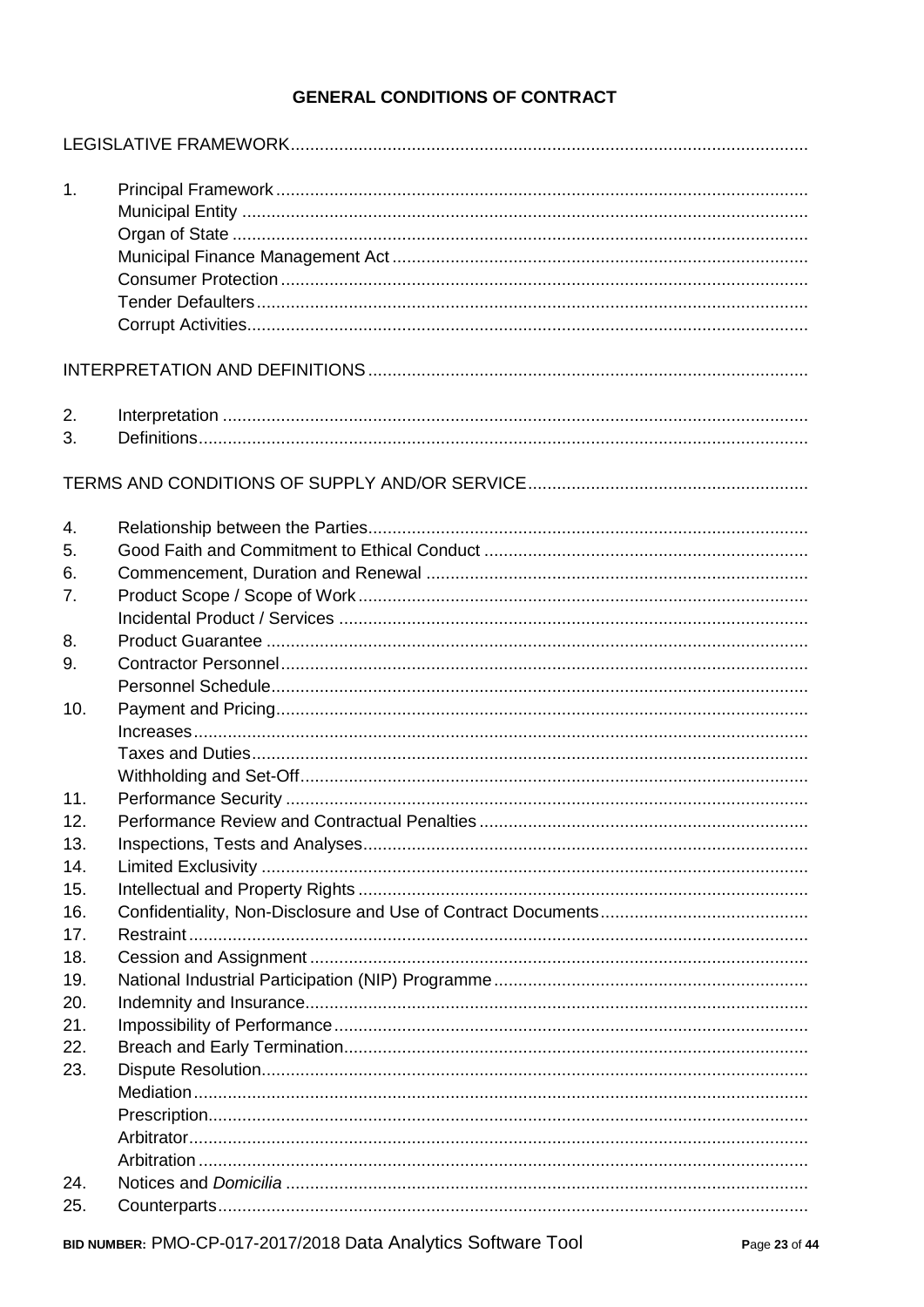| 26. |  |
|-----|--|
| 27  |  |

# LEGISLATIVE FRAMEWORK

1. Principal Framework

The information contained under this heading summarises certain of the principal statutory provisions applicable to the transaction concluded between the Parties. It is included for information purposes only and should not be regarded as legal advice, it being incumbent upon the Contractor to familiarise itself with the legislative framework. These provisions apply at law and the Parties are not competent to exclude the operation thereof by mutual agreement. As such, no agreement, transaction or series of transactions concluded outside of or in contravention of the legislative framework and the procedures provided for therein shall be binding on the Parties notwithstanding the capacity or office held or undertakings given, in writing or otherwise, by the persons contracting on behalf of either Party.

# Municipal Entity

1.1 Joburg Market is a municipal entity contemplated in section 1, read with sections 86B(1)(a)(i) and 86D(1)(a), of the Municipal Systems Act (32 of 2000), ("MSA"). It was established as such by the Greater Johannesburg Metropolitan Council (predecessor to the City of Johannesburg Metropolitan Municipality or "COJ") who procured, by virtue of the provisions of section 17D of the Promotion of Local Government Affairs Act (91 of 1983) the formation, registration and incorporation of its fresh produce market as the Joburg Market (SOC) Limited in terms of the Companies Act, with the COJ as its sole shareholder. Upon the foregoing and as required by the MSA, Joburg Market entered into a Service Delivery Agreement with the COJ in terms of which Joburg Market was appointed as an external mechanism for the delivery of a municipal service with the mandate to manage and operate the business of the fresh produce market and its assets.

#### Organ of State

1.2 As a municipal entity Joburg Market is an "organ of state" as defined in section 239 of the Constitution of South Africa (108 of 1996) read with section 1 of the Institution of Legal Proceedings Against Organs of State Act (40 of 2002).

#### Municipal Finance Management Act

1.3 Contracting with Joburg Market is subject, amongst others, to the Municipal Finance Management Act (56 of 2003) ("MFMA"), the MFMA Supply Chain Management Regulations (GN 868 in GG 27636 of 30 May 2005) ("SCM Regulations") and, specifically, Joburg Market's Supply Chain Management Policy made in terms of section 111 of the MFMA and regulation 2 of the SCM Regulations (collectively referred to as the "SCM Regulatory Framework"). In terms of the irregular expenditure provisions of the SCM Regulatory Framework, Joburg Market is prohibited from making any payment in relation to goods or services unlawfully or irregularly procured and/or rendered, notwithstanding that value might have been received.

#### Consumer Protection

1.4 The Consumer Protection Act (68 of 2008) does not, in terms of section 5(2)(a), apply to any transaction in terms of which goods or services are supplied to the State. However, section 5(5) stipulates that notwithstanding the foregoing exemption, those goods, and the importer or producer, distributor and retailer of those goods are nevertheless subject to, amongst others, the provisions of section 61. Section 61 sets out the liability of the producer and/or supplier for any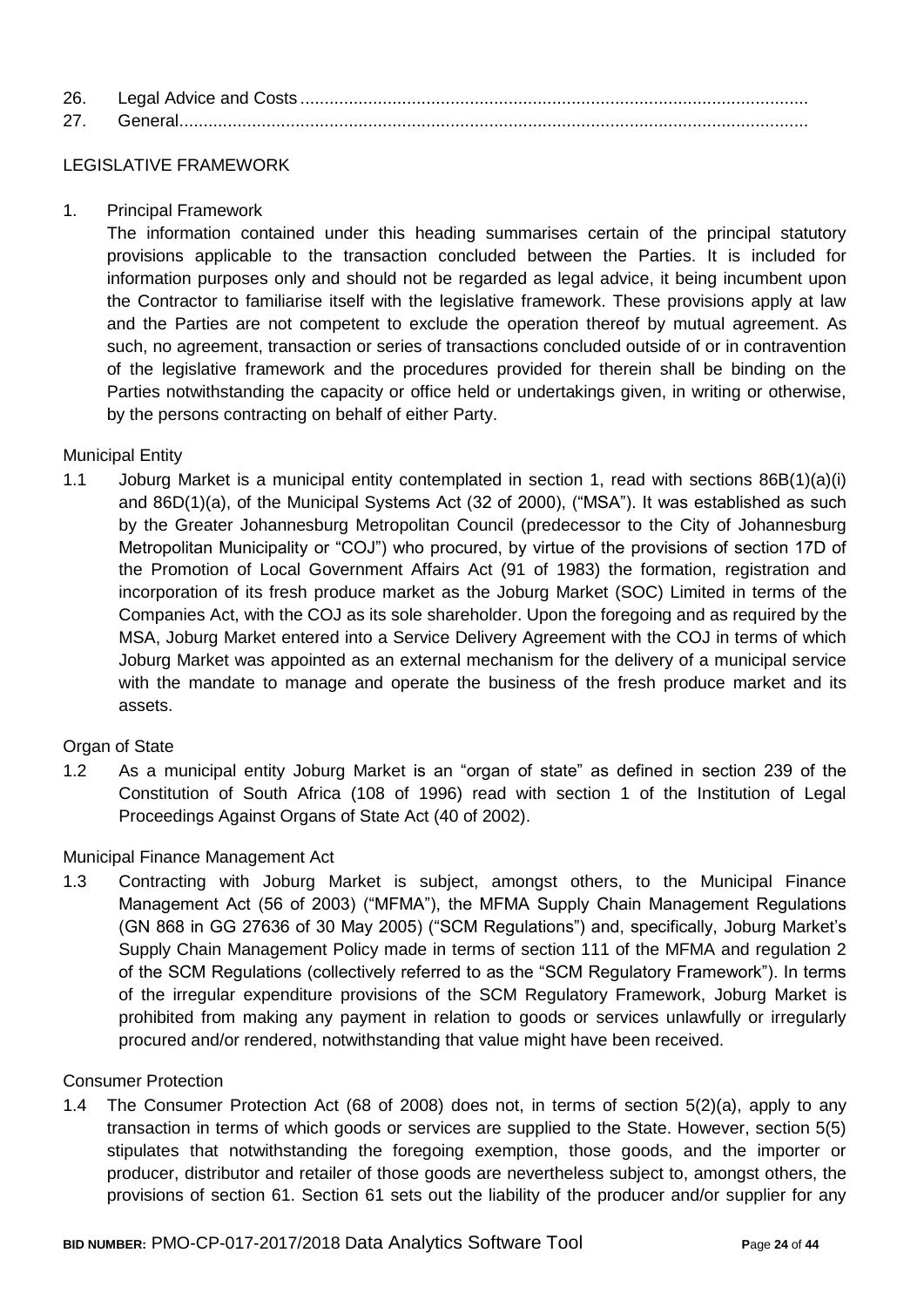harm caused wholly or partly as a consequence of a product failure, defect or hazard in any goods, irrespective of whether the harm resulted from any negligence on the part of the producer, importer, distributor or retailer, as the case may be. In terms of subsections 61(5)(c) and (d), harm for which the Contractor may be held liable includes any loss of, or physical damage to, any property of Joburg Market irrespective of whether it is movable or immovable including economic loss occasioned by such harm.

#### Competitive Behaviour

1.5 In terms of section 4(1)(b)(iii) of the Competition Act (89 of 1998) an agreement between, or concerted practice by, firms, or a decision by an association of firms, is prohibited if it is between parties in a horizontal relationship and if bidders was involved in collusive bidding (or bid rigging). If bidders, based on reasonable grounds or evidence obtained by Joburg Market, have engaged such restrictive practices, Joburg Market may refer the matter to the Competition Commission for investigation and possible imposition of administrative penalties. If a bidders are found guilty by the Competition Commission Joburg Market may, in addition and without prejudice to any other remedy provided for in this Agreement or at law, invalidate the bid and/or terminate this Agreement in whole or part, and/or restrict the bidders from conducting business with the public sector for a period not exceeding ten (10) years.

#### Tender Defaulters

- 1.6 Where Joburg Market terminates this Agreement in whole or in part, it may decide to impose a restriction penalty on the Contractor by prohibiting the Contractor from doing business with the public sector for a period not exceeding 10 years. If Joburg Market intends imposing a restriction on a Contractor or any person associated with the Contractor, the Contractor will be allowed a period of not more than fourteen (14) days to provide reasons why the envisaged restriction should not be imposed. Should the Contractor fail to respond within the stipulated fourteen (14) days, Joburg Market might regard the intended penalty as not objected against and may impose it. Any restriction imposed on any person by the Accounting Officer of Joburg Market will, at the discretion of the Accounting Officer, also be applicable to any other enterprise or any partner, manager, director or other person who wholly or partly exercises, exercised or may exercise control over the enterprise of the first-mentioned person.
- 1.7 If a restriction is imposed, Joburg Market must, within five (5) working days of such imposition, furnish the National Treasury, with the following information:
	- 1.7.1 the name and address of the Contractor and/or person restricted by Joburg Market;
	- 1.7.2 the date of commencement of the restriction;
	- 1.7.3 the period of restriction; and
	- 1.7.4 the reasons for the restriction.
- 1.8 These details will be loaded in the National Treasury's central database of suppliers or persons prohibited from doing business with the public sector.

#### Corrupt Activities

1.9 If a court of law convicts a person of an offence under sections 12 or 13 of the Prevention and Combating of Corrupt Activities Act (12 of 2004), the court may also rule that such person's name be endorsed on the Register for Tender Defaulters. When a person's name has been endorsed on the Register, the person will be prohibited from doing business with the public sector for a period not less than five years and not more than 10 years.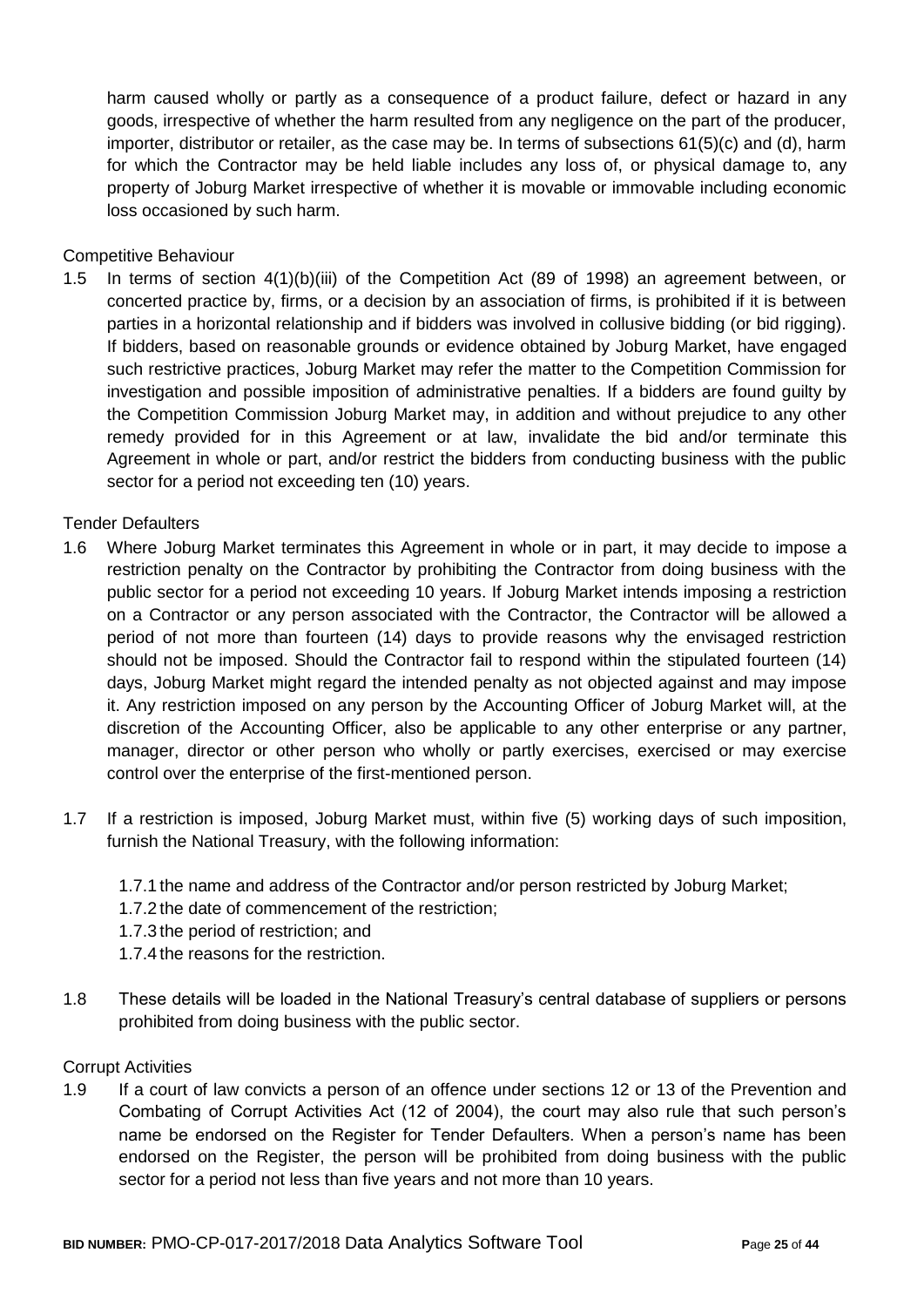# INTERPRETATION AND DEFINITIONS

#### 2. Interpretation

This Agreement shall be governed and interpreted in accordance with the laws of the RSA; and

- 2.1 headings shall be read for the purpose of reference only and shall not be used in the interpretation of nor modify nor amplify the terms of this Agreement.
- 2.2 words importing any gender include the others; the singular include the plural and vice versa and natural persons include created entities, other legal *personae* (corporate or unincorporate) and the state and vice versa.
- 2.3 all provisions of this Agreement are severable from each other and any provision which is or may become unenforceable shall be ineffective to the extent of such unenforceability and shall be treated as if not written and severed without invalidating the remaining provisions of this Agreement (or affecting the validity or enforceability of such provision in any other jurisdiction); the Parties who declare their intention that this Agreement would be executed without such unenforceable provision if they were aware of such unenforceability at the time of execution hereof and that this Agreement should be implemented or continue to be implemented, having regard to each Party's rationale and purpose in entering into this Agreement.
- 2.4 when any number of days is prescribed, these shall business days (unless days are described as calendar days in which event Saturdays, Sundays and public holiday's shall be included) reckoned exclusively of the first and inclusively of the last day.
- 2.5 any reference to any statute, regulation or other legislation shall be a reference to that statute, regulation or other legislation as at the Signature Date, and as amended or substituted from time to time thereafter.
- 2.6 the words "include", "including" and "in particular" shall be construed as being by way of example or emphasis and shall not be construed as, nor shall they take effect as, limiting the generality of any preceding words.
- 2.7 the rule of construction that a contract shall be interpreted against the Party principally responsible for the drafting or preparation of the contract, shall not apply.
- 2.8 any annexures, schedules, and/or documents ("appendices") referred to in this Agreement shall be deemed to be incorporated in and form an integral part hereof; in the event of a conflict between any appendices and this Agreement, the provisions of this Agreement shall prevail.
- 2.9 the termination of this Agreement shall not affect those of the provisions which provide that they shall operate after termination or which of necessity must continue to have effect thereafter notwithstanding that specific clauses do not expressly provide for such continuation.
- 2.10 any substantive provision imposing rights or obligations on a Party, notwithstanding that it is only in a definition clause, shall have effect as if it were a substantive provision in the body of this Agreement.
- 2.11 information supplied in the bidding documents shall be construed as material representations made by the Contractor, which induced Joburg Market to enter into this Agreement.
- 3. Definitions

Unless clearly inconsistent with or otherwise indicated by the context, the following expressions shall bear the meanings assigned to them and cognate expressions shall bear corresponding meanings in this Agreement: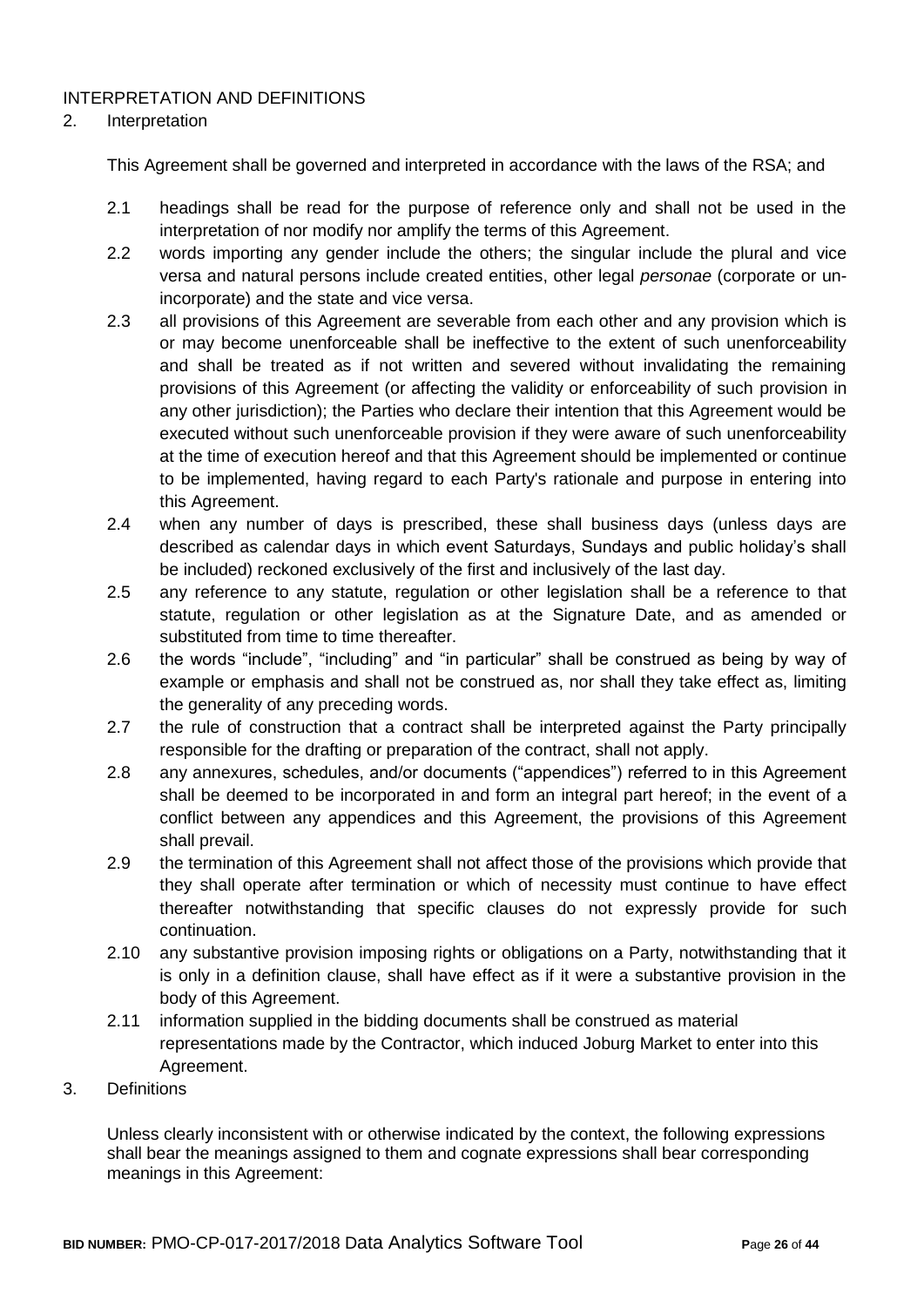- 3.1 "Agreement" means this Agreement entered into between Joburg Market and the Contractor including the appendices and all documents included therein by reference.
- 3.2 "Annexure A" means the Contractor's tender to supply the Product or render the Services or works to Joburg Market in terms of the scope of work and on the terms and conditions, pricing and payment terms set out therein.
- 3.3 "Annexure B" means a copy of Joburg Market Supply Chain Management Policy in terms of which this Agreement and the bid was specified, evaluated, adjudicated and awarded.
- 3.4 "Annexure C" means, if applicable to the subject matter of this Agreement and the Contractor's obligations in terms thereof, the Contractor's Personnel Schedule.
- 3.5 "Annexure D" means, if applicable to services rendered at Joburg Market's premises by the Contractor, the Occupational Health and Safety Act Agreement entered into between the Parties in terms of section 37(2) of that Act.
- 3.6 "Annexure E" means, if applicable in terms of the scope of work, the Contractor's Project Plan delivered to Joburg Market within the time specified therefore.
- 3.7 "Annexure F" means, if applicable to the Product or the subject matter of this Agreement and read conjunctively with the Contractor's obligations in terms of the Consumer Protection Act, the express warranties provided by the Contractor in relation to the Product.
- 3.8 "Annexure G" means a copy of the regulation 36 deviation approved by the Accounting Officer (Chief Executive Officer) of Joburg Market in the event that in the procurement of this Agreement the official procurement processes was dispensed with based on an exceptional circumstance allowed by the SCM Regulatory Framework.
- 3.9 "Closing Time" means the date and hour specified in the bidding documents for the receipt of bids.
- 3.10 "Commencement Date" means, notwithstanding the Signature Date, the date specified in the Contract Schedule.
- 3.11 "Confidential Information" means including this Agreement, Joburg Market's trade secrets, processes, techniques, methods, designs, products and organisational and other structures employed in its business, the contractual and financial arrangements with its suppliers, customers, employees, clients and other business associates, its financial details including its results, details of the prospective and existing clients, customers and employees, its business strategies, general modus operandi, client information including its customer lists and customer contact details, price lists, employee remuneration and salary packages, medical and/or patient information, computer programs and information systems, policies and procedures, diagnostic tools, data, diagrams, reports including incidents, incident reports, electronic and other visual and audio recordings, related statistics, specifications, charts, studies and Intellectual Property, know-how, trade and any other similar information all of which is, by its nature, confidential and/or proprietary to Joburg Market and its business.
- 3.12 "Contractor" means the incorporated entity, consortium, and partnership or individual who is the service provider, supplier or seller in terms of this Agreement, identified as such in the Contract Schedule; howsoever the Contractor may be legally constituted or formed.
- 3.13 "Contract Period" means the period set out in the Contract Schedule.
- 3.14 "Contract Price" means the price payable to the Contractor under this Agreement for the full and proper performance of its contractual obligations specified in the Contract Schedule.
- 3.15 "Corrupt Practice" means the offering, giving, receiving, or soliciting of a thing of value to influence the action of a public official in the procurement process or in the execution of this Agreement.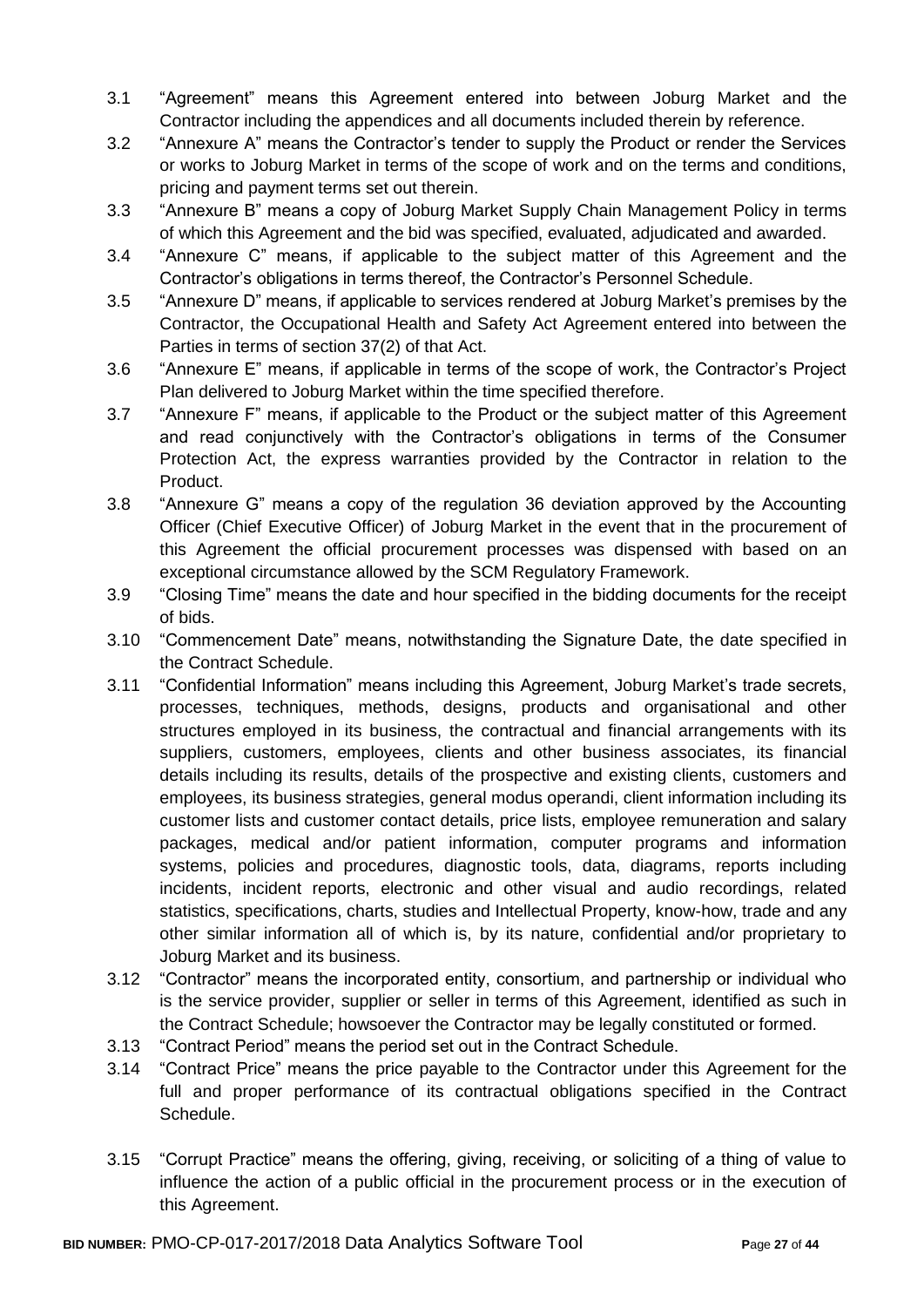- 3.16 "Countervailing Duties" are imposed in cases where an enterprise abroad is subsidised by its government and encouraged to market its products internationally.
- 3.17 "Country of Origin" means the place where the Product was mined, grown or produced or from which the services are supplied.
- 3.18 "CPI" means the headline consumer price index (for all urban areas) annual inflation rate, or such amended or replacement index, as published monthly by Statistics South Africa in Statistical Release P0141, available from <http://www.statssa.gov.za>.
- 3.19 "Default Interest" means interest chargeable in terms of this Agreement to unpaid amounts or outstanding obligations which interest shall be calculated, from the due date until date of payment, on a daily balance and compounded monthly in arrear at an annual rate of two percent (2%) above the prevailing, variable prime rate publicly quoted by ABSA Bank Limited from time to time.
- 3.20 "Delivery" means delivery of the Product (and a reference to the rendering any service or executing any works) inclusive of necessary clearing, documentation, carriage (through whatsoever mode), insurance, licensing, unloading, installation and commissioning in operational working order at the store, site or premises of Joburg Market (which shall, unless the contrary is agreed in writing, be performed, conducted and/or delivered in accordance with Joburg Market's usual policies and procedures), the Contractor bearing all the risks and charges in the Product until completion of delivery is confirmed in writing by Joburg Market.
- 3.21 "Delivery Period" means that period agreed in writing between the Parties in relation to Delivery of the Product or parts thereof by the Contractor, any delay in which shall be deemed a breach of this Agreement and entitle Joburg Market to exercise its remedies in terms of this Agreement or at law.
- 3.22 "Dumping" means a private enterprise resident outside of the RSA market its goods on own initiative in the RSA at lower prices than that of the Country of Origin and which have the potential to harm the local industries in the RSA.
- 3.23 "Fraudulent practice" means a misrepresentation of facts in order to influence a procurement process or the execution of this Agreement to the detriment of any bidder or Joburg Market, and includes collusive practice among bidders (prior to or after bid submission) designed to establish bid prices at artificial non-competitive levels and to deprive the bidder of the benefits of free and open competition.
- 3.24 "Intellectual Property" means collectively, patents, copyright, trademarks, logos, style names, slogans, designs, models, methodologies, inventions, software object code or programme interface and/or structure, and any other type of intellectual property (whether registered or unregistered including applications for and rights to obtain, use or for their protection) which are used or held, whether or not currently, in connection with Joburg Market's business and includes the Confidential Information and, "know-how" being ideas, designs, documents, diagrams, information, devices, technical data, scientific data, secret and other processes and methods used in connection with Joburg Market's business, and, all available information regarding marketing and promotion of the goods and services of Joburg Market, and, all and any modifications or improvements to any of them.
- 3.25 "Joburg Market" means Joburg Market (SOC) Limited (trading as Joburg Market), a corporatized municipal entity incorporated in terms of the laws of the RSA under registration number 2000/023383/07 and with VAT registration number 4840195038, with its *domicilium citandi et executandi* situated at The Office of the CEO, 3<sup>rd</sup> Floor, Main Building, Joburg Market, 4 Fortune Road (off Heidelberg Road), City Deep, 2049, Johannesburg.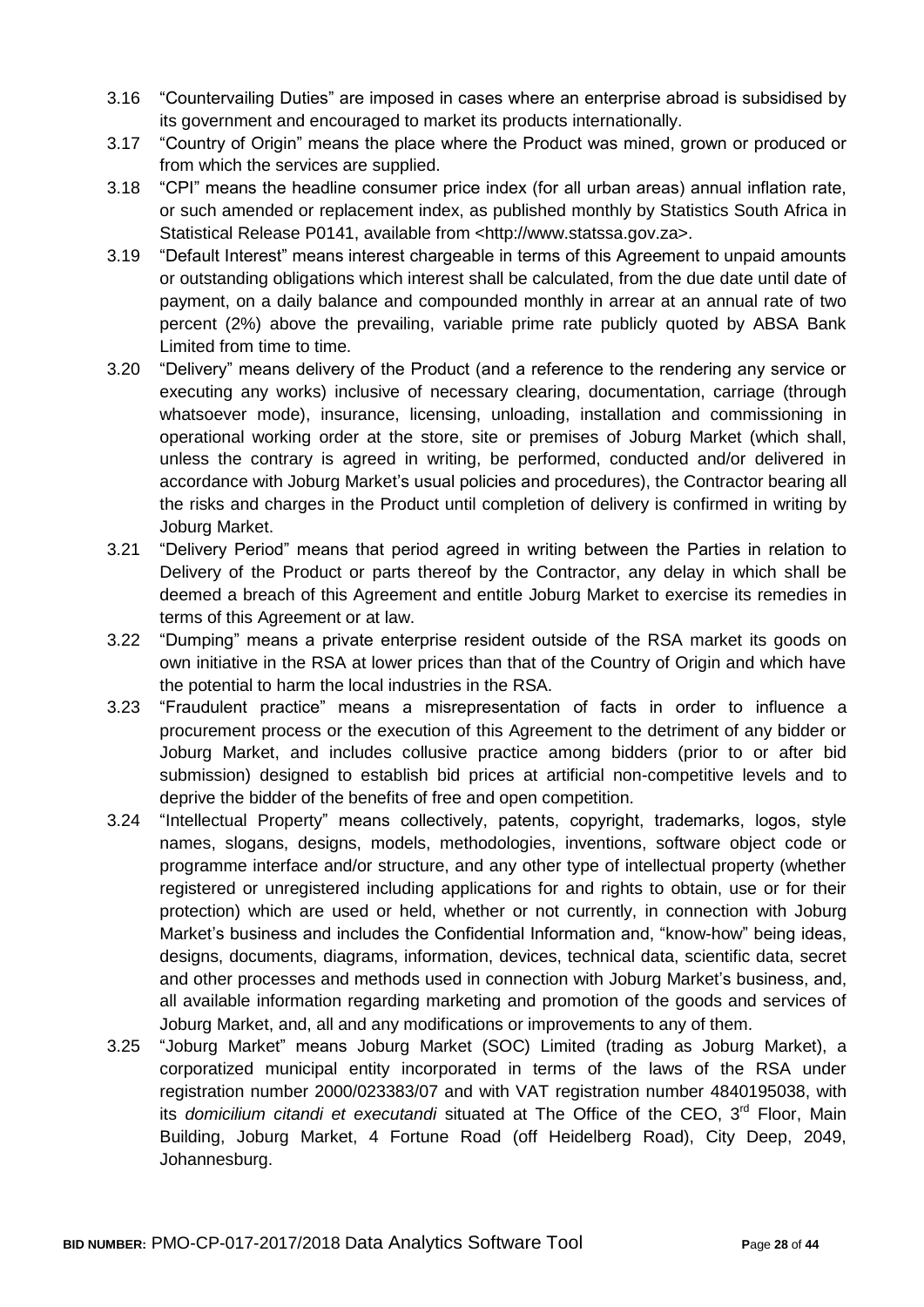- 3.26 "Imported Content" means that portion of the bidding price represented by the cost of components, parts or materials which have been or are still to be imported (whether by the Contractor or its subcontractors) and which costs are inclusive of the costs abroad, plus freight and other direct importation costs such as landing costs, dock dues, import duty, sales duty or other similar tax or duty at the RSA place of entry as well as transportation and handling charges to the factory in the RSA where the Product covered by the bid will be manufactured.
- 3.27 "Local Content" means that portion of the bidding price, which is not included in the imported content provided that local manufacture does take place.
- 3.28 "Order" means an official written order or requisition issued for the supply of the Product.
- 3.29 "Parties" mean the Contractor and Joburg Market and "Party" shall mean that one of them be indicated by the context.
- 3.30 "Product" means, depending on the subject matter of this Agreement, either or both of:
	- 3.30.1 "Goods" e.g. plant, equipment, machinery, manufactured items and/or other materials or combined works that the Contractor is required to supply to Joburg Market including (where usually, logically or of right or common practice) ancillary services such as installation, commissioning, provision of technical assistance, after sales support, warranty services etc. and/or
	- 3.30.2 "Services" e.g. those functional, consulting and/or professional services or combined works the Contractor as service provider is required to render to Joburg Market including (where usually, logically or of right or common practice) ancillary goods such as spare parts, packing, documents, manuals, reports etc.).
- 3.31 "RSA" means the Republic of South Africa as defined in section 1 of the Constitution of the Republic of South Africa (108 of 1996).
- 3.32 "Signature Date" means the date of the on which this Agreement, or any other document in relation thereto, is signed by the Party signing it last in time on the last date in time.
- 3.33 "VAT" means Value-Added Tax defined and levied in terms of the Value-Added Tax Act (89 of 1991) and unless stated to the contrary, all amounts quoted in this Agreement are quoted exclusive of VAT.

# TERMS AND CONDITIONS OF SUPPLY AND/OR SERVICE

- 4. Relationship between the Parties
	- 4.1 The Contractor shall fulfil its obligations in terms of this Agreement as an independent contractor to Joburg Market and not as an employee, labour broker, agent, partner (whether in consortium or joint venture) of Joburg Market; and, neither it nor any of its employees shall hold itself/themselves out as being the same.
	- 4.2 In addition, save as set out herein, neither Party shall be entitled to bind the other Party to any representation, obligation or promise of any nature whatsoever, pledge the credit of the other or incur any liability on behalf of the other Party or purport to do so.

#### 5. Good Faith and Commitment to Ethical Conduct

- 5.1 The Parties commit to ethical business conduct and undertake to exercise and display the utmost good faith to one another in giving effect to the terms of this Agreement.
- 5.2 Without limiting the generality of the foregoing the Parties undertake not to accept, offer, induce, permit or promote the acceptance or offering of any gratuity, enticement, incentive or gift that could reasonably be regarded as a bribe or an attempt to otherwise exert undue influence over the recipient.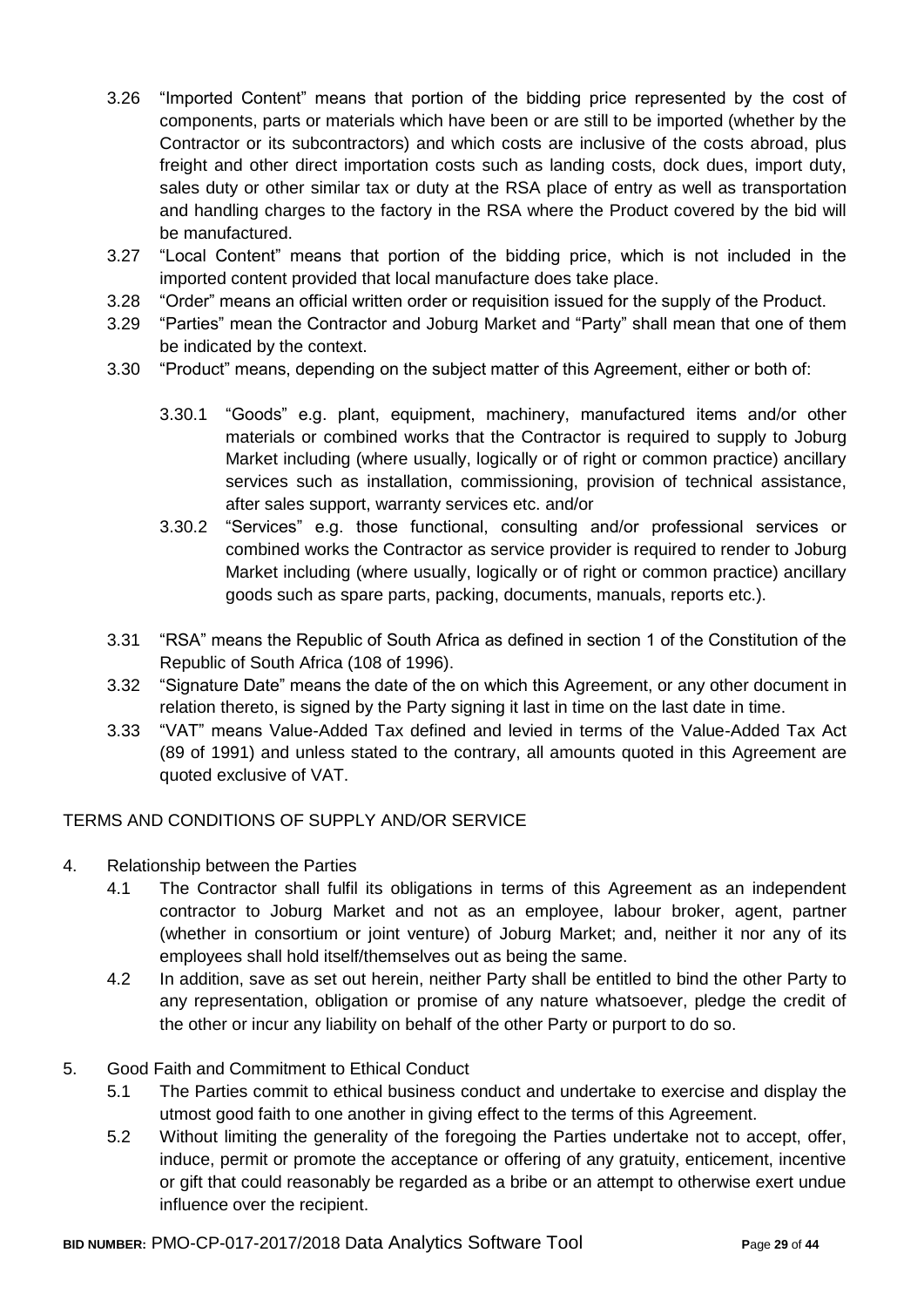- 5.3 The Parties will use their best endeavours to prevent their officers, employees, agents and contractors from doing any of the foregoing; or, to otherwise act in a manner which a reasonable and informed person would regard as unethical or do anything which could reasonably be expected to damage or diminish the reputation or business image of the other.
- 6. Commencement, Duration and Renewal
	- 6.1 This Agreement shall commence on the Commencement Date and endure for the Contract Period, delimited in terms of time and/or the expenditure of a particular amount, as set out in the Contract Schedule.
	- 6.2 In the event that the Contractor's obligations is to be performed in terms of a project plan or in phased or other manner, the same shall be set out in a separate annexure.
	- 6.3 Unless provision is made for renewal in the Contract Schedule, this Agreement shall terminate on the expiry of the Contract Period unless terminated earlier in terms of this Agreement or at law. Any renewal shall be conditional upon the subject matter of this Agreement being susceptible for renewal and, the proper performance by the Contractor of its obligations during the initial Contract Period.
	- 6.4 However, notwithstanding anything to the contrary contained in this Agreement or any terms contained in any document produced whether in relation to this Agreement of otherwise by Joburg Market or the Contractor, any renewal of this Agreement shall at all times:
		- 6.4.1 remain within the discretion and at the option of Joburg Market,
		- 6.4.2 be express and in writing, and
		- 6.4.3 executed no sooner than three (3) months before and no later than the termination date.
- 7. Product Scope / Scope of Work

The relevant part of Annexure A shall apply in relation to the description, quality and quantity of the Product (goods, services, works or any combination thereof) to be delivered to Joburg Market in terms of this Agreement.

- 7.1 The Product shall conform to the standards, specifications and/or scope of work set out in the bidding documents and, where applicable, be packed in a manner designed to prevent damage or deterioration during transit to its final destination / Joburg Market, which packing, marking, case size, weights and documentation both inside and outside the packaging shall:
	- 7.1.1 be sufficient to withstand, without limitation, rough handling during transit and exposure to extreme temperatures, salt and precipitation during transit, and open storage.
	- 7.1.2 take into consideration, where appropriate, the location of the Product's final destination and the absence of heavy handling facilities at all points in transit.
	- 7.1.3 comply strictly with such special requirements expressly provided for in the bidding documents and in any subsequent instructions ordered by Joburg Market.

#### Incidental Product / Services

7.2 The bid documents may require that the Contractor provide any or all of the following incidental Product (services, goods or works including materials, notifications, and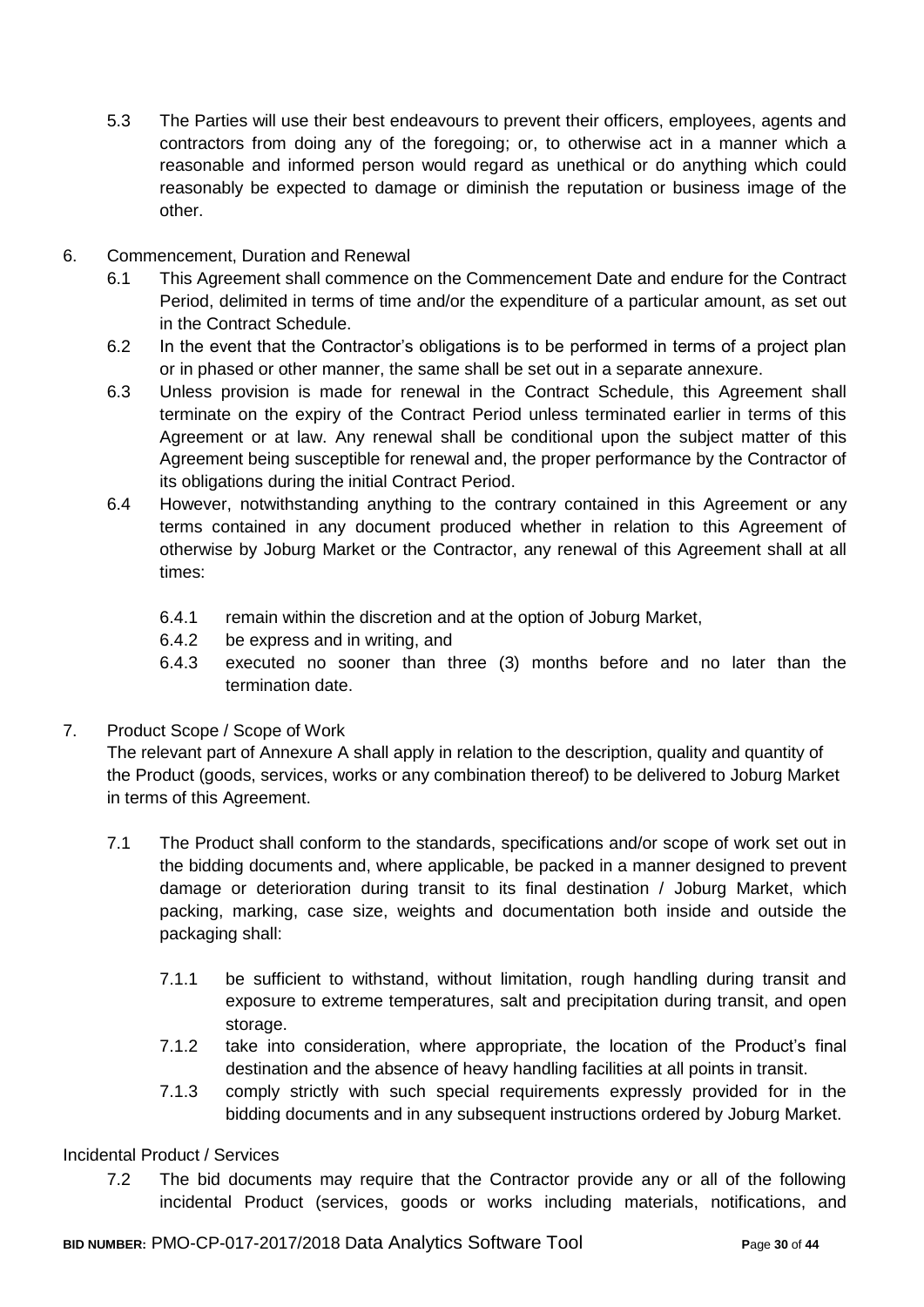information pertaining to spare parts manufactured or distributed by the Contractor or its principal):

- 7.2.1 performance or supervision of on-site assembly and/or commissioning of the Product.
- 7.2.2 furnishing of tools required for assembly and/or maintenance of the Product.
- 7.2.3 furnishing of a detailed operations and maintenance manual for each appropriate unit of the Product.
- 7.2.4 performance or supervision or maintenance and/or repair of the Product, for a period agreed by the Parties, provided that this shall not relieve the Contractor of any warranty obligations under this Agreement.
- 7.2.5 training of Joburg Market's personnel, at the Contractor's plant and/or on-site, in assembly, start-up, operation, maintenance, and/or repair of the Product.
- 7.2.6 such spare parts as Joburg Market may elect to purchase from the Contractor, provided that this election shall not relieve the Contractor of any warranty obligations under this Agreement and advance notification to the discontinuation of any particular model of Product, spare parts etc. in sufficient time to permit Joburg Market to procure needed requirements.
- 7.3 Prices charged by the Contractor for incidental Product and/or services, if not included in the Contract Price, shall be agreed upon in advance by the Parties and shall not exceed the prevailing rates charged to other Parties by the supplier for similar services.
- 8. Product Guarantee
	- 8.1 The Contractor warrants that the Product shall be fit for the intended purpose of use and free of defect, arising from design, materials, or workmanship (except when the design and/or material is required by Joburg Market's specifications) or from any act or omission of the Contractor and that it is new, unused, of the most recent or current model, and incorporates all recent improvements in design and materials unless provided otherwise in the bid documents.
	- 8.2 Unless a more favourable Product warranty is offered by the Contractor or warranty terms are expressly agreed between the Parties (refer annexures and Contract Schedule), this warranty shall remain valid for twelve (12) months after the Product have been delivered to Joburg Market or, for eighteen (18) months after the date of shipment from the port or place of loading in the source country, whichever period concludes earlier.
	- 8.3 Joburg Market shall notify the Contractor in writing of any claims arising under this warranty. Upon receipt of such notice, the Contractor shall, within the reasonable period specified therein and with all reasonable speed, repair or replace the defective goods or parts thereof, without costs to Joburg Market. If the Contractor, having been notified, fails to remedy the defect(s) within the period specified in the notice, Joburg Market may proceed to take such remedial action as may be necessary at the Contractor's risk and expense and without prejudice to any other rights, which Joburg Market may have against the Contractor.
- 9. Contractor Personnel

The Contractor shall employ and provide all qualified and experienced personnel required to perform the Services and shall take all measures necessary and shall provide all materials and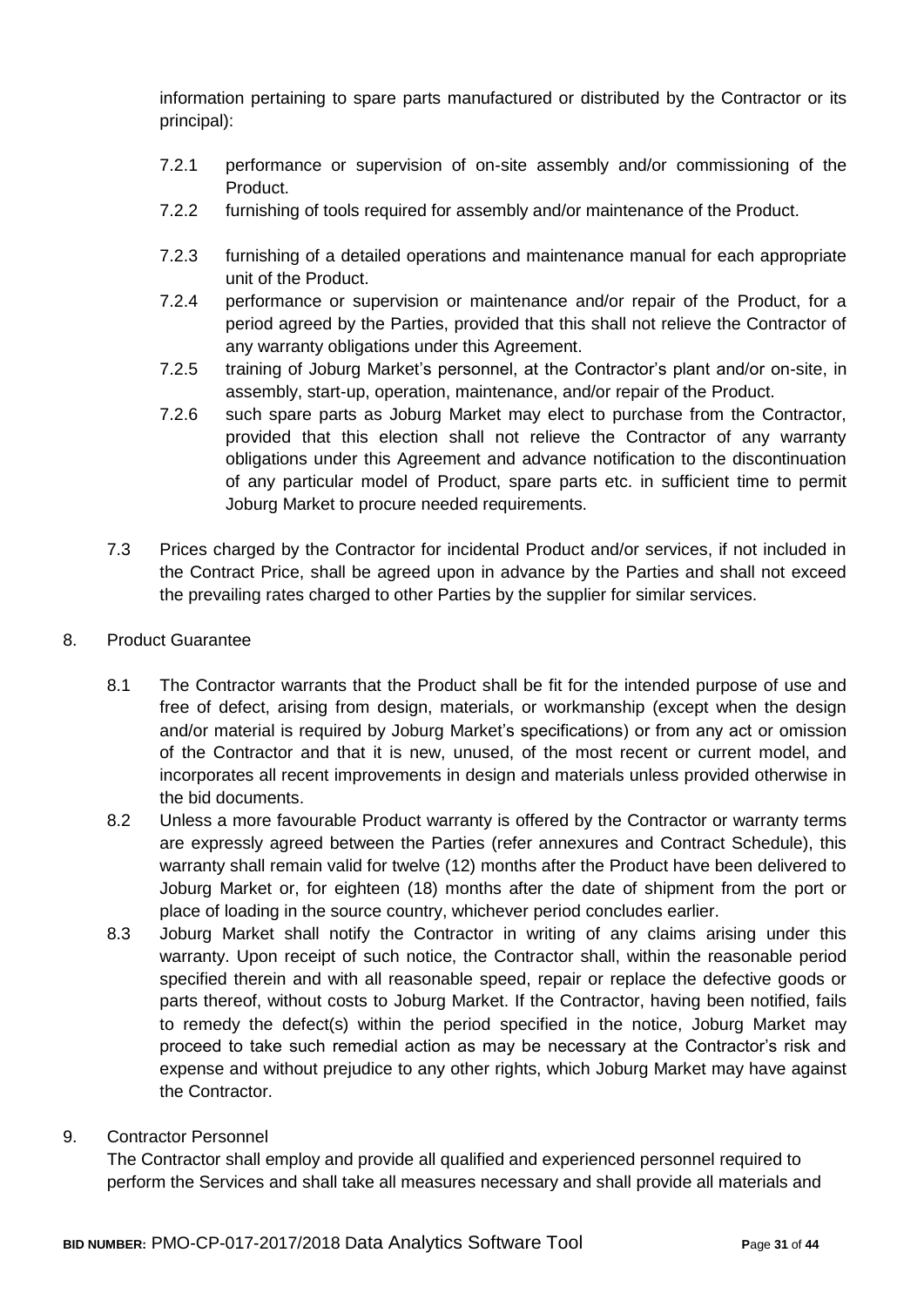equipment necessary to enable personnel to perform their duties in an efficient, workmanlike and professional manner.

Personnel Schedule

- 9.1 If required in terms of this Agreement, the Contractor shall provide key persons or named personnel listed (including titles, job descriptions, qualifications and estimated periods of engagement) in a Personnel Schedule who will perform specific duties for periods of time indicated therein in the delivery of the Product; and shall forward same to Joburg Market for approval within ten (10) days of the Signature Date or the Commencement Date (whichever is the earlier).
- 9.2 If at any time, a key person cannot be made available, the Contractor may engage a replacement who is equally or better qualified to perform the stated duty. Where the fees for the Product are time-based, the fee payable for a person provided as a replacement to a named key person shall not exceed that which would have been payable to the person replaced and the Contractor shall bear all additional costs arising out of or incidental to replacement of personnel.
- 9.3 Where the Contractor proposes to utilise a person not listed in the Personnel Schedule, it shall submit the name, relevant qualifications and experience of the proposed replacement person to Joburg Market for approval. Should Joburg Market not object in writing within ten (10) days of receipt of such notification, the replacement shall be deemed to have been approved by Joburg Market.
- 10. Payment and Pricing

The Contract Price shall be fixed and not vary from the Contractor's tendered prices with the exception of variations allowed in the tender document.

- 10.1 The method and conditions of payment (in South African Rand) to be made to the Contractor under this Agreement shall be specified in relevant part of Annexure A. Unless specified to the contrary in Annexure A, payment shall be made thirty (30) days from the end of the month in which the relevant invoice is received.
- 10.2 Notwithstanding the foregoing, payment shall at all times remain subject to such deductions / penalties as may be allowed in terms of this Agreement and the Contractor upon fulfilment of its obligations furnishing Joburg Market with an valid tax invoice accompanied by a copy of the delivery note, completion certificate or such other document as may be prescribed or customary given the subject matter of the Product delivered.

#### Increases

10.3 The Contractor shall not be entitled to increase its rates or prices to Joburg Market; however, in the event of an annual of multi-year agreement, the Contractor shall be entitled, on the anniversary of the Commencement Date, to increase its rate and/or prices to Joburg Market by an amount not exceeding CPI.

#### Taxes and Duties

10.4 The Contractor shall be entirely liable for all taxes, stamp duties, license fees, and other such levies imposed in relation to the Product / this Agreement, whether levied in the RSA or abroad, until the Product is delivered to Joburg Market.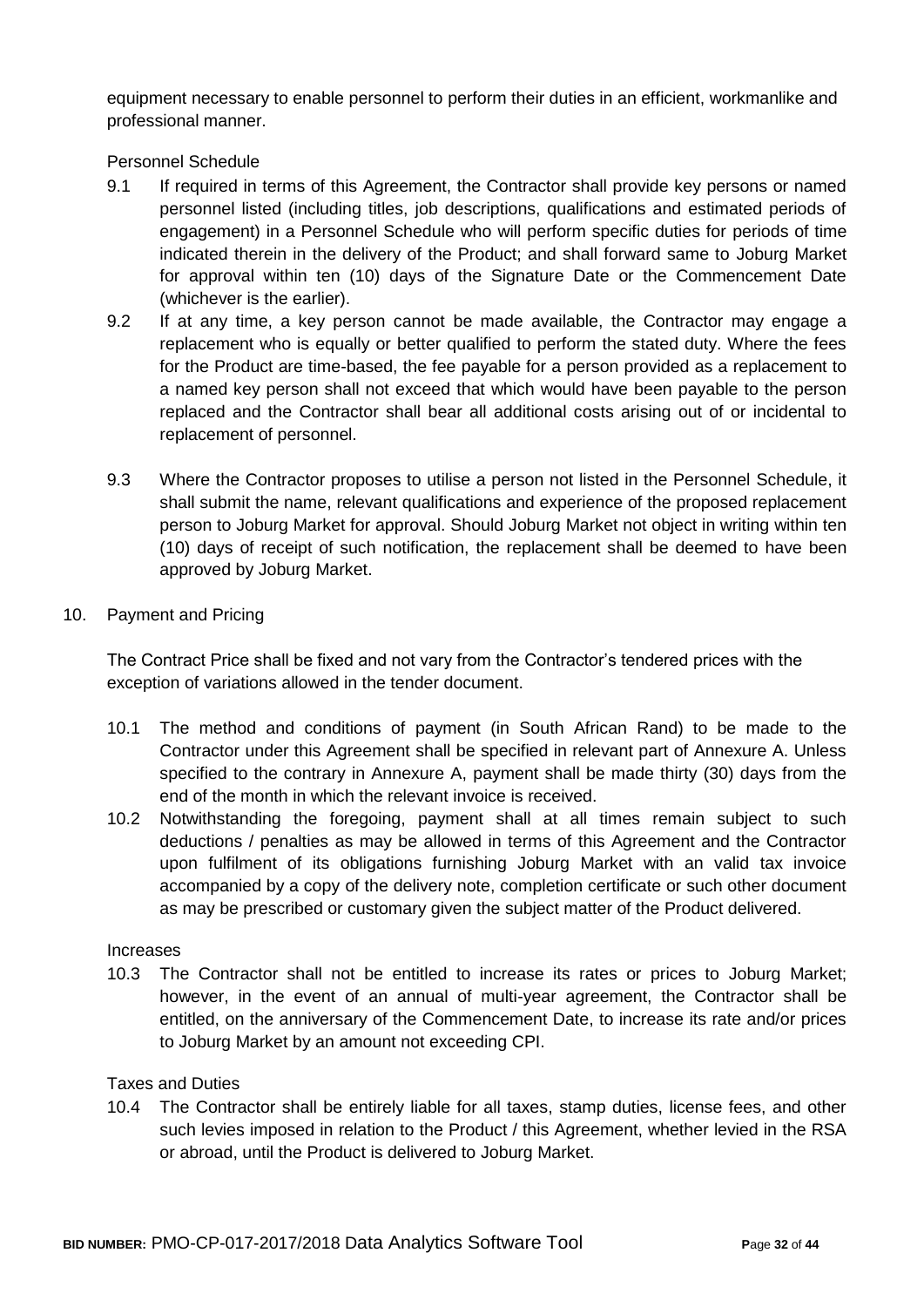Withholding and Set-Off

10.5 The Contractor shall not be entitled because of any (improvement) lien, set-off, counterclaim, abatement or other similar deduction to withhold delivery or hand-over of any of the Product under any circumstances including when same is disputed.

# 11. Performance Security

If specified in the bid documents, Joburg Market may within thirty (30) days of the Signature Date, require the Contractor to furnish Joburg Market with performance security in the amount specified in the bid documents (refer Contract Schedule), the furnishing of which shall be a resolutive condition to the continued operation of this Agreement.

- 11.1 The performance security shall be denominated in South African Rand and shall be a bank guarantee or an irrevocable letter of credit issued by a reputable bank located in the RSA.
- 11.2 The bank guarantee shall be payable to Joburg Market on demand, in whole or in part, as either contractual penalties or, as compensation for any loss resulting from the Contractor's failure to comply with its obligations under this Agreement.
- 11.3 The performance security will be discharged by Joburg Market and returned to the Contractor not later than thirty (30) days following the date of completion of the Contractor's obligations under this Agreement, including any warranty obligations, unless otherwise specified.

# 12. Performance Review and Contractual Penalties

The Contractor's performance of its obligations in terms of this Agreement may be monitored and evaluated by Joburg Market in terms of its performance measurement criteria and contract management systems from time to time against the requirements of this Agreement. In the event that the Contractor's performance is at any time, in Joburg Market's reasonable opinion:

- 12.1 not carried out in accordance with this Agreement and/or any instruction to rectify any performance shortcoming, whether or not the obligation arose as a result of a breach of this Agreement or a performance evaluation, or
- 12.2 of a quality not in conformance with the specifications that places the objectives of this Agreement or Joburg Market's public service delivery mandate at undue risk, or
- 12.3 represents a performance shortcoming or delay or a series or trend of such shortcomings or delays which is likely to continue or recur,

Joburg Market shall at its discretion and with reservation of Joburg Market's rights in terms of this Agreement and its remedies at law to:

12.4 suspend the Contractor and at the Contractor's cost take or cause corrective action and/or take over the rendering of the services / supply of the goods in whole or in part (itself or through another party) to the extent and for the time deemed necessary to remedy or rectify the performance shortcomings or delays, or

without prejudice to claim damages in lieu of the following and/or Joburg Market's right to terminate this Agreement, to deduct from any payments due and payable to the Contractor:

12.5 a contractual penalty, calculated on the delivered price or Contract Price of the delayed goods or underperformed services, per instance, in an amount equal to the Default Interest pro-rated per day of delay or as a percentage of underperformance, and/or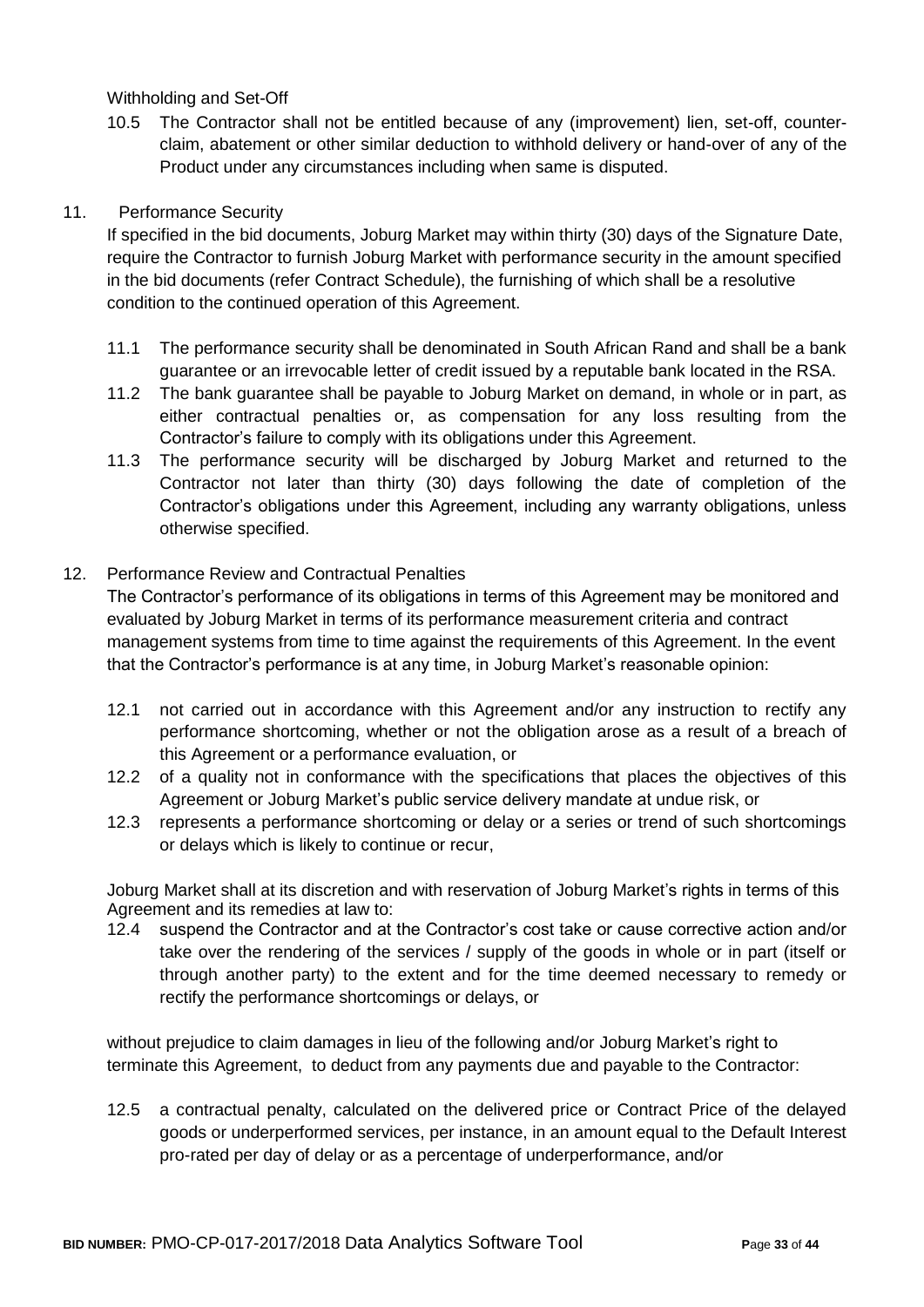- 12.6 calculated as the reasonable cost of repair or replacement, any damage to Joburg Market's property, plant, equipment and/or infrastructure attributable to the wilful or negligent actions and/or omissions of the Contractor.
- 13. Inspections, Tests and Analyses
	- 13.1 All pre-bidding testing will be for the account of the bidder / Contractor. If it is a bid condition that Product to be produced or rendered should at any stage during production or execution or on completion be subject to inspection, the premises of the bidder or Contractor shall be open, at all reasonable hours, for inspection by a representative or nominee of Joburg Market.
	- 13.2 If there are no inspection requirements indicated in the bidding documents but during the Contract Period Joburg Market in its discretion decide that inspections shall be carried out, the Contractor shall make the necessary arrangements, including payment arrangements with the testing and/or certification authority concerned. If the results of the foregoing inspections, tests and/or analyses reflects that the Product is:
		- 13.2.1 in good order and/or complies with the bid requirements, the cost of the inspections, tests and analyses shall be defrayed by Joburg Market, or
		- 13.2.2 defective and/or does not comply with the bid requirements, tests and analyses shall be defrayed by the Contractor.
	- 13.3 Joburg Market shall, irrespective of whether defective and/or non-compliant Product was previously accepted by it, be entitled to reject the same based on the inspections, tests and/or analyses result.
	- 13.4 Any Product may on or after (subject to the Product guarantee) Delivery be inspected, tested or analysed and may be rejected if found not to comply with the requirements of this Agreement. Such rejected Product shall be held at the cost and risk of the Contractor who shall, when called upon, remove them immediately at its own cost and forthwith substitute them with Product which do comply with the requirements of this Agreement. Failing such removal, the rejected Product shall be returned at the Contractor's cost and risk. Should the Contractor fail to provide the substitute supplies forthwith, Joburg Market may, without giving the Contractor further opportunity to substitute the rejected Product, purchase such Product as may be necessary at the expense of the Contractor.
	- 13.5 Joburg Market's right (whether personally or through a third party) to test, inspect, analyse or certify the Product and the remedies set out above, shall be without prejudice to Joburg Market's right to terminate this Agreement for breach, impose contractual penalties or to claim damages in lieu of the penalty.

# 14. Limited Exclusivity

The appointment of the Contractor by Joburg Market is on an exclusive basis and Joburg Market shall for the duration of this Agreement obtain all of the Product listed in the scope of work from the Contractor, subject thereto that:

- 14.1 the Contractor is not in default of its obligations in terms of this Agreement, failing which the exclusivity afforded to the Contractor shall end and Joburg Market shall be free to conclude contractual arrangements with third parties.
- 14.2 no provision in this Agreement shall prohibit the procurement of similar Product from a national department, provincial department, or a local authority; or, outside of this Agreement in small quantities or to have minor essential Product executed if an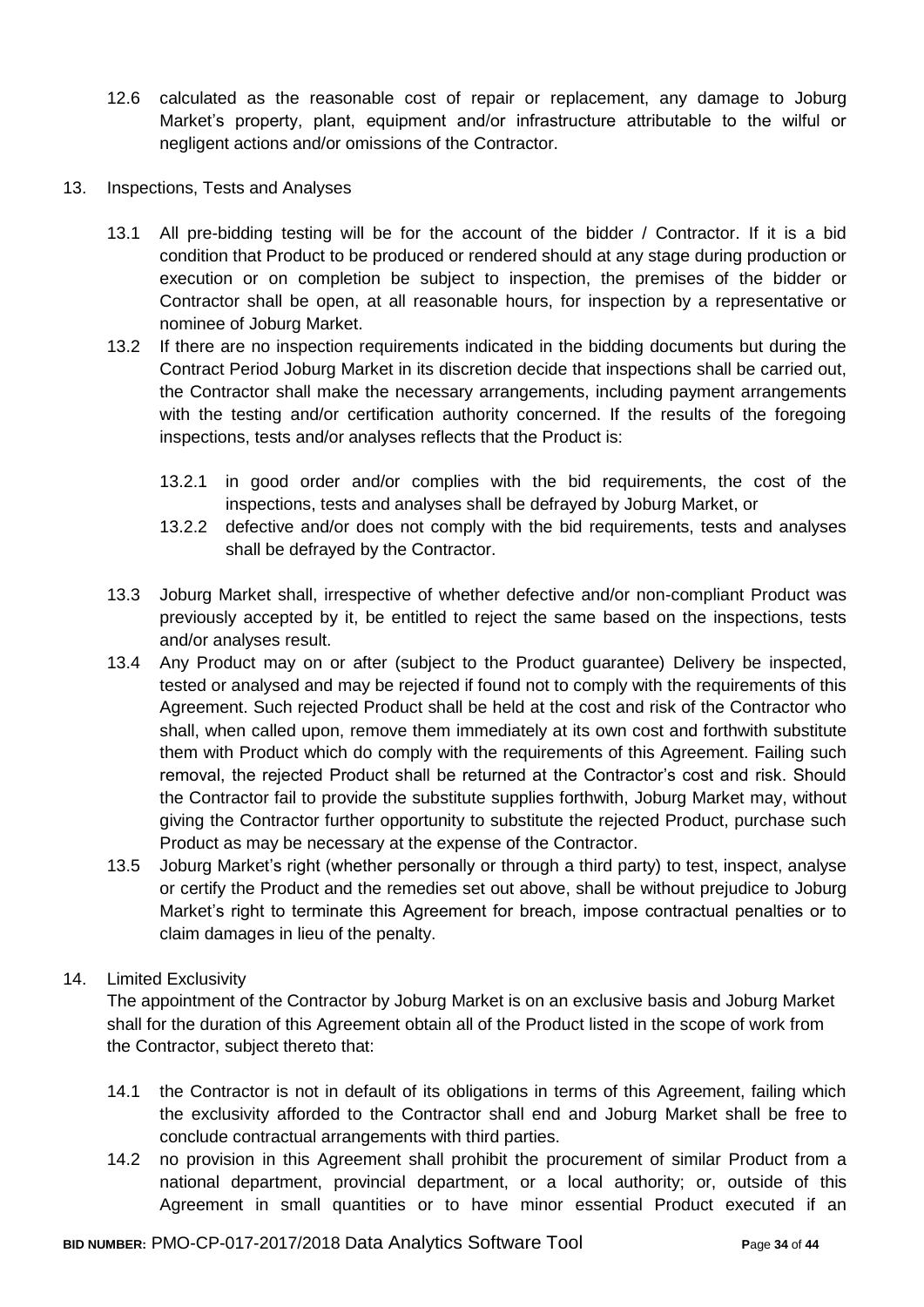emergency arises which in Joburg Market sole discretion cannot timeously be delivered / rendered by the Contractor.

- 15. Intellectual and Property Rights
	- 15.1 In respect of the Product any of the same that are either transferred or rendered to Joburg Market under this Agreement, including without limitation the items listed in the scope of work (if any) or any part of them, the Contractor warrants, to the best of its knowledge, that it has full clear and unencumbered title to all such items, and that at the date of delivery of such items to Joburg Market it will have full and unrestricted rights to sell and transfer the Product. For the avoidance of doubt, it is recorded that any Intellectual Property Rights created prior to the Commencement Date or the Signature Date (whichever is the earlier), shall vest exclusively with the Party who created same and this Agreement does not transfer to the receiving Party title to any Intellectual Property Rights so vested.
	- 15.2 The Contractor hereby indemnifies Joburg Market against losses arising directly out of any claim brought by a third party that operation, possession or use of the Product in accordance with the terms of this Agreement infringes an RSA patent or copyright or is subject to claims of misappropriation of trade secrets protected by RSA law. Where any Product become the subject of any such claims, the Contractor may, in consultation with Joburg Market, choose to either at the Contractor 's cost to:
		- 15.2.1 obtain the right of use of the Product if commercially practicable, or
		- 15.2.2 replace or modify the Product to avoid the claim of infringement, or
		- 15.2.3 require that Joburg Market cease use of the item of Product and return it to the Contractor / supplier, in which case the Contractor shall refund Joburg Market the consideration paid by Joburg Market for that item of Product and any additional costs incurred by Joburg Market in relation to such return including the costs of obtaining reasonably similar replacement Product.
	- 15.3 This indemnity shall not apply if such claim is made by a parent, subsidiary or affiliate of Joburg Market or Joburg Market's holding company, or results from any modification, alteration, repair or addition made by Joburg Market to the Product to the extent that if it were removed, the infringement or violation would cease, or arises out of the use by Joburg Market of the Product in combination with any other product, service or materials.
- 16. Confidentiality, Non-Disclosure and Use of Contract Documents
	- 16.1 All of Joburg Market's Confidential Information, Intellectual Property and know-how received by or exchanged with the Contractor, shall be kept confidential and not disclosed by the Contractor to any person other than a person employed by the Contractor in the performance of this Agreement. Disclosure to employed persons shall be made in confidence and shall extend only as far as may be necessary for purposes of such performance and the Contractor shall take all reasonable steps to minimise the risk of disclosure.
	- 16.2 Notwithstanding the foregoing, the Contractor may disclose Confidential Information to its own professional advisers and, if required to do so by law or any applicable regulatory requirement or requested to do so by any regulatory body to whose jurisdiction the Contractor is subject or with whose instruction it is customary to comply.
	- 16.3 All documents produced in the course of this Agreement or in relation thereto, shall remain or become, as the case may be, the property of Joburg Market and Joburg Market shall be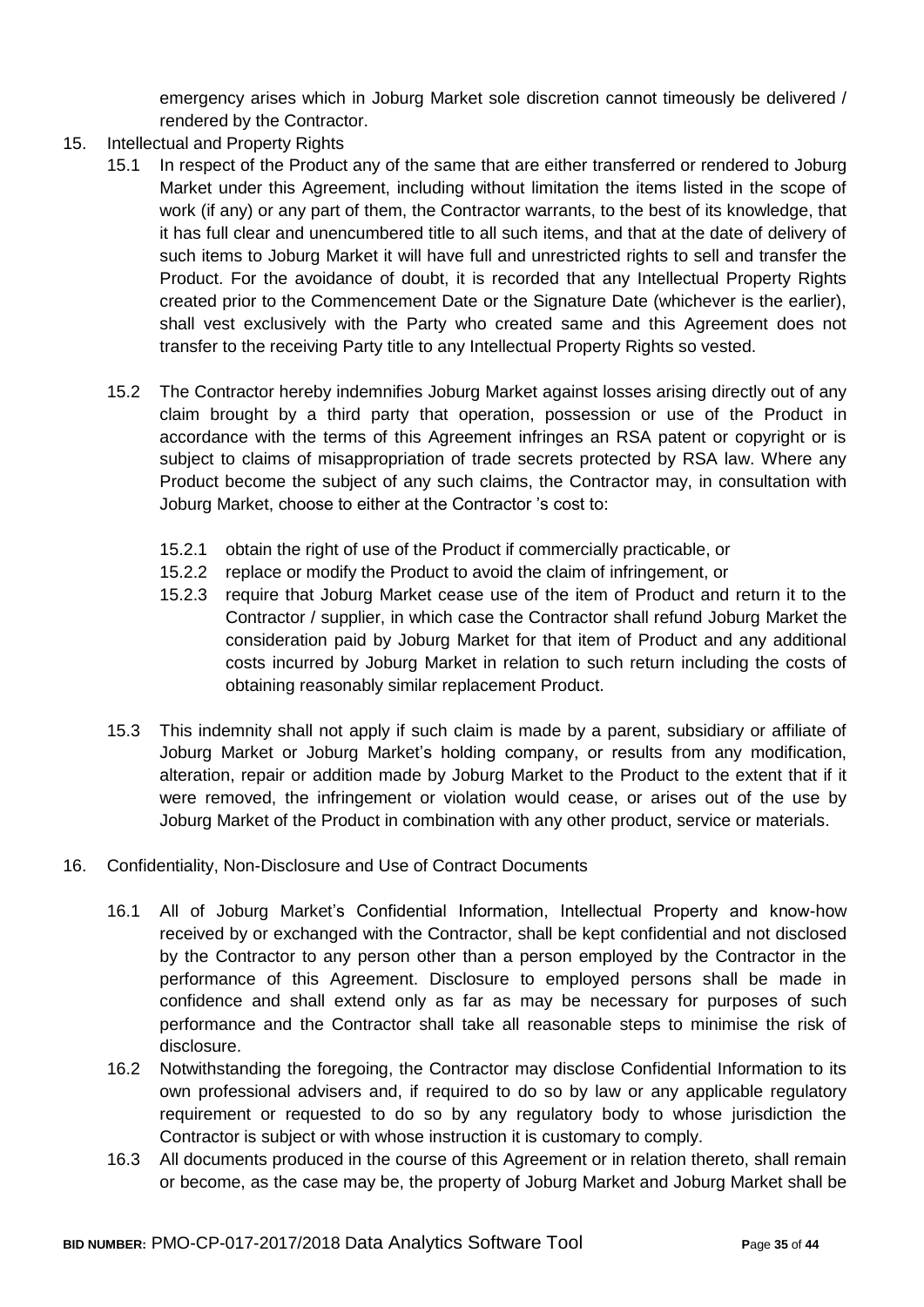entitled to require the return (all copies) to Joburg Market on completion of the Contractor's performance

16.4 The Contractor's confidentiality and non-disclosure obligations shall endure indefinitely beyond the termination of this Agreement until such Confidential Information enters the public domain.

# 17. Restraint

17.1 The Contractor undertakes in favour of Joburg Market that it shall not during the currency of this Agreement nor for a period of one year after its termination (for whatsoever reason) in any manner entice away, offer employment to or employ whether directly or indirectly, alone or jointly any of Joburg Market's employees in any capacity including that of advisor, agent, consultant, director, employee, financier, manager, member of a close corporation, member of a voluntary association, partner, proprietor, or trustee unless the express, prior written consent of Joburg Market is obtained thereto.

# 18. Cession and Assignment

18.1 The Contractor shall not without Joburg Market's prior written consent being obtained, which consent shall not unreasonably be withheld, be entitled to cede, assign, transfer, make over or otherwise part with or encumber its rights and/or obligations under this Agreement. When requesting such consent, or at any time thereafter, the Contractor shall notify Joburg Market in writing of all subcontracts awarded under this Agreement. Such notification shall not relieve the Contractor from its liability or obligation under this Agreement.

# 19. National Industrial Participation (NIP) Programme

19.1 The NIP Programme administered by the Department of Trade and Industry shall be applicable to all contracts that are subject to the NIP obligation.

# 20. Indemnity and Insurance

- 20.1 The Contractor hereby indemnifies Joburg Market and agrees to keep it indemnified and hold it harmless against any loss or claim, including claims for damage to equipment or property or, personal injury resultant disability or, loss of profit, income or opportunity, howsoever caused and whether general or special, direct or consequential (collectively "any loss"), either on or about the premises of Joburg Market, including by or in relation to third parties arising out of this Agreement or the Product delivered, rendered or manufactured pursuant thereto.
- 20.2 The Contractor shall maintain a paid up policy of public liability insurance suited to the risks inherent to its business and the possible exposures it may encounter in the execution of this Agreement. The Contractor shall be obliged to notify Joburg Market of any claims made against the said policy.
- 21. Impossibility of Performance
	- 21.1 No Party shall be responsible to the other for its failure to perform or any delay in performing any obligation under this Agreement in the event and to the extent that such failure or delay is caused by impossibility of performance ("Force Majeure"). For the purposes of this Agreement, Force Majeure shall mean any circumstance which is beyond the reasonable control of the Party giving notice of Force Majeure ("the affected Party"), which may include but will not be limited to war (whether declared or not), revolution, invasion, insurrection, riot, civil commotion, mob violence, sabotage, blockage, embargo, boycott, the exercise of military or usurped power, fire, explosion, theft, storm, flood,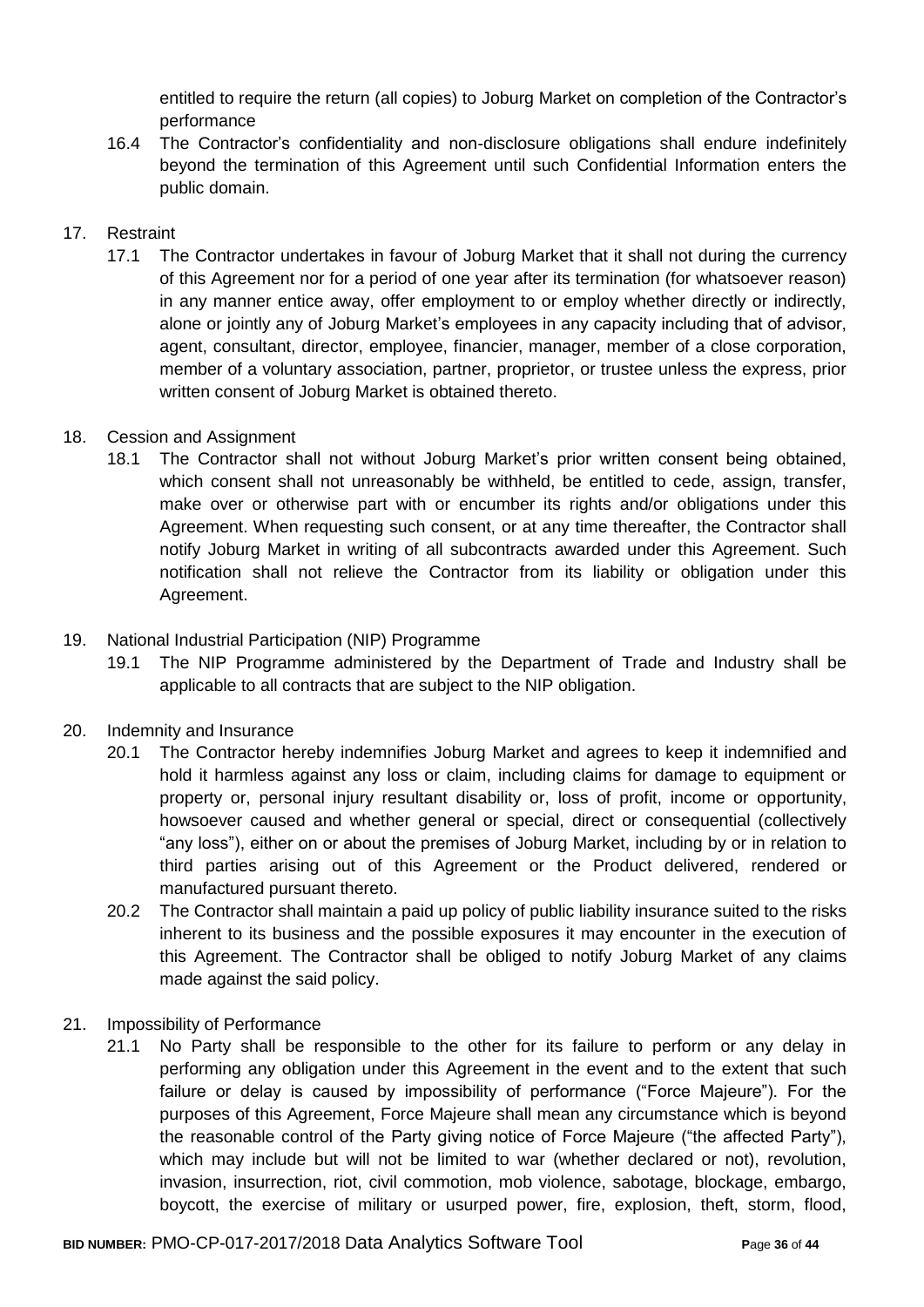drought, wind, lightening or other adverse weather condition, epidemic, quarantine, accident, acts or restraints of government imposition, or restriction of or embargoes in imports or exports.

- 21.2 Notwithstanding the foregoing, the following shall in no circumstances be treated as an event of Force Majeure:
	- 21.2.1 a labour dispute, strike or lockout that could have been averted had the Contractor reasonably acceded to the demands made of it.
	- 21.2.2 economic distress and/or inability to meet a payment because of a lack of funds or exchange rate fluctuation.
	- 21.2.3 breakdown or damage to Contractor equipment and/or other machinery.
- 21.3 The affected Party shall give notice to the Party not so affected ("the other Party") immediately upon the occurrence of an event of Force Majeure. If the event that the Force Majeure is of such a nature that it will:
	- 21.3.1 result in impossibility of performance of an obligation going to the root of the agreement, the other Party shall be entitled on receipt of notice of the Force Majeure event to terminate this Agreement upon notice to the Affected Party but shall not be entitled to recover any damages, which it may suffer as a result of premature termination.
	- 21.3.2 not result in impossibility of performance of the obligation in question but will delay its performance, the affected Party shall be entitled to such extension of time in which to perform that obligation as may be reasonable in the circumstances, taking into account the interests of both Parties, provided that if any Force Majeure event persists for a period in excess of three Months the other Party shall be entitled to terminate this Agreement forthwith but shall not be entitled to recover any damages which it may suffer as a result of such premature termination.
- 22. Breach and Early Termination
	- 22.1 Should a Party breach any of its obligations in terms of this Agreement and fail to remedy such breach within ten (10) days from receipt of a written notification calling upon such Party to do so, the aggrieved Party shall, without prejudice to any other right or remedies which it may have, be entitled to cancel this Agreement without further notice being required.
	- 22.2 Notwithstanding the foregoing and in addition to any other recourse Joburg Market may have, Joburg Market shall be entitled (without prior notice to remedy any particular breach having been given or being required) to cancel this Agreement forthwith on written notice should any of the following events occur:
		- 22.2.1 The Contractor and/or its officials, employees and/or representatives commit any crime of which dishonesty is an element against Joburg Market or maliciously destroys the property of Joburg Market or take any violent, abusive, coercive or threatening action against any person whilst on the Property or in relation to customers, Contractors or suppliers of Joburg Market or collude in such conduct.
		- 22.2.2 The Contractor repudiates this Agreement by acting, or omitting to act, in a manner that reasonably demonstrates to Joburg Market the Contractor's intention not to be bound by this Agreement.
		- 22.2.3 Any composition, compromise or arrangement with the creditors of the Contractor and/or procedure taken in relation to the suspension of payments, moratorium of any indebtedness, winding-up, dissolution, administration or re-organisation by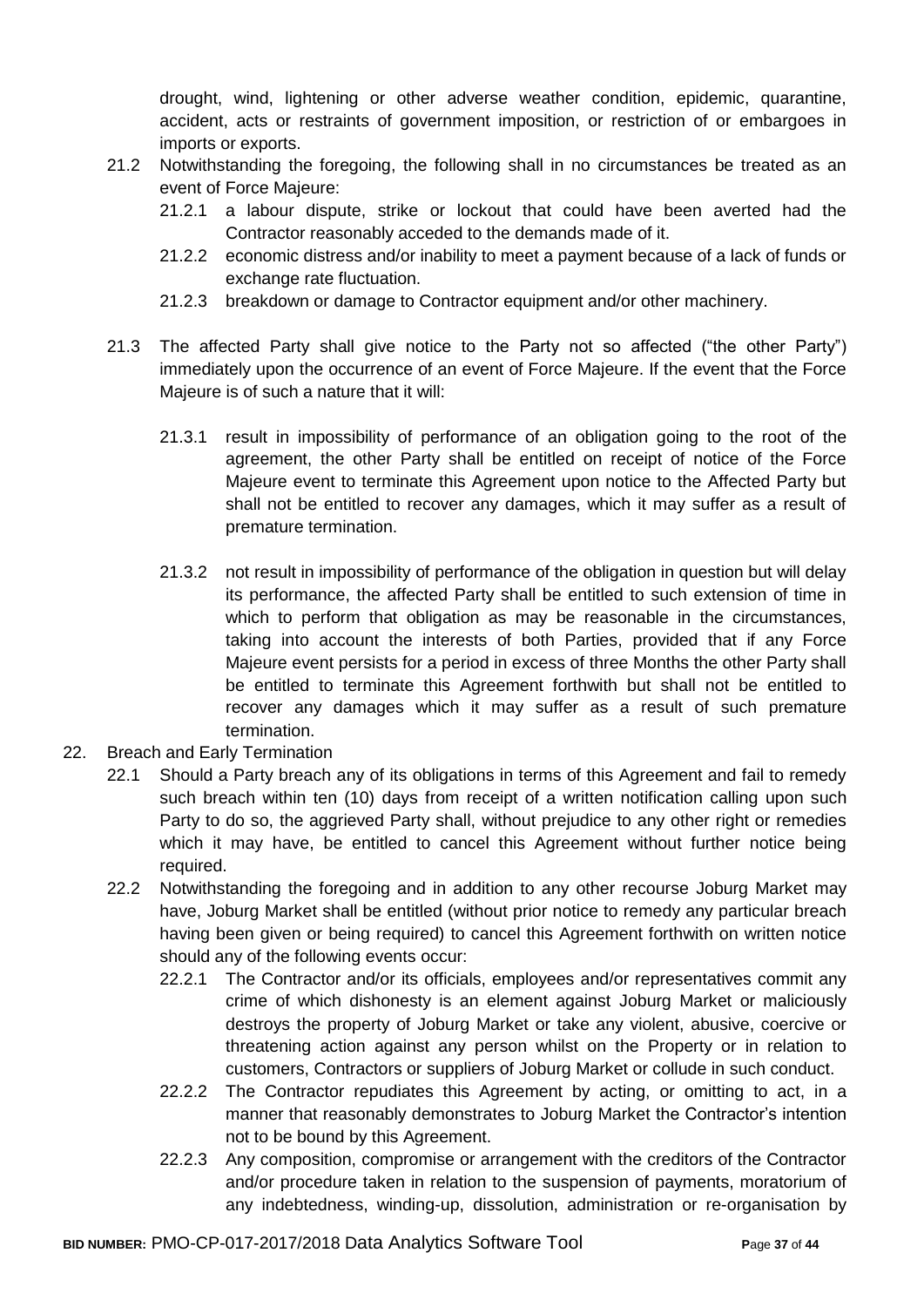way of arrangement or otherwise of the Contractor including the appointment of a liquidator, administrator, judicial manager other than where such action is dismissed, withdrawn or discharged within ten (10) days of being brought or, if demonstrated to the satisfaction of Joburg Market, within that ten-day period, that such action is frivolous or vexatious and is being contested by the Contractor.

22.2.4 The Contractor suspends or ceases to carry on, or threatens to suspend or cease to carry on, all or a material part of its business activities or, whether or not it has acted as aforesaid, abandons any works at Joburg Market's premises or the particular site of work.

# 23. Dispute Resolution

Save in respect of those provisions of this Agreement which provide for their own remedies or disputes which would be incompatible with arbitration, any dispute which arises and cannot be resolved by the operational personnel of the Parties shall be resolved through a process of alternative dispute resolution in accordance with the procedure set out below:

#### **Mediation**

23.1 In the event that the operational personnel of the Parties, acting within the scope of their (delegated) authority, are unable to resolve a dispute, that dispute shall be referred to a joint committee comprising of the Chief Executive Officer of each of the Parties (or their suitably authorised alternate or nominee) who will use their reasonable commercial endeavours to resolve the dispute within twenty (20) days of the dispute having been referred to them; however, should the joint committee be unable to resolve a dispute within that time period, any Party shall have the right to demand that the dispute be referred for determination by an arbitrator agreed on by the Parties.

#### **Prescription**

23.2 The Parties agree that upon the failure to reach a mediated resolution that a written demand given by either Party to submit such a dispute in terms of this clause to arbitration is to be deemed a legal process for interrupting extinctive prescription in terms of the Prescription Act (68 of 1969).

#### Arbitrator

- 23.3 The arbitrator shall be, if the matter in dispute is principally:
	- 23.3.1 an accounting matter independent auditors agreed between the Parties or, failing such agreement within five (5) business days after the arbitration has been demanded, at the request of either of the Parties shall be nominated by the president for the time being of the South African Institute of Chartered Accountants (or its successor body), whereupon the Parties shall forthwith appoint such person as the arbitrator,
	- 23.3.2 any other matter an impartial attorney or advocate of not less than ten (10) years' standing agreed between the Parties or, failing such agreement within five (5) business days after the arbitration has been demanded, at the request of either of the Parties shall be nominated by the president for the time being of the Law Society of the Northern Provinces (or its successor body), whereupon the Parties shall forthwith appoint such person as the arbitrator,
- 23.4 Should the Parties to the dispute fail to agree whether the dispute is principally an accounting or any other matter within five (5) business days after the arbitration was demanded, the matter shall be deemed to be any other matter and the provisions in relation to "any other matter" shall apply.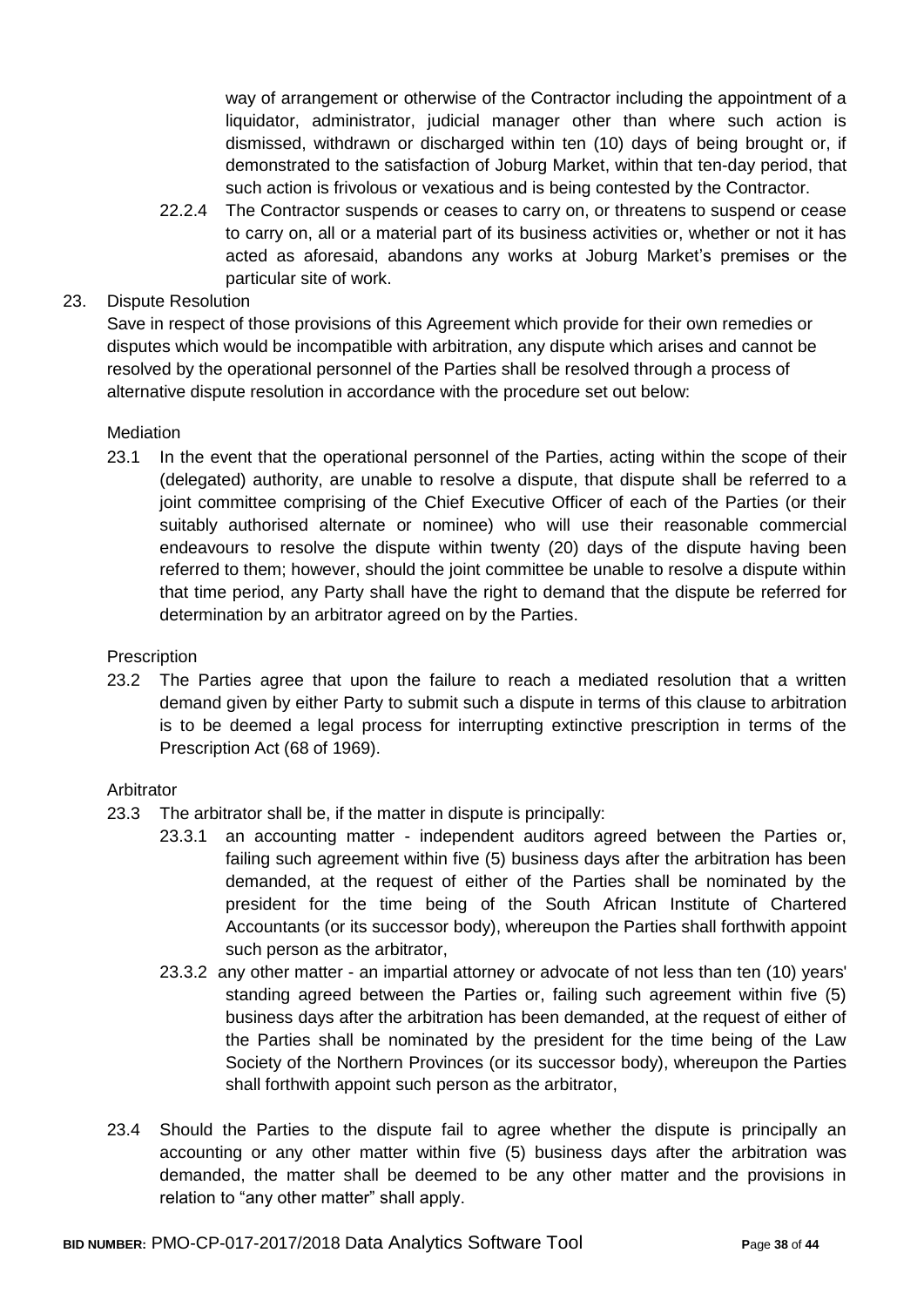- 23.5 Should any person appointed to do so fail or refuse to nominate an arbitrator, either Party may approach any court having jurisdiction to make such appointment and, to the extent necessary, such court is expressly empowered to do so.
- 23.6 The arbitrator shall:
	- 23.6.1 have power to open up, and review any certificate, opinion, decision, requisition or notice relating to all matters in dispute submitted to him and to determine all such matters in the same manner as if no such certificate, opinion, decision or notice had been issued.
	- 23.6.2 be obliged to give his award in writing fully supported by reasons and shall have the power to give default judgment if any Party fails to make submissions on due date and/or fails to appear at the arbitration.

Arbitration

- 23.7 The arbitration shall be conducted in accordance with, save as set out herein, the Commercial Rules of the Arbitration Foundation of Southern Africa:
	- 23.7.1 held with only the Parties and their representatives present thereat at Johannesburg unless mutual agreement on an alternative place is reached between the Parties; and
	- 23.7.2 where possible, be concluded in twenty (20) days after it has been demanded and the Parties shall use their reasonable commercial endeavours to procure the expeditious completion of the arbitration.
- 23.8 The evidence, representations, transcript and information generally made available during the course of the arbitration and/or arbitrator's award constitute Confidential Information and shall be treated as such.
- 23.9 The costs of the arbitrator and the incidental costs of the arbitration shall be borne equally by the Parties to the dispute subject thereto that the arbitrator shall be competent to make any interim and/or final order as to the costs, or parts thereof, as he deems appropriate.
- 23.10 The award of the arbitrator shall be final and binding on the Parties and any Party shall be entitled to apply to a competent court to have the award made an order of court.
- 23.11 Nothing under this heading shall prevent any Party from seeking urgent relief in the High Court of South Africa.
- 24. Notices and Domicilia
	- 24.1 Any notice or communication required or permitted to be given in terms of this Agreement shall be valid and effective only if in writing. The addresses of the Parties set out in the Contract Schedule shall be the Parties' chosen as its *domicilium citandi et executandi.*
	- 24.2 A Party may by notice to the other Party change the physical address chosen as its *domicilium citandi et executandi* to another physical address provided that the change shall become effective on the tenth day from the deemed receipt of the notice by the other Party.
	- 24.3 Any notice to a Party, and it shall be competent to give notice by fax and email, unless the contrary is proved, deemed to have been received if delivered by:
		- 24.3.1 registered post to the Party's postal address, on the tenth (10th) Day after posting;
		- 24.3.2 hand to a responsible person during ordinary business hours at the Party's physical address, on the date of delivery; or
		- 24.3.3 fax to its usual fax number, on the date of dispatch.
		- 24.3.4 email to its usual email address, on the date of dispatch.
	- 24.4 Notwithstanding anything to the contrary herein contained a written notice or communication actually received by a Party shall be an adequate written notice or communication to it notwithstanding that it was not sent to or delivered at its chosen *domicilium citandi et executandi* or its usual fax number or email address.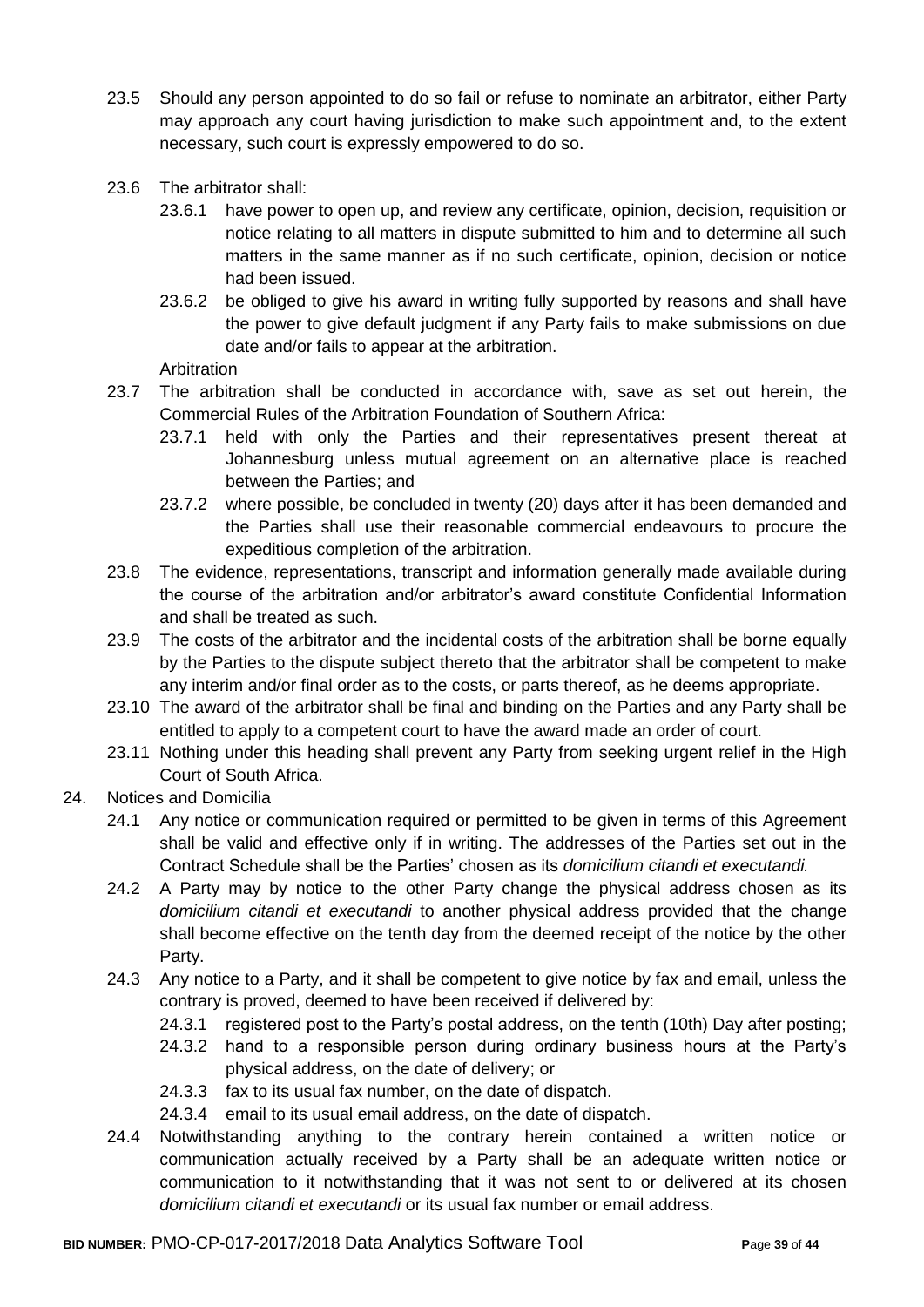#### 25. Counterparts

- 25.1 This Agreement may be executed in one or more counterparts, each of which shall be deemed an original, and all of which together shall constitute the same agreement as at the Signature Date of the Party last signing one of the counterparts.
- 26. Legal Advice and Costs
	- 26.1 The Parties acknowledge that the provisions of this Agreement are fair and reasonable in the circumstances and in accordance with the Party's intentions and they had been free to secure legal and professional advice as to the nature and effect of the provisions of this Agreement and that it had either taken such advice or dispensed with the necessity of doing so and, each Party will bear its own costs incidental to the negotiation and preparation of this Agreement
	- 26.2 In the event of a dispute arising between the Parties, the guilty Party shall be liable to the innocent Party for any costs, including attorney and client costs, the cost of expert witnesses, advocates costs as on brief and any other professional costs incurred by a Party arising out of the breach by a guilty Party of any of the provisions of this Agreement.
- 27. General
	- 27.1 This Agreement constitutes the whole agreement between the Parties and supersedes any other discussions, agreements and/or understandings regarding the subject matter hereof. To the extent permissible by law no Party shall be bound by any express or implied term, representation, warranty, promise or the like not recorded herein, whether it induced the contract and/or whether it was negligent or not.
	- 27.2 No amendment or consensual cancellation of this Agreement or any provision or term hereof or of any agreement or other document executed pursuant to or in terms of this Agreement and no settlement of any disputes arising under this Agreement and no extension of time, waiver or relaxation or suspension of or agreement not to enforce or to suspend or postpone the enforcement of any of the provisions or terms of this Agreement or of any agreement or other document issued pursuant to or in terms of this Agreement shall be binding unless recorded in a written document signed by the Parties.
	- 27.3 No extension of time or waiver or relaxation of any of the provisions or terms of this Agreement or any agreement or other document issued or executed pursuant to or in terms of this Agreement, shall operate as an estoppel against any Party in respect of its rights under this Agreement, nor shall it operate so as to preclude such Party thereafter from exercising its rights strictly in accordance with this Agreement.
	- 27.4 The Parties are in express agreement that it is not the intention of any Party to violate any public policy, statutory or common law, and that if any sentence, paragraph, clause or combination of the same is in violation of the law of the RSA, such sentence, paragraph, clause or combination of the same alone shall be void in the jurisdiction where it is unlawful, and the remainder of such clause and this Agreement shall remain binding upon the Parties hereto.

I Letterman the state of the undersigned hereby certify that I've is a state of the undersigned hereby certify that I've read the content of the general conditions of contract and accept the conditions herein.

\_\_\_\_\_\_\_\_\_\_\_\_\_\_\_\_\_\_\_\_\_\_\_\_\_\_\_\_\_\_\_\_\_\_\_\_\_\_\_ \_\_\_\_\_\_\_\_\_\_\_\_\_\_\_\_\_\_\_\_\_\_\_

\_\_\_\_\_\_\_\_\_\_\_\_\_\_\_\_\_\_\_\_\_\_\_\_\_\_\_\_\_\_\_\_\_\_\_\_\_\_\_ \_\_\_\_\_\_\_\_\_\_\_\_\_\_\_\_\_\_\_\_\_\_\_

**Signature Date**

**Position Name of Bidder**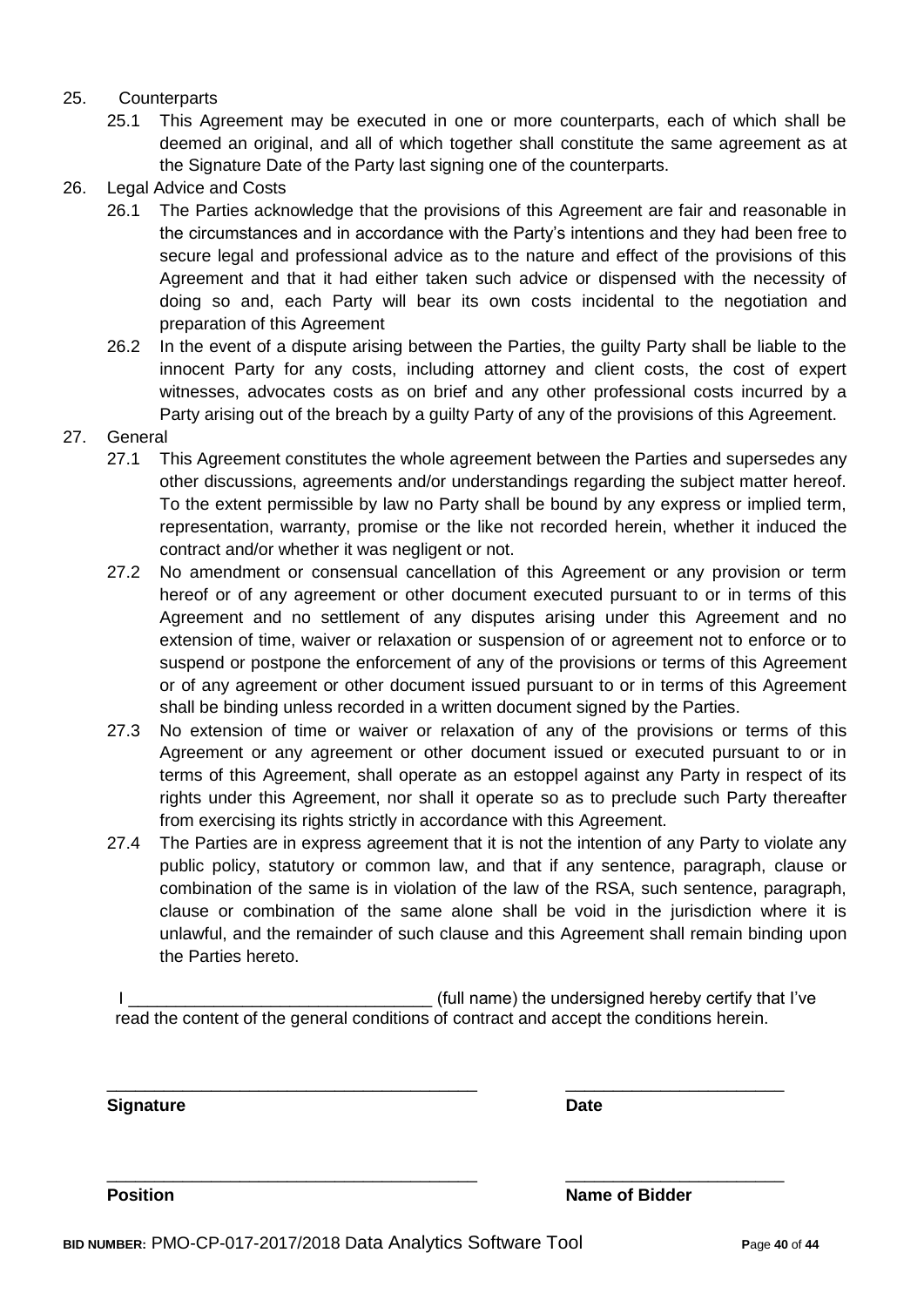### **TERMS OF REFERENCE**

#### **1. Purpose**

The Joburg Market (JM) Internal Audit requires a data analytics software tool that will be used in a process of inspecting, cleansing, transforming, and modelling **data** with the goal of discovering useful information. The tool we acquire should be able to assist the team with the following:

- Data Collection
- Data processing
- Data Cleaning
- Data analysis
- Report generation

#### **2. Requirements**

#### **2.1. System functionality requirements**

The JM Internal Audit requires data analytics software that will cater for the following activities to be performed in the system:

#### **NB: As a matter of policy, the JM will not install cloud based software. The solution supplied has to be installed wholly on site with the ability to synchronize with offsite work.**

Bidders are requested to indicate compliance with the following requirements of the solution supplied:

| <b>System</b>        | <b>Activities</b>                              | <b>Comply</b> | <b>Not Comply</b> |
|----------------------|------------------------------------------------|---------------|-------------------|
| <b>Functionality</b> |                                                |               |                   |
| Data                 | Import and /or extract data from<br>$\bullet$  |               |                   |
| Collection           | various sources in various                     |               |                   |
|                      | formats (e.g. Word, Excel, PDF                 |               |                   |
|                      | etc.                                           |               |                   |
| Data                 | Organisation of Data for further<br>$\bullet$  |               |                   |
| Processing           | analysis: data rows, columns.                  |               |                   |
|                      | Etc.                                           |               |                   |
| Data                 | Completeness checks<br>٠                       |               |                   |
| interrogation        | Duplicate checks<br>$\bullet$                  |               |                   |
|                      | Gap detection<br>$\bullet$                     |               |                   |
|                      | Error checking                                 |               |                   |
|                      | Matching of data<br>$\bullet$                  |               |                   |
|                      | Segmentation of data<br>$\bullet$              |               |                   |
|                      | Find anomalies<br>$\bullet$                    |               |                   |
|                      | Checking for outliers<br>٠                     |               |                   |
| Data Analysis        | Sort, Filter, Cluster, Sampling<br>$\bullet$   |               |                   |
|                      | Correlation or causation of data<br>$\bullet$  |               |                   |
|                      | Regression analysis<br>$\bullet$               |               |                   |
|                      | <b>Time Series</b><br>$\bullet$                |               |                   |
|                      | Ranking of data<br>$\bullet$                   |               |                   |
|                      | Frequency distribution<br>$\bullet$            |               |                   |
|                      | <b>Trend Analysis</b><br>٠                     |               |                   |
| Reports              | <b>Standard Report generation</b><br>$\bullet$ |               |                   |
|                      | Ability to create customized<br>$\bullet$      |               |                   |
|                      | Reports                                        |               |                   |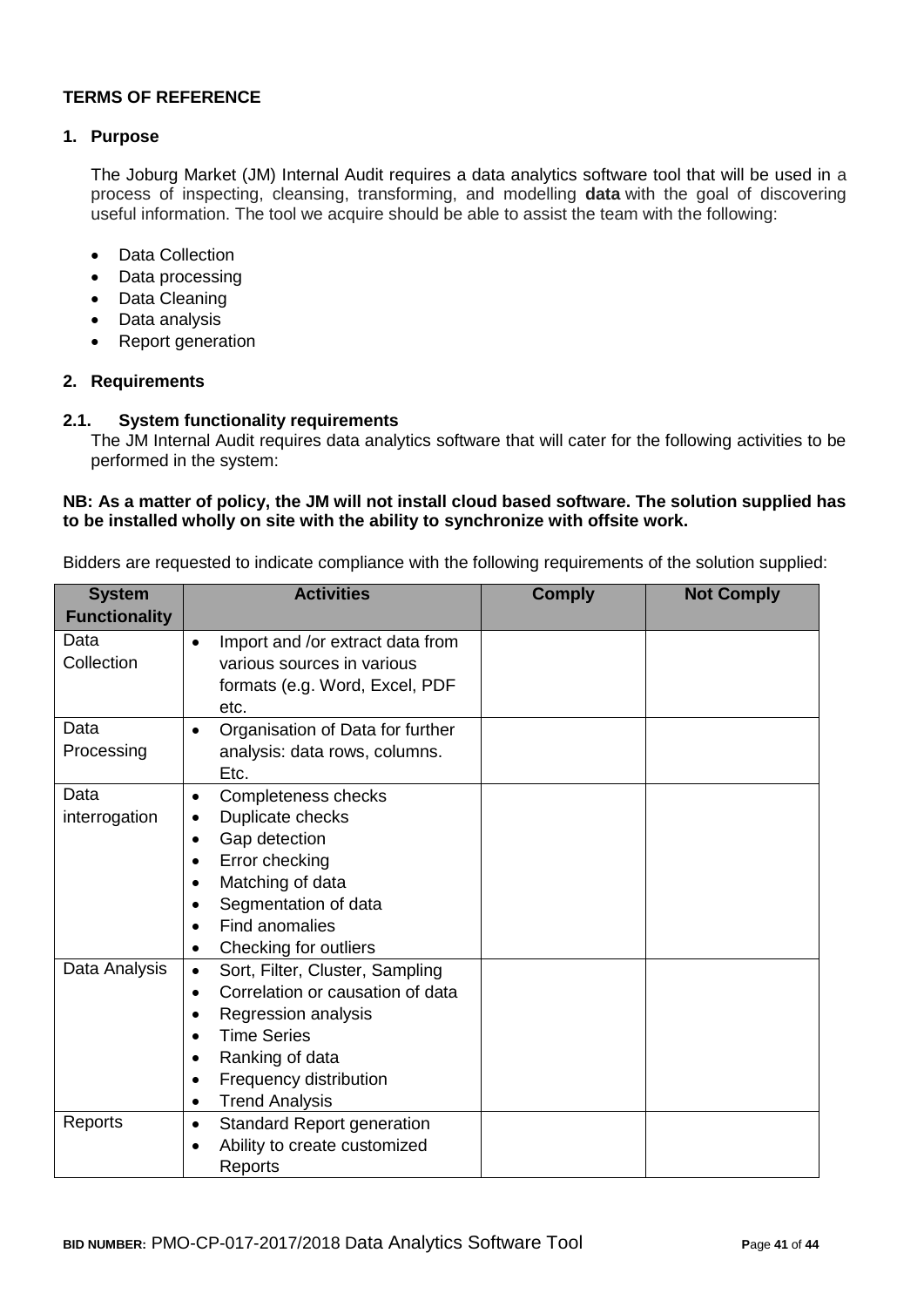### **2.1.2 Installation and training**

The JM requires full installation and configuration services from the successful bidder, as well as end user training for 7 users.

## **2.1.3 Licensing**

The JM Internal Audit requires the system provider to issue licenses for 7 users (or 5 concurrent users). Licensing for the solution must be valid for a 3 year period and will be paid up front to the successful bidder.

#### **3. MINIMUM REQUIREMENTS**

Please note that failure to meet the requirements or to lodge the following documentation and/or proof thereof will lead to an immediate disqualification:

#### **3.1** Mandatory Requirements

a) -Registration on the National Treasury Central Database

Or

- -Submissions of a valid Tax Clearance Certificate or alternatively supply the unique pin number to access the Tax compliance status
- -Proof of company registration documents.
- -Certified I.D. copies for directors/shareholders and share certificates, certification not older than three months

#### **Including the following**

- b) Completed and signed MBD 1,2,4,6.1, 8 and 9
- c) General Condition of Contract (GCC) must be signed
- d) Initial / sign for ALL alterations in the tender document, failure to do so **may** lead to a disqualification
- e) Signed JV agreement for Joint Venture companies

Note: Joint Ventures need submit a consolidated BBBEE certificate

#### **3.2** Additional Requirements

#### **These documents may be submitted with the bid but will be required prior to awarding**

- a) Rates and taxes account not older than three months or signed lease agreement
- b) Proof of JV bank account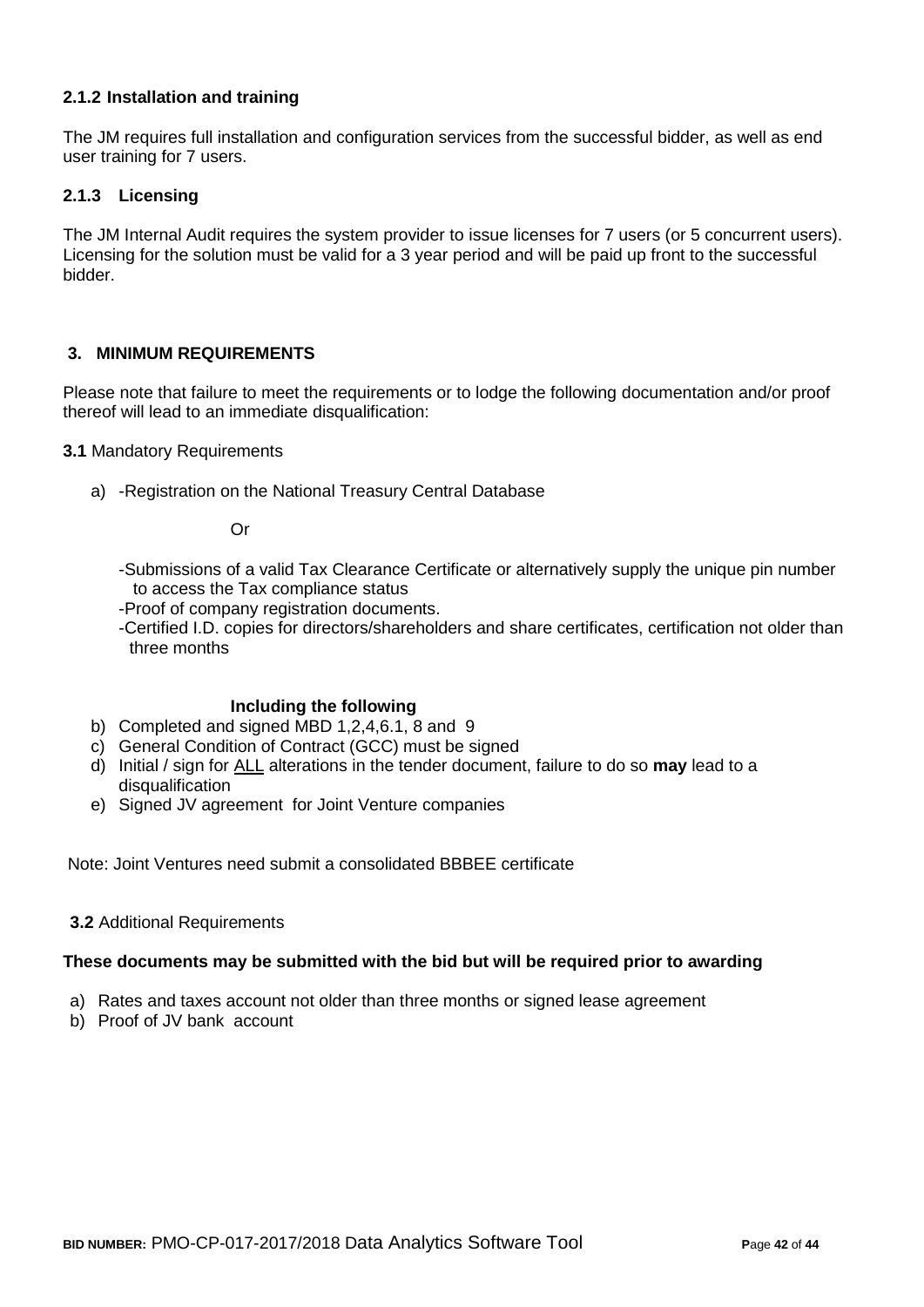# **4. EVALUATION CRITERIA**

NOTE: For purpose of comparison and in order to ensure a meaningful evaluation, bidders must submit detailed information in substantiation of compliance to the evaluation criteria mentioned (e.g. details of relevant previous work undertaken, letters from previous /current clients, proof of ownership of manufacturing facility, etc.)

Minimum Required Score for functionality is: **bidder scoring less than 100 points will not be considered for further evaluation.** Service Providers that qualified pre-evaluation in terms of the functionality cut-off points of **100** points will then be evaluated in terms of price and preference points

| <b>CRITERION</b>                                                       | <b>WEIGHTING</b> |
|------------------------------------------------------------------------|------------------|
| Accredited Solution reseller in South Africa -<br>Attach accreditation | 50               |
| Full Compliance with requirements as stated 2.1<br>above               | 50               |
| <b>TOTAL</b>                                                           | 100              |

A bidder/s that score less than 100 in respect of functionality will be regarded as submitting a **nonresponsive bid and will be disqualified.**

#### **Bidders will be required to demonstrate compliance to the system proposal prior to award.**

**Note:** A bidder/s that scores less than 100 points in respect of functionality, or submits solutions that are not according to requirements will be regarded as submitting a non-responsive bid and will be disqualified.

Bidder/s that meets the minimum required percentage or minimum points will be subject price and preference points evaluation as per the PPPFA Act, No.5 of 2000 amended and its associated Regulations,2017 issued by the National Treasury.

#### **5. Cost Schedule**

| <b>Description</b>                                                         | <b>Cost</b> | <b>Dependent on</b><br>Exchange rate -<br>Yes/No |
|----------------------------------------------------------------------------|-------------|--------------------------------------------------|
| Solution as described including                                            |             |                                                  |
| installation, licensing for 3 years and<br>end user training as described. |             |                                                  |
| <b>VAT</b>                                                                 |             |                                                  |
| <b>Total Bid Price</b>                                                     |             |                                                  |

**PLEASE NOTE THAT THE TOTAL TENDER PRICE MUST BE INDICATED ON MBD 1**